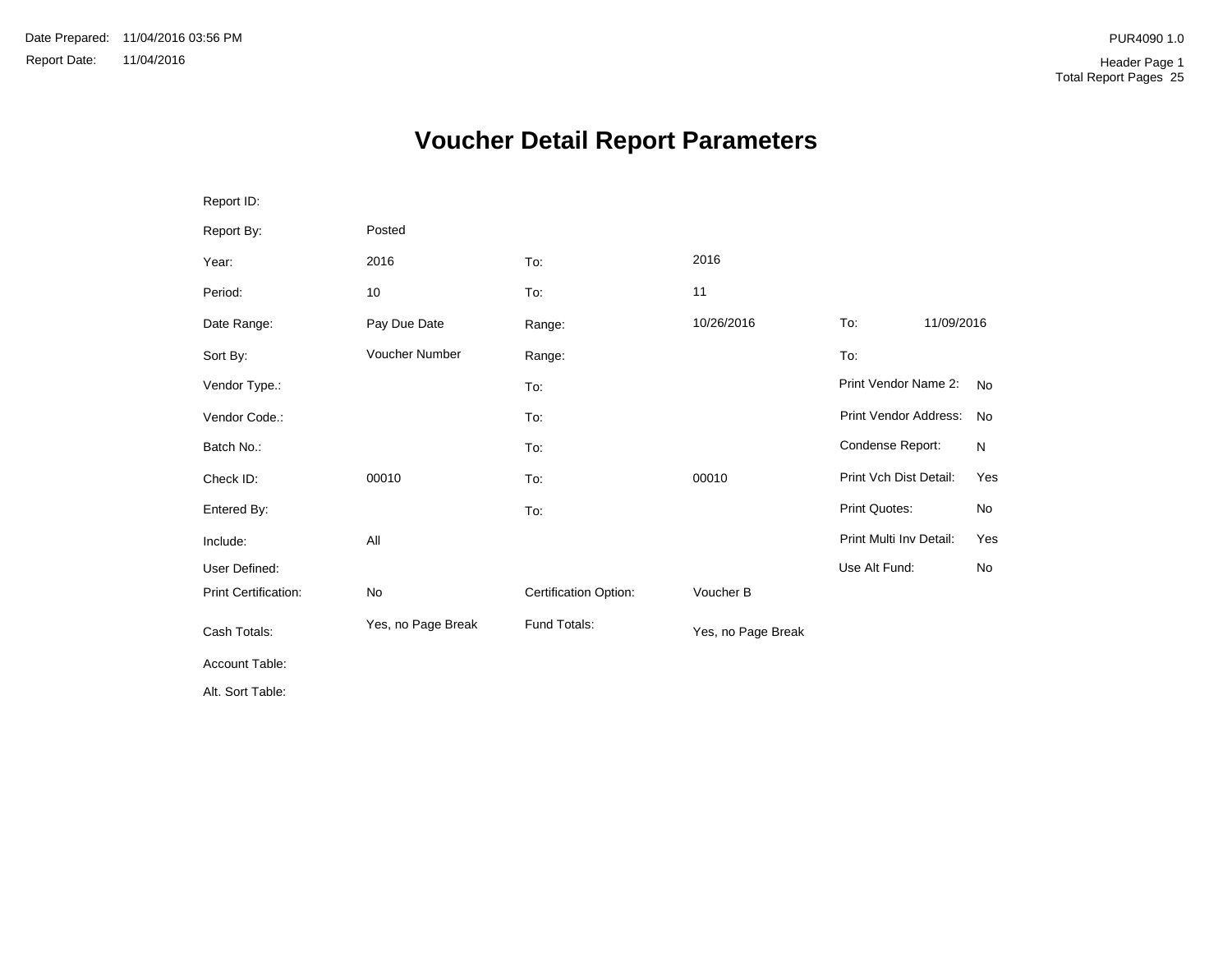Report Date: 11/04/2016

### **TOWN OF OSSINING**

| Voucher No.                                      | <b>Stub-Description</b>             |                                                   |                                                                                           | <b>Vendor Code</b>                |                     | <b>Vendor Name</b>       |                                                                                    |    |                                                  | Voucher Amt.              |                                        | Pay Due           | Approved                          |
|--------------------------------------------------|-------------------------------------|---------------------------------------------------|-------------------------------------------------------------------------------------------|-----------------------------------|---------------------|--------------------------|------------------------------------------------------------------------------------|----|--------------------------------------------------|---------------------------|----------------------------------------|-------------------|-----------------------------------|
| <b>Voucher Date</b><br><b>Invoice Date</b>       | <b>Batch</b><br><b>Invoice No.</b>  | Req. No.<br><b>Recur Months</b>                   | Req. Date<br><b>Refund Year</b>                                                           | PO No.<br><b>Taxable</b>          |                     | PO Date<br><b>Ref No</b> | <b>Ordered By</b><br><b>Approved By</b>                                            |    | <b>Fisc Year Check ID</b><br>Period Contract No. |                           | <b>Check No. Check Date</b><br>Disc. % | Non Disc.         | <b>Cash Account</b><br>Disc. Amt. |
| 20162144                                         |                                     |                                                   | ALARM PHONE FOR NORTH STATE ROAD LIFT S' 0000220156                                       |                                   |                     | <b>VERIZON</b>           |                                                                                    |    |                                                  | 60.53                     |                                        | 11/09/2016        |                                   |
| 10/26/2016                                       |                                     |                                                   |                                                                                           |                                   |                     |                          |                                                                                    |    | 2016 00010                                       |                           |                                        |                   | 0200.0000.0000                    |
|                                                  |                                     |                                                   |                                                                                           |                                   |                     |                          |                                                                                    | 11 |                                                  |                           | 0.00                                   | 0.00              | 0.00                              |
| <b>Multi Inv Num</b><br>9149410048<br>9149418214 |                                     | <b>Multi Inv Date</b><br>10/07/2016<br>10/13/2016 |                                                                                           | Multi Inv Amt.<br>29.98<br>30.55  |                     |                          | <b>Multi Inv Stub Desc</b><br>NORTH STATE RD. ALARM PHONE<br>CEDAR LANE ALARM PHOE |    |                                                  |                           |                                        |                   |                                   |
| <b>Detail Item</b><br>$\mathbf{1}$               | <b>Item Description</b>             |                                                   | ALARM PHONE FOR NORTH STATE ROAD LIFT STATION                                             |                                   | <b>Taxable</b>      |                          | <b>Quantity Unit</b><br>$\Omega$                                                   |    | <b>Unit Cost</b><br>0.0000                       | Ext. Cost<br>29.98        | Disc. %<br>0.00                        | Non Disc.<br>0.00 | Disc. Amt.<br>0.00                |
|                                                  | <b>Account No.</b><br>045.8120.0406 |                                                   | <b>Account Description</b><br><b>TELEPHONE</b>                                            |                                   |                     | <b>Note</b>              |                                                                                    |    |                                                  |                           | <b>Percent</b><br>100.00               |                   | Amount<br>29.98                   |
| <b>Detail Item</b><br>2                          | <b>Item Description</b>             |                                                   | ALARM PHONE FOR CEDAR LANE PARK LIFT STATION                                              |                                   | <b>Taxable</b>      |                          | <b>Quantity Unit</b><br>0                                                          |    | <b>Unit Cost</b><br>0.0000                       | <b>Ext. Cost</b><br>30.55 | Disc. %<br>0.00                        | Non Disc.<br>0.00 | Disc. Amt.<br>0.00                |
|                                                  | <b>Account No.</b><br>010.7112.0406 |                                                   | <b>Account Description</b><br><b>TELEPHONE</b>                                            |                                   |                     | <b>Note</b>              |                                                                                    |    |                                                  |                           | <b>Percent</b><br>100.00               |                   | Amount<br>30.55                   |
| 20162145                                         |                                     |                                                   | CHAIN SAW WON'T START - SPARK PLUG, COIL,                                                 | 0000150022                        |                     |                          | <b>OSSINING LAWN MOWER</b>                                                         |    |                                                  | 414.50                    |                                        | 11/09/2016        |                                   |
| 10/26/2016                                       |                                     |                                                   |                                                                                           |                                   |                     |                          |                                                                                    |    | 2016 00010                                       |                           |                                        |                   | 0200.0000.0000                    |
|                                                  |                                     |                                                   |                                                                                           | M                                 |                     |                          |                                                                                    | 11 |                                                  |                           | 0.00                                   | 0.00              | 0.00                              |
| <b>Multi Inv Num</b><br>109821<br>0507954        |                                     | <b>Multi Inv Date</b><br>09/21/2016<br>10/19/2016 |                                                                                           | Multi Inv Amt.<br>267.00<br>16.50 |                     |                          | <b>Multi Inv Stub Desc</b><br><b>WATER PUMP PARTS</b><br><b>WEED WACKER PARTS</b>  |    |                                                  |                           |                                        |                   |                                   |
| 109801                                           |                                     | 09/19/2016                                        |                                                                                           | 131.00                            |                     |                          | COIL, CHOKE LEVER                                                                  |    |                                                  |                           |                                        |                   |                                   |
| <b>Detail Item</b><br>$\mathbf{1}$               | <b>Item Description</b><br>LEVER    |                                                   | CHAIN SAW WON'T START - SPARK PLUG, COIL, CHOKE                                           |                                   | <b>Taxable</b><br>М |                          | <b>Quantity Unit</b><br>0                                                          |    | <b>Unit Cost</b><br>0.0000                       | Ext. Cost<br>131.00       | Disc. %<br>0.00                        | Non Disc.<br>0.00 | Disc. Amt.<br>0.00                |
|                                                  | <b>Account No.</b>                  |                                                   | <b>Account Description</b>                                                                |                                   |                     | <b>Note</b>              |                                                                                    |    |                                                  |                           | <b>Percent</b>                         |                   | Amount                            |
|                                                  | 031.5140.0419                       |                                                   | MAINT./REPAIR                                                                             |                                   |                     |                          |                                                                                    |    |                                                  |                           | 100.00                                 |                   | 131.00                            |
| <b>Detail Item</b><br>2                          | <b>Item Description</b>             |                                                   | WATER PUMP WON'T STAY RUNNING - ADDED FILTERS,<br>CARBURETOR NEEDLE SPARK PLUG, OIL, ETC. |                                   | <b>Taxable</b><br>м |                          | <b>Quantity Unit</b><br>$\Omega$                                                   |    | <b>Unit Cost</b><br>0.0000                       | Ext. Cost<br>267.00       | Disc. %<br>0.00                        | Non Disc.<br>0.00 | Disc. Amt.<br>0.00                |
|                                                  | <b>Account No.</b><br>031.5140.0419 |                                                   | <b>Account Description</b><br>MAINT./REPAIR                                               |                                   |                     | <b>Note</b>              |                                                                                    |    |                                                  |                           | <b>Percent</b><br>100.00               |                   | <b>Amount</b><br>267.00           |
| <b>Detail Item</b><br>3                          | <b>Item Description</b>             | WEED WACKER - CLEAN BODY, AIR FILTER              |                                                                                           |                                   | <b>Taxable</b><br>M |                          | <b>Quantity Unit</b><br>0                                                          |    | <b>Unit Cost</b><br>0.0000                       | <b>Ext. Cost</b><br>16.50 | Disc. %<br>0.00                        | Non Disc.<br>0.00 | Disc. Amt.<br>0.00                |
|                                                  | <b>Account No.</b><br>031.5140.0419 |                                                   | <b>Account Description</b><br>MAINT./REPAIR                                               |                                   |                     | <b>Note</b>              |                                                                                    |    |                                                  |                           | <b>Percent</b><br>100.00               |                   | Amount<br>16.50                   |
| 20162146                                         |                                     |                                                   | MONTHLY BILLING FOR SOLID WASTE BASED OF 0000230011                                       |                                   |                     |                          | WESTCHESTER COUNTY DEPARTMENT<br>OF ENVIRONMENTAL FACILITIES                       |    |                                                  | 4,536.94                  |                                        | 11/09/2016        |                                   |
| 10/26/2016                                       |                                     |                                                   |                                                                                           |                                   |                     |                          |                                                                                    |    | 2016 00010                                       |                           |                                        |                   | 0200.0000.0000                    |
| 10/04/2016                                       | 003-011253                          |                                                   |                                                                                           |                                   |                     |                          |                                                                                    | 11 |                                                  |                           | 0.00                                   | 0.00              | 0.00                              |
| <b>Detail Item</b>                               | <b>Item Description</b>             | FOR THE MONTH OF SEPTEMBER 1-30, 2016             | MONTHLY BILLING FOR SOLID WASTE BASED ON THE IMA                                          |                                   | Taxable             |                          | <b>Quantity Unit</b>                                                               |    | <b>Unit Cost</b><br>0.0000                       | Ext. Cost<br>4,536.94     | Disc. %<br>0.00                        | Non Disc.<br>0.00 | Disc. Amt.<br>0.00                |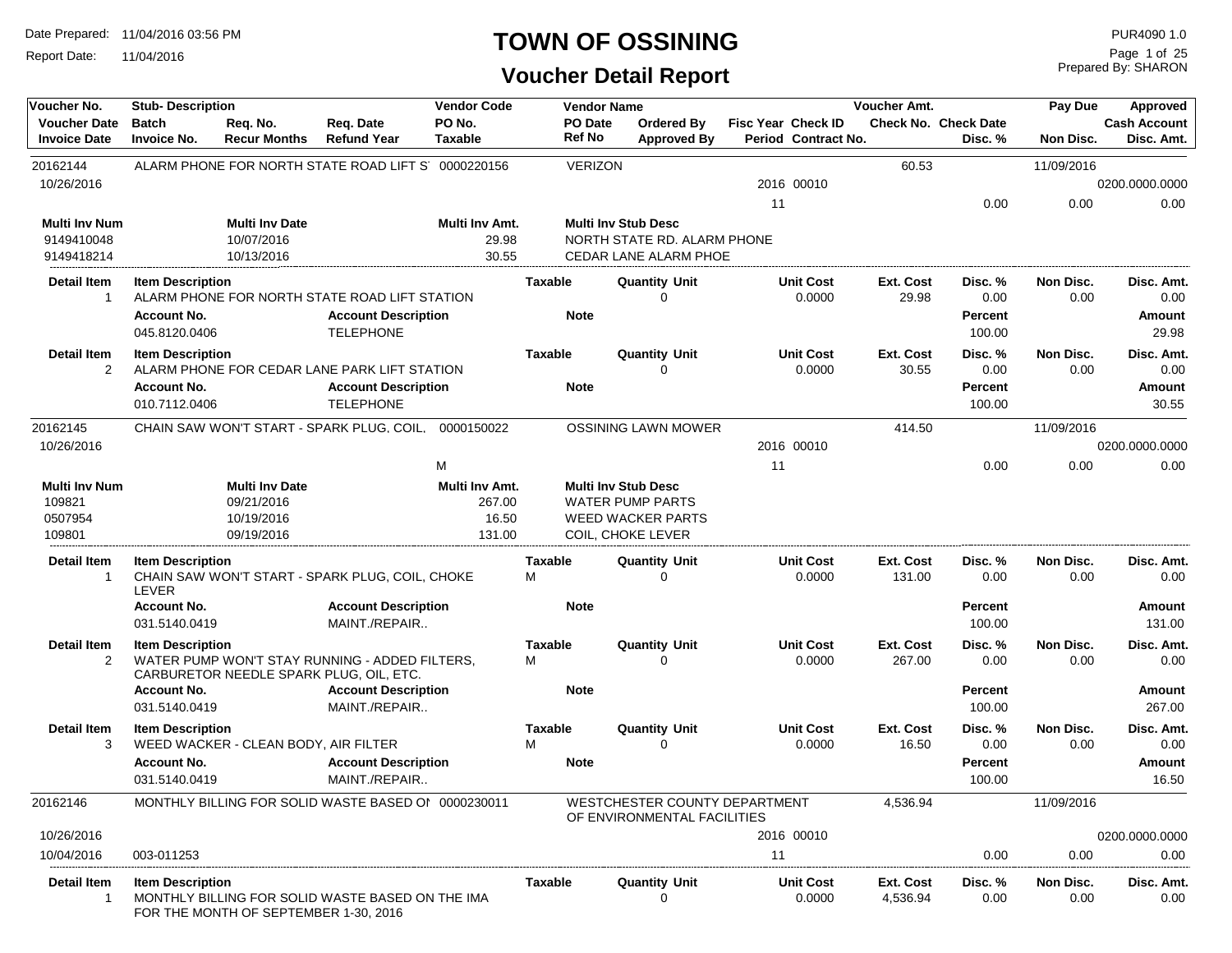Report Date: 11/04/2016

#### **TOWN OF OSSINING**

Prepared By: SHARON Page 2 of 25

| Voucher No.                                | <b>Stub-Description</b>             |                                     |                                                                                               | <b>Vendor Code</b>       |                                 | <b>Vendor Name</b>                                           |    |                                                  | Voucher Amt.        |                                        | Pay Due           | Approved                          |
|--------------------------------------------|-------------------------------------|-------------------------------------|-----------------------------------------------------------------------------------------------|--------------------------|---------------------------------|--------------------------------------------------------------|----|--------------------------------------------------|---------------------|----------------------------------------|-------------------|-----------------------------------|
| <b>Voucher Date</b><br><b>Invoice Date</b> | <b>Batch</b><br><b>Invoice No.</b>  | Req. No.<br><b>Recur Months</b>     | Req. Date<br><b>Refund Year</b>                                                               | PO No.<br><b>Taxable</b> | <b>PO Date</b><br><b>Ref No</b> | <b>Ordered By</b><br><b>Approved By</b>                      |    | <b>Fisc Year Check ID</b><br>Period Contract No. |                     | <b>Check No. Check Date</b><br>Disc. % | Non Disc.         | <b>Cash Account</b><br>Disc. Amt. |
| 20162146                                   |                                     |                                     | MONTHLY BILLING FOR SOLID WASTE BASED OF 0000230011                                           |                          |                                 | WESTCHESTER COUNTY DEPARTMENT<br>OF ENVIRONMENTAL FACILITIES |    |                                                  |                     |                                        |                   |                                   |
|                                            | <b>Account No.</b>                  |                                     | <b>Account Description</b>                                                                    |                          | <b>Note</b>                     |                                                              |    |                                                  |                     | <b>Percent</b>                         |                   | <b>Amount</b>                     |
|                                            | 065.8160.0471                       |                                     | REFUSE CTY OF WEST                                                                            |                          |                                 |                                                              |    |                                                  |                     | 100.00                                 |                   | 4,536.94                          |
| 20162147                                   |                                     | MEDICAL SUPPLIES FOR THE OFFICE     |                                                                                               | 0000701490               |                                 | CINTAS CORPORATION #2                                        |    |                                                  | 179.60              |                                        | 11/09/2016        |                                   |
| 10/26/2016                                 |                                     |                                     |                                                                                               |                          |                                 |                                                              |    | 2016 00010                                       |                     |                                        |                   | 0200.0000.0000                    |
| 10/20/2016                                 | 5006265096                          |                                     |                                                                                               | M                        |                                 |                                                              | 11 |                                                  |                     | 0.00                                   | 0.00              | 0.00                              |
| Detail Item<br>-1                          | <b>Item Description</b>             | MEDICAL SUPPLIES FOR THE OFFICE     |                                                                                               |                          | Taxable<br>М                    | <b>Quantity Unit</b><br>0                                    |    | <b>Unit Cost</b><br>0.0000                       | Ext. Cost<br>179.60 | Disc. %<br>0.00                        | Non Disc.<br>0.00 | Disc. Amt.<br>0.00                |
|                                            | <b>Account No.</b>                  |                                     | <b>Account Description</b>                                                                    |                          | <b>Note</b>                     |                                                              |    |                                                  |                     | <b>Percent</b>                         |                   | Amount                            |
|                                            | 031.5110.0419                       |                                     | MAINT./REPAIR                                                                                 |                          |                                 |                                                              |    |                                                  |                     | 100.00                                 |                   | 179.60                            |
| 20162148                                   |                                     |                                     | MEGA-SHOT MOBILE KIT W/GUN - SEALER GUN 0000700286                                            |                          |                                 | PARTSMASTER DIVISION                                         |    |                                                  | 175.59              |                                        | 11/09/2016        |                                   |
| 10/26/2016                                 |                                     |                                     |                                                                                               |                          |                                 |                                                              |    | 2016 00010                                       |                     |                                        |                   | 0200.0000.0000                    |
| 10/14/2016                                 | 23074898                            |                                     |                                                                                               | M                        |                                 |                                                              | 11 |                                                  |                     | 0.00                                   | 0.00              | 0.00                              |
| <b>Detail Item</b><br>-1                   | <b>Item Description</b>             |                                     | MEGA-SHOT MOBILE KIT W/GUN - SEALER GUN                                                       |                          | <b>Taxable</b><br>М             | <b>Quantity Unit</b><br>$\Omega$                             |    | <b>Unit Cost</b><br>0.0000                       | Ext. Cost<br>175.59 | Disc. %<br>0.00                        | Non Disc.<br>0.00 | Disc. Amt.<br>0.00                |
|                                            | Account No.<br>031.5130.0449        |                                     | <b>Account Description</b><br>PARTS/LABOR                                                     |                          | <b>Note</b>                     |                                                              |    |                                                  |                     | Percent<br>100.00                      |                   | Amount<br>175.59                  |
| 20162149                                   |                                     |                                     | CONFINED SPACE EQUIPMENT - CARRYING CAS 0000010007                                            |                          |                                 | AAA EMERGENCY SUPPLY CO.,                                    |    |                                                  | 297.70              |                                        | 11/09/2016        |                                   |
| 10/26/2016                                 |                                     |                                     |                                                                                               |                          |                                 |                                                              |    | 2016 00010                                       |                     |                                        |                   | 0200.0000.0000                    |
| 10/19/2016                                 | 00270456                            |                                     |                                                                                               |                          |                                 |                                                              | 11 |                                                  |                     | 0.00                                   | 0.00              | 0.00                              |
| <b>Detail Item</b><br>-1                   | <b>Item Description</b>             |                                     | CONFINED SPACE EQUIPMENT - CARRYING CASE FOR GAS<br>DETECTOR, REPLACED SENSOR UNITS IN METERS |                          | Taxable                         | <b>Quantity Unit</b><br>$\Omega$                             |    | <b>Unit Cost</b><br>0.0000                       | Ext. Cost<br>250.00 | Disc. %<br>0.00                        | Non Disc.<br>0.00 | Disc. Amt.<br>0.00                |
|                                            | Account No.<br>031.5110.0419        |                                     | <b>Account Description</b><br>MAINT./REPAIR                                                   |                          | <b>Note</b>                     |                                                              |    |                                                  |                     | <b>Percent</b><br>100.00               |                   | Amount<br>250.00                  |
| <b>Detail Item</b><br>$\overline{2}$       | <b>Item Description</b><br>KNIFE    |                                     | SMITH & WESSON OPENING KNIFE, POCKET CLIP UTILITY                                             |                          | <b>Taxable</b>                  | <b>Quantity Unit</b><br>$\Omega$                             |    | <b>Unit Cost</b><br>0.0000                       | Ext. Cost<br>47.70  | Disc. %<br>0.00                        | Non Disc.<br>0.00 | Disc. Amt.<br>0.00                |
|                                            | <b>Account No.</b><br>031.5110.0419 |                                     | <b>Account Description</b><br>MAINT./REPAIR                                                   |                          | <b>Note</b>                     |                                                              |    |                                                  |                     | <b>Percent</b><br>100.00               |                   | <b>Amount</b><br>47.70            |
| 20162150                                   |                                     | <b>TRUCK 55 - SWAY BAR LINK KIT</b> |                                                                                               | 0000701302               |                                 | CARQUEST AUTO PARTS                                          |    |                                                  | 89.98               |                                        | 11/09/2016        |                                   |
| 10/27/2016                                 |                                     |                                     |                                                                                               |                          |                                 |                                                              |    | 2016 00010                                       |                     |                                        |                   | 0200.0000.0000                    |
| 10/26/2016                                 | 14891-77297                         |                                     |                                                                                               |                          |                                 |                                                              | 11 |                                                  |                     | 0.00                                   | 0.00              | 0.00                              |
| Detail Item<br>1                           | <b>Item Description</b>             | TRUCK 55 - SWAY BAR LINK KIT        |                                                                                               |                          | Taxable                         | <b>Quantity Unit</b>                                         |    | <b>Unit Cost</b><br>0.0000                       | Ext. Cost<br>89.98  | Disc. %<br>0.00                        | Non Disc.<br>0.00 | Disc. Amt.<br>0.00                |
|                                            | <b>Account No.</b><br>031.5130.0449 |                                     | <b>Account Description</b><br>PARTS/LABOR                                                     |                          | <b>Note</b>                     |                                                              |    |                                                  |                     | Percent<br>100.00                      |                   | Amount<br>89.98                   |
| 20162151<br>10/27/2016                     |                                     |                                     | VERY CHERRY HAND CLEANER - SHOP SUPPLY 0000700544                                             |                          |                                 | NYTECH SUPPLY CO.                                            |    | 2016 00010                                       | 126.05              |                                        | 11/09/2016        | 0200.0000.0000                    |
|                                            |                                     |                                     |                                                                                               |                          |                                 |                                                              |    |                                                  |                     |                                        |                   |                                   |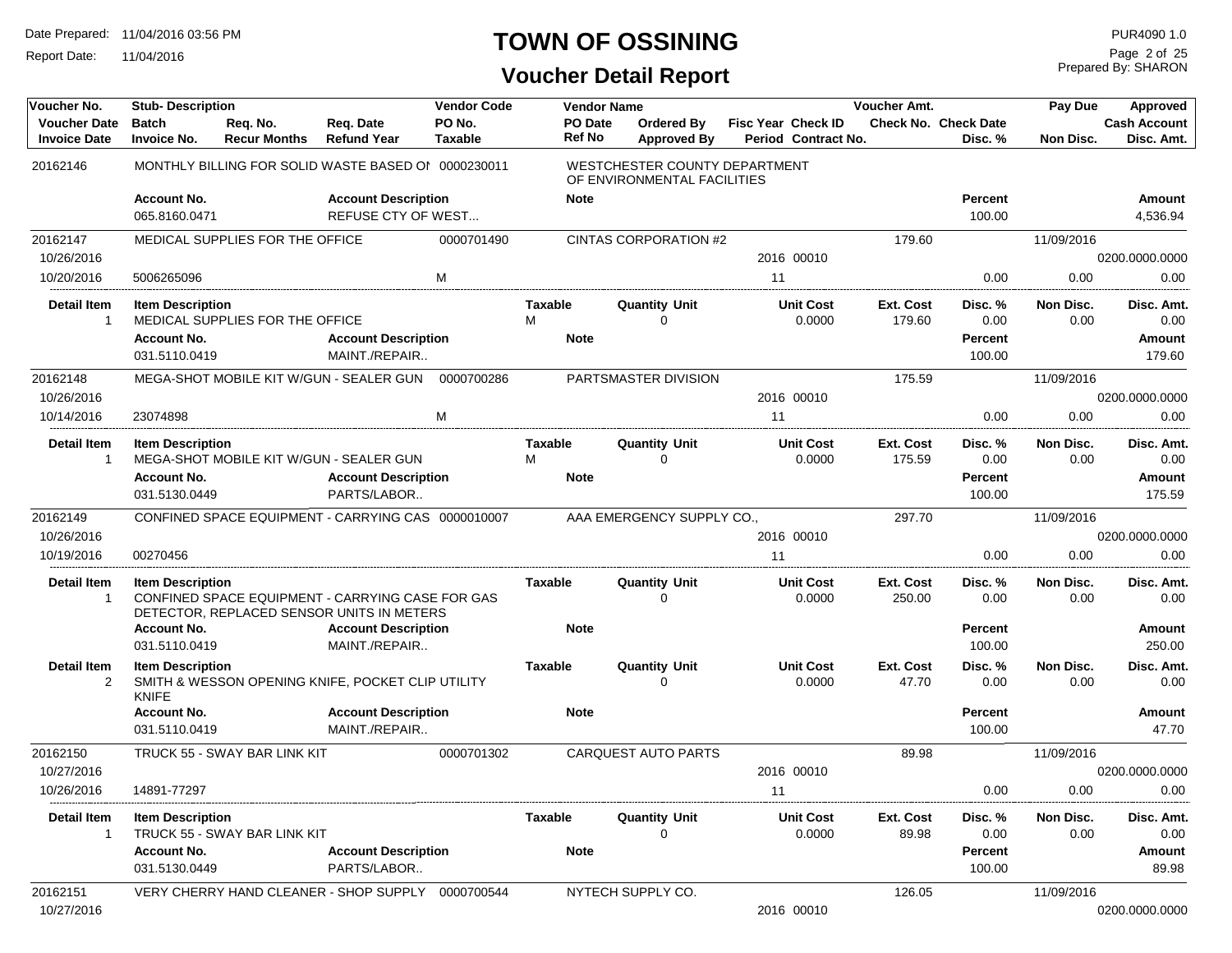Report Date: 11/04/2016

### **TOWN OF OSSINING**

Prepared By: SHARON Page 3 of 25

| Voucher No.                                | <b>Stub-Description</b>                          |                                        |                                                    | <b>Vendor Code</b>       |                   | <b>Vendor Name</b>               |                                                  | Voucher Amt. |                                 | Pay Due    | Approved                          |
|--------------------------------------------|--------------------------------------------------|----------------------------------------|----------------------------------------------------|--------------------------|-------------------|----------------------------------|--------------------------------------------------|--------------|---------------------------------|------------|-----------------------------------|
| <b>Voucher Date</b><br><b>Invoice Date</b> | <b>Batch</b><br><b>Invoice No.</b>               | Req. No.<br><b>Recur Months</b>        | Reg. Date<br><b>Refund Year</b>                    | PO No.<br><b>Taxable</b> | PO Date<br>Ref No | Ordered By<br><b>Approved By</b> | <b>Fisc Year Check ID</b><br>Period Contract No. |              | Check No. Check Date<br>Disc. % | Non Disc.  | <b>Cash Account</b><br>Disc. Amt. |
| 20162151                                   |                                                  |                                        | VERY CHERRY HAND CLEANER - SHOP SUPPLY 0000700544  |                          |                   | NYTECH SUPPLY CO.                |                                                  |              |                                 |            |                                   |
| 10/24/2016                                 | C40310269                                        |                                        |                                                    |                          |                   |                                  | 11                                               |              | 0.00                            | 0.00       | 0.00                              |
| <b>Detail Item</b>                         | <b>Item Description</b>                          |                                        |                                                    |                          | Taxable           | <b>Quantity Unit</b>             | <b>Unit Cost</b>                                 | Ext. Cost    | Disc. %                         | Non Disc.  | Disc. Amt.                        |
| $\mathbf{1}$                               |                                                  |                                        | VERY CHERRY HAND CLEANER - SHOP SUPPLY             |                          |                   | 0                                | 0.0000                                           | 126.05       | 0.00                            | 0.00       | 0.00                              |
|                                            | <b>Account No.</b>                               |                                        | <b>Account Description</b>                         |                          | <b>Note</b>       |                                  |                                                  |              | Percent                         |            | Amount                            |
|                                            | 031.5132.0419                                    |                                        | MAINT./REPAIR                                      |                          |                   |                                  |                                                  |              | 100.00                          |            | 126.05                            |
| 20162152                                   |                                                  | 6 SMD LED WORK LIGHT W/SPOT - FOR SHOP |                                                    | 0000190097               |                   | SNAP-ON TOOLS                    |                                                  | 120.95       |                                 | 11/09/2016 |                                   |
| 10/27/2016                                 |                                                  |                                        |                                                    |                          |                   |                                  | 2016 00010                                       |              |                                 |            | 0200.0000.0000                    |
| 10/21/2016                                 | 10211619652                                      |                                        |                                                    |                          |                   |                                  | 11                                               |              | 0.00                            | 0.00       | 0.00                              |
| <b>Detail Item</b>                         | <b>Item Description</b>                          |                                        |                                                    |                          | Taxable           | <b>Quantity Unit</b>             | <b>Unit Cost</b>                                 | Ext. Cost    | Disc. %                         | Non Disc.  | Disc. Amt.                        |
| $\overline{1}$                             |                                                  | 6 SMD LED WORK LIGHT W/SPOT - FOR SHOP |                                                    |                          |                   | 0                                | 0.0000                                           | 120.95       | 0.00                            | 0.00       | 0.00                              |
|                                            | <b>Account No.</b>                               |                                        | <b>Account Description</b>                         |                          | <b>Note</b>       |                                  |                                                  |              | Percent                         |            | Amount                            |
|                                            | 031.5130.0449                                    |                                        | PARTS/LABOR                                        |                          |                   |                                  |                                                  |              | 100.00                          |            | 120.95                            |
| 20162153                                   |                                                  |                                        | STANDARD EGR MI-TRUCK 57 EXHAUST GAS RE 0000130045 |                          |                   | MT. KISCO TRUCK & AUTO PA        |                                                  | 86.30        |                                 | 11/09/2016 |                                   |
| 10/27/2016                                 |                                                  |                                        |                                                    |                          |                   |                                  | 2016 00010                                       |              |                                 |            | 0200.0000.0000                    |
| 10/13/2016                                 | 385614                                           |                                        |                                                    |                          |                   |                                  | 11                                               |              | 0.00                            | 0.00       | 0.00                              |
| <b>Detail Item</b><br>$\overline{1}$       | <b>Item Description</b>                          |                                        |                                                    |                          | <b>Taxable</b>    | <b>Quantity Unit</b>             | <b>Unit Cost</b>                                 | Ext. Cost    | Disc. %                         | Non Disc.  | Disc. Amt.                        |
|                                            |                                                  | STANDARD EGR MI-TRUCK 57 EXHAUST GAS   |                                                    |                          |                   | $\Omega$                         | 0.0000                                           | 86.30        | 0.00                            | 0.00       | 0.00                              |
|                                            | <b>RECIRCULATION VALVE</b><br><b>Account No.</b> |                                        | <b>Account Description</b>                         |                          | <b>Note</b>       |                                  |                                                  |              | Percent                         |            | Amount                            |
|                                            | 031.5130.0449                                    |                                        | PARTS/LABOR                                        |                          |                   |                                  |                                                  |              | 100.00                          |            | 86.30                             |
| 20162154                                   |                                                  | COPY PAPER & BLACK TONER               |                                                    | 0000190004               |                   | STAPLES, INC. AND SUBSIDIARIES   |                                                  | 125.68       |                                 | 11/09/2016 |                                   |
| 10/28/2016                                 |                                                  |                                        |                                                    |                          |                   |                                  | 2016 00010                                       |              |                                 |            | 0200.0000.0000                    |
| 10/20/2016                                 | 3318499828                                       |                                        |                                                    |                          |                   |                                  | 11                                               |              | 0.00                            | 0.00       | 0.00                              |
| <b>Detail Item</b>                         | <b>Item Description</b>                          |                                        |                                                    |                          | Taxable           | <b>Quantity Unit</b>             | <b>Unit Cost</b>                                 | Ext. Cost    | Disc. %                         | Non Disc.  | Disc. Amt.                        |
| $\overline{1}$                             |                                                  | COPY PAPER & BLACK TONER               |                                                    |                          |                   | $\Omega$                         | 0.0000                                           | 125.68       | 0.00                            | 0.00       | 0.00                              |
|                                            | <b>Account No.</b>                               |                                        | <b>Account Description</b>                         |                          | <b>Note</b>       |                                  |                                                  |              | Percent                         |            | Amount                            |
|                                            | 010.1410.0401                                    |                                        | SUPPLIES                                           |                          |                   |                                  |                                                  |              | 100.00                          |            | 125.68                            |
| 20162155                                   |                                                  |                                        | COPY PAPER. VOUCHER PAPER. BUDGET BINDE 0000190004 |                          |                   | STAPLES, INC. AND SUBSIDIARIES   |                                                  | 166.99       |                                 | 11/09/2016 |                                   |
| 10/31/2016                                 |                                                  |                                        |                                                    |                          |                   |                                  | 2016 00010                                       |              |                                 |            | 0200.0000.0000                    |
|                                            |                                                  |                                        |                                                    |                          |                   |                                  | 11                                               |              | 0.00                            | 0.00       | 0.00                              |
| <b>Multi Inv Num</b>                       |                                                  | <b>Multi Inv Date</b>                  |                                                    | Multi Inv Amt.           |                   | <b>Multi Inv Stub Desc</b>       |                                                  |              |                                 |            |                                   |
| 3318499824                                 |                                                  | 10/20/2016                             |                                                    | 140.16                   |                   | COPY PAPER (3)                   |                                                  |              |                                 |            |                                   |
| 3318499825                                 |                                                  | 10/20/2016                             |                                                    | 26.83                    |                   |                                  | VOUCHER PAPER, BUDGET BINDERS, CLEANING SUPPLIES |              |                                 |            |                                   |
| <b>Detail Item</b>                         | <b>Item Description</b>                          |                                        |                                                    |                          | Taxable           | <b>Quantity Unit</b>             | <b>Unit Cost</b>                                 | Ext. Cost    | Disc. %                         | Non Disc.  | Disc. Amt.                        |
| $\overline{1}$                             | <b>CLEANING SUPPLIES</b>                         |                                        | COPY PAPER, VOUCHER PAPER, BUDGET BINDERS,         |                          |                   |                                  | 166.9900                                         | 166.99       | 0.00                            | 0.00       | 0.00                              |
|                                            | <b>Account No.</b>                               |                                        | <b>Account Description</b>                         |                          | <b>Note</b>       |                                  |                                                  |              | Percent                         |            | Amount                            |
|                                            | 010.1620.0401                                    |                                        | SUPPLIES                                           |                          |                   |                                  |                                                  |              |                                 |            | 140.16                            |
|                                            | 010.1220.0401                                    |                                        | SUPPLIES                                           |                          |                   |                                  |                                                  |              |                                 |            | 26.83                             |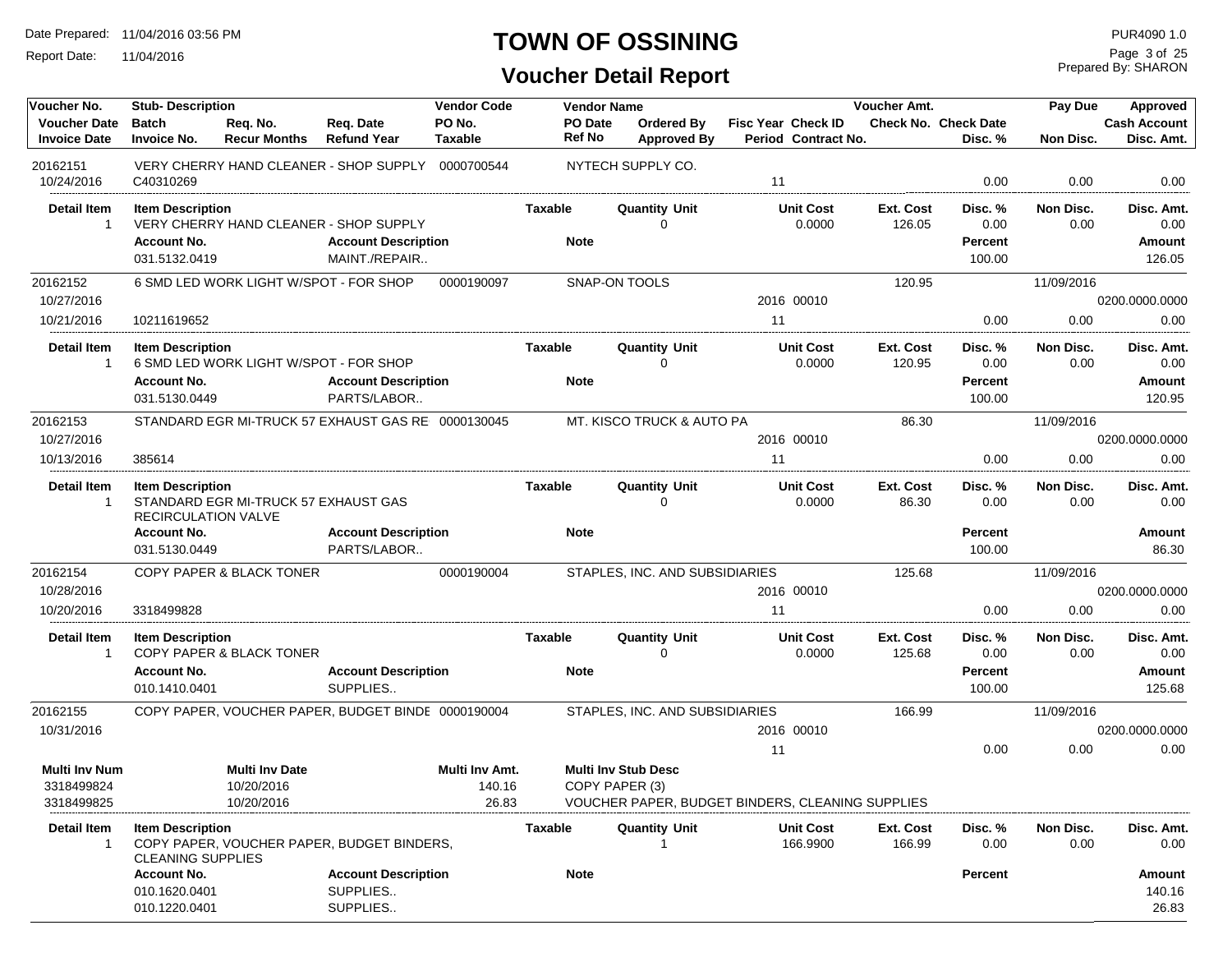Report Date: 11/04/2016

### **TOWN OF OSSINING**

| Voucher No.                                | <b>Stub-Description</b>                                        |                                      |                                                                                        | <b>Vendor Code</b> | <b>Vendor Name</b>          |                                         |                           |                                | Voucher Amt.          |                                        | Pay Due           | Approved                               |
|--------------------------------------------|----------------------------------------------------------------|--------------------------------------|----------------------------------------------------------------------------------------|--------------------|-----------------------------|-----------------------------------------|---------------------------|--------------------------------|-----------------------|----------------------------------------|-------------------|----------------------------------------|
| <b>Voucher Date</b><br><b>Invoice Date</b> | <b>Batch</b><br><b>Invoice No.</b>                             | Req. No.<br><b>Recur Months</b>      | Req. Date<br><b>Refund Year</b>                                                        | PO No.<br>Taxable  | PO Date<br><b>Ref No</b>    | <b>Ordered Bv</b><br><b>Approved By</b> | <b>Fisc Year Check ID</b> | Period Contract No.            |                       | <b>Check No. Check Date</b><br>Disc. % | Non Disc.         | <b>Cash Account</b><br>Disc. Amt.      |
| 20162156                                   |                                                                |                                      | MINUTES OF FELONY HEARING, PEOPLE V. JESL 0000701305                                   |                    |                             | PATCHEN STENO SERVICES LLC              |                           |                                | 75.00                 |                                        | 11/09/2016        |                                        |
| 10/31/2016                                 |                                                                |                                      |                                                                                        |                    |                             |                                         | 2016 00010                |                                |                       |                                        |                   | 0200.0000.0000                         |
| 10/21/2016                                 | 20611                                                          |                                      |                                                                                        | M                  |                             |                                         | 11                        |                                |                       | 0.00                                   | 0.00              | 0.00                                   |
| <b>Detail Item</b><br>$\mathbf{1}$         | <b>Item Description</b><br><b>CASTRO</b>                       |                                      | MINUTES OF FELONY HEARING, PEOPLE V. JESUS MONROY-                                     |                    | Taxable<br>M                | <b>Quantity Unit</b><br>$\overline{1}$  |                           | <b>Unit Cost</b><br>75.0000    | Ext. Cost<br>75.00    | Disc. %<br>0.00                        | Non Disc.<br>0.00 | Disc. Amt.<br>0.00                     |
|                                            | <b>Account No.</b><br>010.1110.0414                            |                                      | <b>Account Description</b><br>CONTRACTUAL STENO                                        |                    | <b>Note</b>                 |                                         |                           |                                |                       | Percent<br>100.00                      |                   | Amount<br>75.00                        |
| 20162157                                   |                                                                |                                      | POSTED PUBLIC NOTICES FOR TOWN FORECLO 0000700961                                      |                    |                             | SIMKINS, JOHN                           |                           |                                | 100.00                |                                        | 11/09/2016        |                                        |
| 10/31/2016                                 |                                                                |                                      |                                                                                        |                    |                             |                                         | 2016 00010                |                                |                       |                                        |                   | 0200.0000.0000                         |
| 10/27/2016                                 | 102516                                                         |                                      |                                                                                        | M                  |                             |                                         | 11                        |                                |                       | 0.00                                   | 0.00              | 0.00                                   |
| <b>Detail Item</b><br>$\mathbf{1}$         | <b>Item Description</b><br><b>Account No.</b><br>010.1420.0420 |                                      | POSTED PUBLIC NOTICES FOR TOWN FORECLOSURE<br><b>Account Description</b><br>LITIGATION |                    | Taxable<br>М<br><b>Note</b> | <b>Quantity Unit</b><br>$\overline{1}$  |                           | <b>Unit Cost</b><br>100.0000   | Ext. Cost<br>100.00   | Disc. %<br>0.00<br>Percent<br>100.00   | Non Disc.<br>0.00 | Disc. Amt.<br>0.00<br>Amount<br>100.00 |
| 20162158                                   |                                                                | IN REM PROCEEDING- DISBURSEMENT ONLY |                                                                                        | 0000701533         |                             | TULIS, WILKES, HUFF, & GEIGER LLP       |                           |                                | 1,298.88              |                                        | 11/09/2016        |                                        |
| 10/31/2016                                 |                                                                |                                      |                                                                                        |                    |                             |                                         | 2016 00010                |                                |                       |                                        |                   | 0200.0000.0000                         |
| 10/27/2016                                 | 15209                                                          |                                      |                                                                                        | A                  |                             |                                         | 11                        |                                |                       | 0.00                                   | 0.00              | 0.00                                   |
| <b>Detail Item</b><br>$\mathbf 1$          | <b>Item Description</b>                                        | IN REM PROCEEDING-DISBURSEMENT ONLY  |                                                                                        |                    | Taxable<br>A                | <b>Quantity Unit</b><br>$\overline{1}$  |                           | <b>Unit Cost</b><br>1,298.8800 | Ext. Cost<br>1,298.88 | Disc. %<br>0.00                        | Non Disc.<br>0.00 | Disc. Amt.<br>0.00                     |
|                                            | <b>Account No.</b><br>010.1420.0420                            |                                      | <b>Account Description</b><br>LITIGATION                                               |                    | <b>Note</b>                 |                                         |                           |                                |                       | Percent<br>100.00                      |                   | Amount<br>1,298.88                     |
| 20162159                                   |                                                                | TONER (DUAL PACK)/ PAPER             |                                                                                        | 0000700639         | W.B. MASON                  |                                         |                           |                                | 198.98                |                                        | 11/09/2016        |                                        |
| 10/31/2016                                 |                                                                |                                      |                                                                                        |                    |                             |                                         | 2016 00010                |                                |                       |                                        |                   | 0200.0000.0000                         |
| 10/10/2016                                 | 138413731                                                      |                                      |                                                                                        |                    |                             |                                         | 11                        |                                |                       | 0.00                                   | 0.00              | 0.00                                   |
| <b>Detail Item</b><br>$\mathbf 1$          | <b>Item Description</b>                                        | TONER (DUAL PACK)/ PAPER             |                                                                                        |                    | Taxable                     | <b>Quantity Unit</b><br>-1              |                           | <b>Unit Cost</b><br>198.9800   | Ext. Cost<br>198.98   | Disc. %<br>0.00                        | Non Disc.<br>0.00 | Disc. Amt.<br>0.00                     |
|                                            | <b>Account No.</b><br>010.1110.0401                            |                                      | <b>Account Description</b><br>SUPPLIES                                                 |                    | <b>Note</b>                 |                                         |                           |                                |                       | Percent<br>100.00                      |                   | <b>Amount</b><br>198.98                |
| 20162160                                   |                                                                | DELTA DENTAL NOVEMBER 2016           |                                                                                        | 0000040040         |                             | <b>DELTA DENTAL</b>                     |                           |                                | 5,363.34              |                                        | 11/09/2016        |                                        |
| 10/31/2016                                 |                                                                |                                      |                                                                                        |                    |                             |                                         | 2016 00010                |                                |                       |                                        |                   | 0200.0000.0000                         |
| 11/01/2016                                 | BE001865617                                                    |                                      |                                                                                        |                    |                             |                                         | 11                        |                                |                       | 0.00                                   | 0.00              | 0.00                                   |
| <b>Detail Item</b><br>$\mathbf 1$          | <b>Item Description</b>                                        | DELTA DENTAL NOVEMBER 2016           |                                                                                        |                    | <b>Taxable</b>              | <b>Quantity Unit</b>                    |                           | <b>Unit Cost</b><br>5,363.3400 | Ext. Cost<br>5,363.34 | Disc.%<br>0.00                         | Non Disc.<br>0.00 | Disc. Amt.<br>0.00                     |
|                                            | <b>Account No.</b>                                             |                                      | <b>Account Description</b>                                                             |                    | <b>Note</b>                 |                                         |                           |                                |                       | <b>Percent</b>                         |                   | Amount                                 |
|                                            | 010.9010.0814                                                  |                                      | LIFE/DENTAL/VISION<br>LIFE/DENTAL/VISION                                               |                    |                             |                                         |                           |                                |                       |                                        |                   | 3,390.12                               |
|                                            | 020.9010.0814<br>031.9010.0814                                 |                                      | LIFE/DENTAL/VISION                                                                     |                    |                             |                                         |                           |                                |                       |                                        |                   | 297.72<br>1,391.52                     |
|                                            | 032.9010.0814                                                  |                                      | LIFE/DENTAL/VISION                                                                     |                    |                             |                                         |                           |                                |                       |                                        |                   | 283.98                                 |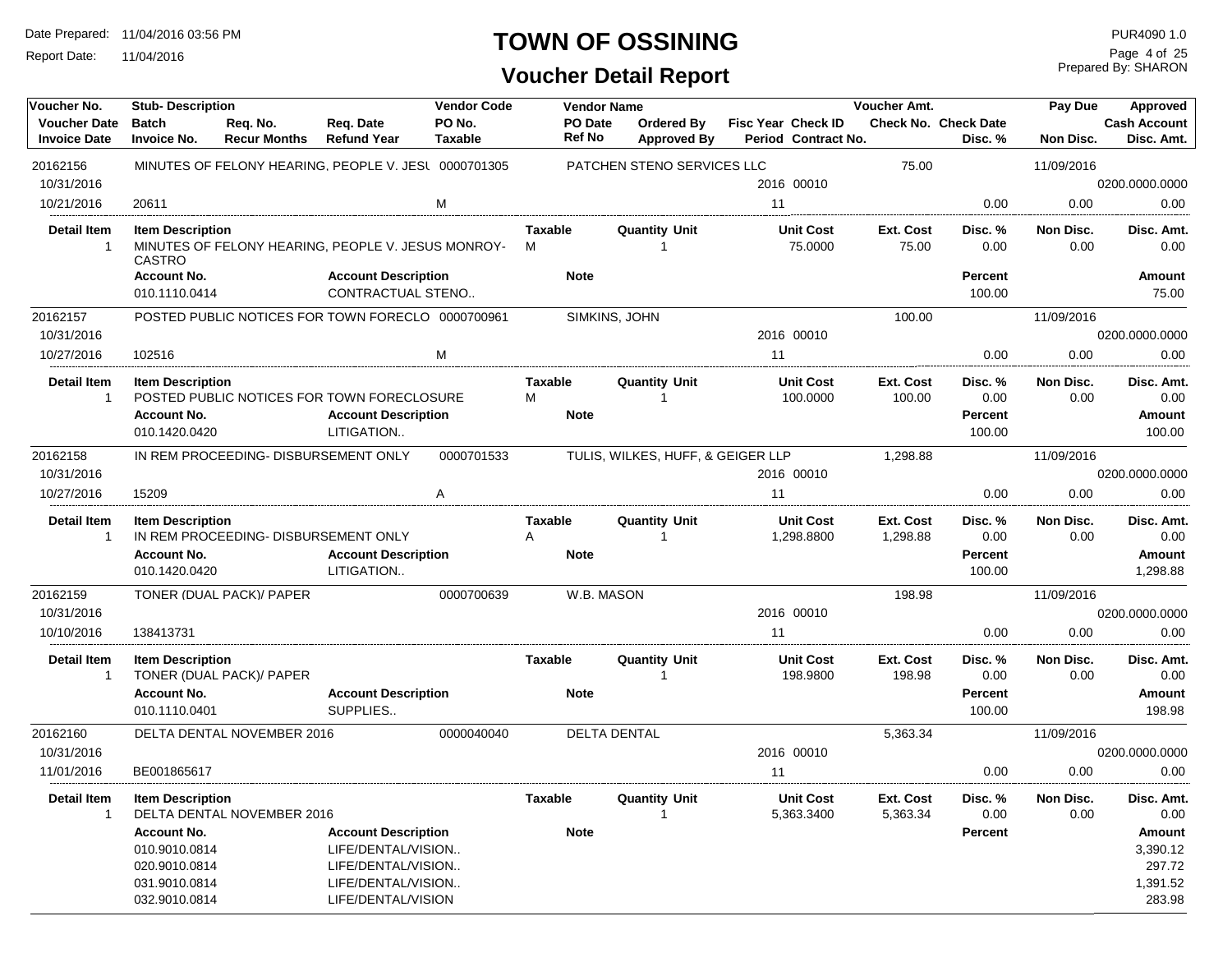Report Date: 11/04/2016

#### **TOWN OF OSSINING PUR4090 1.0**

**Voucher Detail Report**

| Voucher No.                                        | <b>Stub-Description</b>                              |                                               |                                                                | <b>Vendor Code</b>       |                               | <b>Vendor Name</b>                      |                                           | <b>Voucher Amt.</b> |                                   | Pay Due           | <b>Approved</b>                     |
|----------------------------------------------------|------------------------------------------------------|-----------------------------------------------|----------------------------------------------------------------|--------------------------|-------------------------------|-----------------------------------------|-------------------------------------------|---------------------|-----------------------------------|-------------------|-------------------------------------|
| <b>Voucher Date</b><br><b>Invoice Date</b>         | <b>Batch</b><br><b>Invoice No.</b>                   | Req. No.<br><b>Recur Months</b>               | Req. Date<br><b>Refund Year</b>                                | PO No.<br><b>Taxable</b> | PO Date<br><b>Ref No</b>      | <b>Ordered By</b><br><b>Approved By</b> | Fisc Year Check ID<br>Period Contract No. |                     | Check No. Check Date<br>Disc. %   | Non Disc.         | <b>Cash Account</b><br>Disc. Amt.   |
| 20162161                                           |                                                      | CSEA VISION BENEFIT, NOVEMBER 2016            |                                                                | 0000700025               | <b>CSEA</b>                   |                                         |                                           | 406.30              |                                   | 11/09/2016        |                                     |
| 10/31/2016                                         |                                                      |                                               |                                                                |                          |                               |                                         | 2016 00010                                |                     |                                   |                   | 0200.0000.0000                      |
| 11/01/2016                                         | 11012016                                             |                                               |                                                                |                          |                               |                                         | 11                                        |                     | 0.00                              | 0.00              | 0.00                                |
| <b>Detail Item</b><br>$\overline{1}$               | <b>Item Description</b><br><b>Account No.</b>        | CSEA VISION BENEFIT, NOVEMBER 2016            | <b>Account Description</b>                                     |                          | <b>Taxable</b><br><b>Note</b> | <b>Quantity Unit</b><br>$\overline{1}$  | <b>Unit Cost</b><br>406.3000              | Ext. Cost<br>406.30 | Disc. %<br>0.00<br><b>Percent</b> | Non Disc.<br>0.00 | Disc. Amt.<br>0.00<br><b>Amount</b> |
|                                                    | 010.9010.0814<br>020.9010.0814<br>031.9010.0814      |                                               | LIFE/DENTAL/VISION<br>LIFE/DENTAL/VISION<br>LIFE/DENTAL/VISION |                          |                               |                                         |                                           |                     |                                   |                   | 317.23<br>59.38<br>29.69            |
| 20162162                                           |                                                      | ALARM PHONES FOR OUR LIFT STATIONS            |                                                                | 0000220156               | <b>VERIZON</b>                |                                         |                                           | 175.45              |                                   | 11/09/2016        |                                     |
| 11/01/2016                                         |                                                      |                                               |                                                                |                          |                               |                                         | 2016 00010                                |                     |                                   |                   | 0200.0000.0000                      |
|                                                    |                                                      |                                               |                                                                |                          |                               |                                         | 11                                        |                     | 0.00                              | 0.00              | 0.00                                |
| <b>Multi Inv Num</b>                               |                                                      | <b>Multi Inv Date</b>                         |                                                                | Multi Inv Amt.           |                               | <b>Multi Inv Stub Desc</b>              |                                           |                     |                                   |                   |                                     |
| 9149238065                                         |                                                      | 10/22/2016                                    |                                                                | 25.55                    | <b>FAWN CT</b>                |                                         |                                           |                     |                                   |                   |                                     |
| 9149239676                                         |                                                      | 10/22/2016                                    |                                                                | 24.82                    |                               | <b>WHITETAIL CIR</b>                    |                                           |                     |                                   |                   |                                     |
| 9149238252                                         |                                                      | 10/22/2016                                    |                                                                | 25.57                    | <b>FOXHILL</b>                |                                         |                                           |                     |                                   |                   |                                     |
| 9149239718                                         |                                                      | 10/22/2016                                    |                                                                | 25.55                    |                               | <b>PARKER BALE</b>                      |                                           |                     |                                   |                   |                                     |
| 9149233926                                         |                                                      | 10/22/2016                                    |                                                                | 24.90                    |                               |                                         |                                           |                     |                                   |                   |                                     |
|                                                    |                                                      |                                               |                                                                |                          | S-TURN                        |                                         |                                           |                     |                                   |                   |                                     |
| 9149238472                                         |                                                      | 10/22/2016                                    |                                                                | 24.53                    | <b>MYSTIC PT</b><br>O9BCC     |                                         |                                           |                     |                                   |                   |                                     |
|                                                    |                                                      | 10/22/2016                                    |                                                                | 24.53                    |                               |                                         |                                           |                     |                                   |                   |                                     |
| 9149230831<br><b>Detail Item</b><br>$\overline{1}$ | <b>Item Description</b><br><b>FOXHILL, WHITETAIL</b> |                                               | ALARM PHONES FOR OUR LIFT STATIONS - FAWN CT,                  |                          | <b>Taxable</b>                | <b>Quantity Unit</b><br>$\Omega$        | <b>Unit Cost</b><br>0.0000                | Ext. Cost<br>75.94  | Disc. %<br>0.00                   | Non Disc.<br>0.00 | Disc. Amt.<br>0.00                  |
|                                                    | <b>Account No.</b><br>045.8120.0406                  |                                               | <b>Account Description</b><br><b>TELEPHONE</b>                 |                          | <b>Note</b>                   |                                         |                                           |                     | <b>Percent</b><br>100.00          |                   | Amount<br>75.94                     |
| <b>Detail Item</b><br>2                            | <b>Item Description</b><br>TURN, MYSTIC PT.          |                                               | ALARM PHONES FOR OUR LIFT STATIONS - PARKER BALE, S-           |                          | <b>Taxable</b>                | <b>Quantity Unit</b><br>$\Omega$        | <b>Unit Cost</b><br>0.0000                | Ext. Cost<br>74.98  | Disc. %<br>0.00                   | Non Disc.<br>0.00 | Disc. Amt.<br>0.00                  |
|                                                    | <b>Account No.</b><br>045.8120.0406                  |                                               | <b>Account Description</b><br><b>TELEPHONE</b>                 |                          | <b>Note</b>                   |                                         |                                           |                     | Percent<br>100.00                 |                   | <b>Amount</b><br>74.98              |
| <b>Detail Item</b>                                 | <b>Item Description</b>                              |                                               |                                                                |                          | <b>Taxable</b>                | <b>Quantity Unit</b>                    | <b>Unit Cost</b>                          | Ext. Cost           | Disc. %                           | <b>Non Disc.</b>  | Disc. Amt.                          |
| 3                                                  |                                                      |                                               | ALARM PHONES FOR OUR LIFT STATIONS - OBCC                      |                          |                               | $\Omega$                                | 0.0000                                    | 24.53               | 0.00                              | 0.00              | 0.00                                |
|                                                    | <b>Account No.</b>                                   |                                               | <b>Account Description</b>                                     |                          | <b>Note</b>                   |                                         |                                           |                     | Percent                           |                   | <b>Amount</b>                       |
|                                                    | 010.7112.0406                                        |                                               | <b>TELEPHONE</b>                                               |                          |                               |                                         |                                           |                     | 100.00                            |                   | 24.53                               |
| 20162163                                           |                                                      | MYSTIC POINTE LIFT STATION GAS CHARGES        |                                                                | 0000030001               |                               | <b>CON EDISON</b>                       |                                           | 35.18               |                                   | 11/09/2016        |                                     |
| 11/01/2016                                         |                                                      |                                               |                                                                |                          |                               |                                         | 2016 00010                                |                     |                                   |                   | 0200.0000.0000                      |
| 10/26/2016                                         | 590917177545002                                      |                                               |                                                                |                          |                               |                                         | 11                                        |                     | 0.00                              | 0.00              | 0.00                                |
| <b>Detail Item</b><br>$\overline{1}$               | <b>Item Description</b>                              | <b>MYSTIC POINTE LIFT STATION GAS CHARGES</b> |                                                                |                          | <b>Taxable</b>                | <b>Quantity Unit</b><br>0               | <b>Unit Cost</b><br>0.0000                | Ext. Cost<br>35.18  | Disc. %<br>0.00                   | Non Disc.<br>0.00 | Disc. Amt.<br>0.00                  |
|                                                    | <b>Account No.</b>                                   |                                               | <b>Account Description</b>                                     |                          | <b>Note</b>                   |                                         |                                           |                     | <b>Percent</b>                    |                   | <b>Amount</b>                       |
|                                                    | 045.8120.0409                                        |                                               | <b>ELECTRICITY</b>                                             |                          |                               |                                         |                                           |                     | 100.00                            |                   | 35.18                               |
|                                                    |                                                      |                                               |                                                                |                          |                               |                                         |                                           |                     |                                   |                   |                                     |

MATTEO VELARDO UNIFORM ALLOWANCE - BOC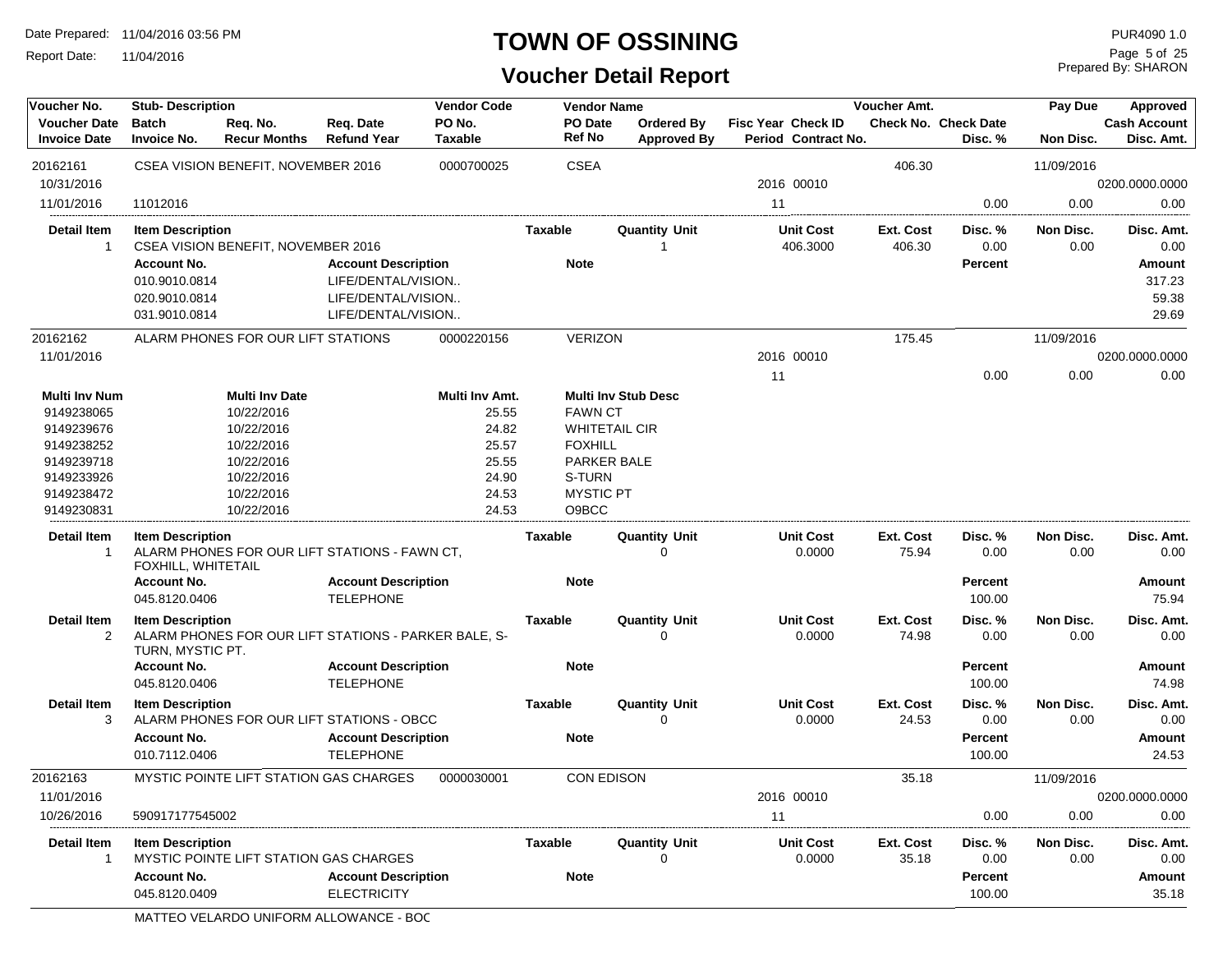Report Date: 11/04/2016

### **TOWN OF OSSINING**

**Voucher Detail Report**

Prepared By: SHARON Page 6 of 25

| Voucher No.                                | <b>Stub-Description</b>                       |                                 |                                                                                                     | <b>Vendor Code</b>        | <b>Vendor Name</b>            |                                         |    |                                                  | Voucher Amt.               |                                   | Pay Due           | Approved                            |
|--------------------------------------------|-----------------------------------------------|---------------------------------|-----------------------------------------------------------------------------------------------------|---------------------------|-------------------------------|-----------------------------------------|----|--------------------------------------------------|----------------------------|-----------------------------------|-------------------|-------------------------------------|
| <b>Voucher Date</b><br><b>Invoice Date</b> | <b>Batch</b><br><b>Invoice No.</b>            | Reg. No.<br><b>Recur Months</b> | Req. Date<br><b>Refund Year</b>                                                                     | PO No.<br><b>Taxable</b>  | PO Date<br><b>Ref No</b>      | <b>Ordered By</b><br><b>Approved By</b> |    | <b>Fisc Year Check ID</b><br>Period Contract No. |                            | Check No. Check Date<br>Disc. %   | Non Disc.         | <b>Cash Account</b><br>Disc. Amt.   |
| 20162164                                   |                                               |                                 | MATTEO VELARDO UNIFORM ALLOWANCE - BOC 0000020030                                                   |                           |                               | <b>BOB'S ARMY &amp; NAVY STORE</b>      |    |                                                  | 203.97                     |                                   | 11/09/2016        |                                     |
| 11/01/2016                                 |                                               |                                 |                                                                                                     |                           |                               |                                         |    | 2016 00010                                       |                            |                                   |                   | 0200.0000.0000                      |
| 10/27/2016                                 | 8873                                          |                                 |                                                                                                     | M                         |                               |                                         | 11 |                                                  |                            | 0.00                              | 0.00              | 0.00                                |
| <b>Detail Item</b><br>$\mathbf{1}$         | <b>Item Description</b><br><b>GLOVES</b>      |                                 | MATTEO VELARDO UNIFORM ALLOWANCE - BOOTS, JACKET,                                                   |                           | <b>Taxable</b><br>M           | <b>Quantity Unit</b><br>0               |    | <b>Unit Cost</b><br>0.0000                       | <b>Ext. Cost</b><br>203.97 | Disc. %<br>0.00                   | Non Disc.<br>0.00 | Disc. Amt.<br>0.00                  |
|                                            | <b>Account No.</b><br>031.5140.0416           |                                 | <b>Account Description</b><br>UNIFORMS                                                              |                           | <b>Note</b>                   |                                         |    |                                                  |                            | <b>Percent</b><br>100.00          |                   | <b>Amount</b><br>203.97             |
|                                            |                                               |                                 |                                                                                                     |                           |                               |                                         |    |                                                  |                            |                                   |                   |                                     |
| 20162165                                   |                                               |                                 | TRASH BAGS, HP CARTRIDGES, PAPER, PAPER 0000190004                                                  |                           |                               | STAPLES, INC. AND SUBSIDIARIES          |    |                                                  | 174.95                     |                                   | 11/09/2016        |                                     |
| 11/01/2016                                 |                                               |                                 |                                                                                                     |                           |                               |                                         |    | 2016 00010                                       |                            |                                   |                   | 0200.0000.0000                      |
| 10/20/2016                                 | 3318499722                                    |                                 |                                                                                                     |                           |                               |                                         | 11 |                                                  |                            | 0.00                              | 0.00              | 0.00                                |
| <b>Detail Item</b><br>$\mathbf{1}$         | <b>Item Description</b><br><b>Account No.</b> |                                 | TRASH BAGS, HP CARTRIDGES, PAPER, PAPER TOWELS<br><b>Account Description</b>                        |                           | <b>Taxable</b><br><b>Note</b> | <b>Quantity Unit</b><br>$\Omega$        |    | <b>Unit Cost</b><br>0.0000                       | Ext. Cost<br>174.95        | Disc. %<br>0.00<br><b>Percent</b> | Non Disc.<br>0.00 | Disc. Amt.<br>0.00<br><b>Amount</b> |
|                                            | 031.5010.0401                                 |                                 | SUPPLIES                                                                                            |                           |                               |                                         |    |                                                  |                            | 100.00                            |                   | 174.95                              |
| 20162166                                   |                                               |                                 | BLACKTOP FOR ROAD REPAIR TO VARIOUS TOV 0000271180                                                  |                           |                               | PECKHAM INDUSTRIES INC                  |    |                                                  | 421.26                     |                                   | 11/09/2016        |                                     |
| 11/01/2016                                 |                                               |                                 |                                                                                                     |                           |                               |                                         |    | 2016 00010                                       |                            |                                   |                   | 0200.0000.0000                      |
| 10/21/2016                                 | 744787                                        |                                 |                                                                                                     |                           |                               |                                         |    | 11 NYS #PC6443                                   |                            | 0.00                              | 0.00              | 0.00                                |
| <b>Detail Item</b>                         | <b>Item Description</b>                       |                                 |                                                                                                     |                           | Taxable                       | <b>Quantity Unit</b>                    |    | <b>Unit Cost</b>                                 | Ext. Cost                  | Disc. %                           | Non Disc.         | Disc. Amt.                          |
| -1                                         |                                               |                                 | BLACKTOP FOR ROAD REPAIR TO VARIOUS TOWN ROADS                                                      |                           |                               | $\Omega$                                |    | 0.0000                                           | 421.26                     | 0.00                              | 0.00              | 0.00                                |
|                                            | <b>Account No.</b>                            |                                 | <b>Account Description</b>                                                                          |                           | <b>Note</b>                   |                                         |    |                                                  |                            | <b>Percent</b>                    |                   | <b>Amount</b>                       |
|                                            | 031.5110.0448                                 |                                 | ROAD PAVING                                                                                         |                           |                               |                                         |    |                                                  |                            | 100.00                            |                   | 421.26                              |
| 20162167                                   |                                               |                                 | 4-1/2 YARDS OF DISPOSAL BLACKTOP TO BE RE 0000041128                                                |                           |                               | DAKOTA SUPPLY CORP.                     |    |                                                  | 90.00                      |                                   | 11/09/2016        |                                     |
| 11/03/2016                                 |                                               |                                 |                                                                                                     |                           |                               |                                         |    | 2016 00010                                       |                            |                                   |                   | 0200.0000.0000                      |
| 07/14/2016                                 | 10649                                         |                                 |                                                                                                     |                           |                               |                                         | 11 |                                                  |                            | 0.00                              | 0.00              | 0.00                                |
| <b>Detail Item</b><br>$\mathbf{1}$         | <b>Item Description</b>                       |                                 | 4-1/2 YARDS OF DISPOSAL BLACKTOP TO BE RECYCLED                                                     |                           | Taxable                       | <b>Quantity Unit</b><br>$\Omega$        |    | <b>Unit Cost</b>                                 | Ext. Cost                  | Disc. %                           | Non Disc.         | Disc. Amt.                          |
|                                            | <b>Account No.</b>                            |                                 | <b>Account Description</b>                                                                          |                           | <b>Note</b>                   |                                         |    | 0.0000                                           | 90.00                      | 0.00<br><b>Percent</b>            | 0.00              | 0.00<br>Amount                      |
|                                            | 065.8160.0456                                 |                                 | <b>WASTE DISPOSAL</b>                                                                               | RECYCLING & ENVIRONMENTAL |                               |                                         |    |                                                  |                            | 100.00                            |                   | 90.00                               |
| 20162168                                   |                                               |                                 | MONTHLY MAINTENANCE OF ALL LIFT STATIONS 0000010019                                                 |                           |                               | ALL-MAKES PUMP & MOTOR REPAIR           |    |                                                  | 2,500.00                   |                                   | 11/09/2016        |                                     |
| 11/01/2016                                 |                                               |                                 |                                                                                                     |                           |                               |                                         |    | 2016 00010                                       |                            |                                   |                   | 0200.0000.0000                      |
| 10/28/2016                                 | 5032                                          |                                 |                                                                                                     | M                         |                               |                                         | 11 |                                                  |                            | 0.00                              | 0.00              | 0.00                                |
| Detail Item<br>1                           | <b>Item Description</b><br>NORTH STATE RD.    |                                 | MONTHLY MAINTENANCE OF ALL LIFT STATIONS (11)<br>OCTOBER 25, 2016 FAWN CT., FOXHILL, WHITETAIL CIR, |                           | Taxable<br>M                  | <b>Quantity Unit</b><br>$\Omega$        |    | <b>Unit Cost</b><br>0.0000                       | Ext. Cost<br>1,120.46      | Disc. %<br>0.00                   | Non Disc.<br>0.00 | Disc. Amt.<br>0.00                  |
|                                            | <b>Account No.</b>                            |                                 | <b>Account Description</b>                                                                          |                           | <b>Note</b>                   |                                         |    |                                                  |                            | <b>Percent</b>                    |                   | <b>Amount</b>                       |
|                                            | 045.8120.0419                                 |                                 | MAINT./REPAIR                                                                                       |                           |                               |                                         |    |                                                  |                            | 100.00                            |                   | 1,120.46                            |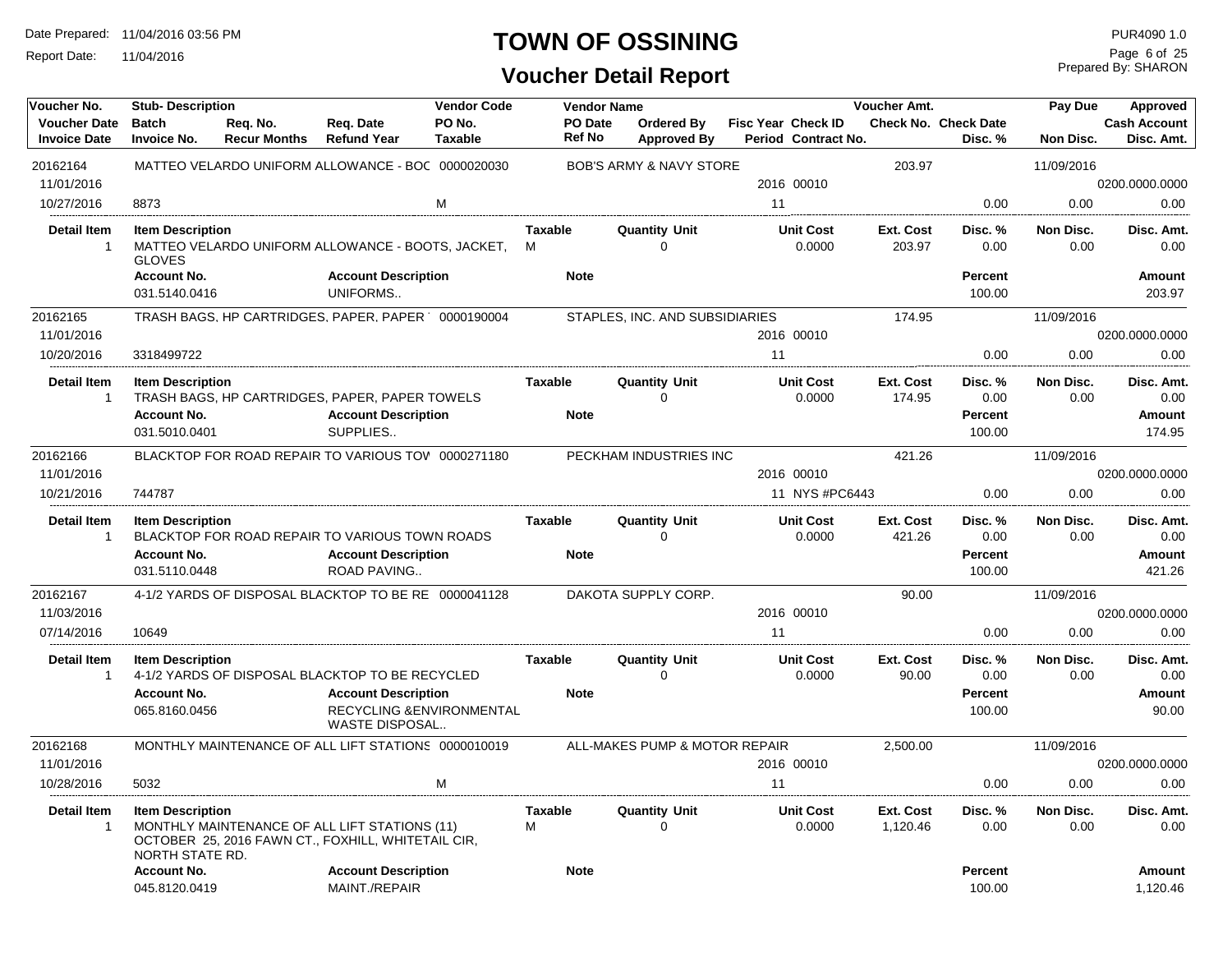Report Date: 11/04/2016

### **TOWN OF OSSINING**

### **Voucher Detail Report**

Prepared By: SHARON Page 7 of 25

| Voucher No.                                | <b>Stub-Description</b>                       |                                 |                                                                                                                                   | <b>Vendor Code</b>       |                     | <b>Vendor Name</b>       |                                  |    |                                                  | Voucher Amt.<br>Pay Due |                                        |                   |                                     |  |
|--------------------------------------------|-----------------------------------------------|---------------------------------|-----------------------------------------------------------------------------------------------------------------------------------|--------------------------|---------------------|--------------------------|----------------------------------|----|--------------------------------------------------|-------------------------|----------------------------------------|-------------------|-------------------------------------|--|
| <b>Voucher Date</b><br><b>Invoice Date</b> | <b>Batch</b><br><b>Invoice No.</b>            | Req. No.<br><b>Recur Months</b> | Req. Date<br><b>Refund Year</b>                                                                                                   | PO No.<br><b>Taxable</b> |                     | PO Date<br><b>Ref No</b> | Ordered By<br><b>Approved By</b> |    | <b>Fisc Year Check ID</b><br>Period Contract No. |                         | <b>Check No. Check Date</b><br>Disc. % | Non Disc.         | <b>Cash Account</b><br>Disc. Amt.   |  |
| 20162168                                   |                                               |                                 | MONTHLY MAINTENANCE OF ALL LIFT STATIONS 0000010019                                                                               |                          |                     |                          | ALL-MAKES PUMP & MOTOR REPAIR    |    |                                                  |                         |                                        |                   |                                     |  |
| <b>Detail Item</b><br>$\overline{2}$       | <b>Item Description</b><br><b>Account No.</b> |                                 | MONTHLY MAINTENANCE OF ALL LIFT STATIONS (11)<br>OCTOBER 25, 2016 - PARKER BALE, S-TURN, MYSTIC PT.<br><b>Account Description</b> |                          | <b>Taxable</b><br>M | <b>Note</b>              | <b>Quantity Unit</b><br>$\Omega$ |    | <b>Unit Cost</b><br>0.0000                       | Ext. Cost<br>879.54     | Disc. %<br>0.00<br><b>Percent</b>      | Non Disc.<br>0.00 | Disc. Amt.<br>0.00<br><b>Amount</b> |  |
|                                            | 045.8120.0419                                 |                                 | MAINT./REPAIR                                                                                                                     |                          |                     |                          |                                  |    |                                                  |                         | 100.00                                 |                   | 879.54                              |  |
| <b>Detail Item</b><br>3                    | <b>Item Description</b><br><b>Account No.</b> |                                 | MONTHLY MAINTENANCE OF ALL LIFT STATIONS (11)<br>OCTOBER 25, 2016 - OBCC AND CEDAR LANE PARK<br><b>Account Description</b>        |                          | <b>Taxable</b><br>M | <b>Note</b>              | <b>Quantity Unit</b><br>$\Omega$ |    | <b>Unit Cost</b><br>0.0000                       | Ext. Cost<br>500.00     | Disc. %<br>0.00<br><b>Percent</b>      | Non Disc.<br>0.00 | Disc. Amt.<br>0.00<br><b>Amount</b> |  |
|                                            | 010.7112.0419                                 |                                 | MAINT./REPAIR                                                                                                                     |                          |                     |                          |                                  |    |                                                  |                         | 100.00                                 |                   | 500.00                              |  |
| 20162176                                   |                                               |                                 | TRUCK 50 TOWED FROM GERLACH PARK TO HIC 0000010091                                                                                |                          |                     |                          | A & P TOWING & TRANSPORT         |    |                                                  | 450.00                  |                                        | 11/09/2016        |                                     |  |
| 11/02/2016                                 |                                               |                                 |                                                                                                                                   |                          |                     |                          |                                  |    | 2016 00010                                       |                         |                                        |                   | 0200.0000.0000                      |  |
| 10/21/2016                                 | 2962                                          |                                 |                                                                                                                                   | M                        |                     |                          |                                  | 11 |                                                  |                         | 0.00                                   | 0.00              | 0.00                                |  |
| <b>Detail Item</b><br>$\mathbf{1}$         | <b>Item Description</b><br>GARAGE             |                                 | TRUCK 50 TOWED FROM GERLACH PARK TO HIGHWAY                                                                                       |                          | <b>Taxable</b><br>м |                          | <b>Quantity Unit</b><br>$\Omega$ |    | <b>Unit Cost</b><br>0.0000                       | Ext. Cost<br>450.00     | Disc. %<br>0.00                        | Non Disc.<br>0.00 | Disc. Amt.<br>0.00                  |  |
|                                            | <b>Account No.</b>                            |                                 | <b>Account Description</b>                                                                                                        |                          |                     | <b>Note</b>              |                                  |    |                                                  |                         | <b>Percent</b>                         |                   | <b>Amount</b>                       |  |
|                                            | 031.5130.0449                                 |                                 | PARTS/LABOR                                                                                                                       |                          |                     |                          |                                  |    |                                                  |                         | 100.00                                 |                   | 450.00                              |  |
| 20162177                                   |                                               | STAPLES, RUBBERBANDS, SHEARS    |                                                                                                                                   | 0000190004               |                     |                          | STAPLES, INC. AND SUBSIDIARIES   |    |                                                  | 24.03                   |                                        | 11/09/2016        |                                     |  |
| 11/02/2016                                 |                                               |                                 |                                                                                                                                   |                          |                     |                          |                                  |    | 2016 00010                                       |                         |                                        |                   | 0200.0000.0000                      |  |
| 10/21/2016                                 | 3318617511                                    |                                 |                                                                                                                                   |                          |                     |                          |                                  | 11 |                                                  |                         | 0.00                                   | 0.00              | 0.00                                |  |
| <b>Detail Item</b><br>$\mathbf{1}$         | <b>Item Description</b>                       | STAPLES, RUBBERBANDS, SHEARS    |                                                                                                                                   |                          | <b>Taxable</b>      |                          | <b>Quantity Unit</b><br>$\Omega$ |    | <b>Unit Cost</b><br>0.0000                       | Ext. Cost<br>24.03      | Disc. %<br>0.00                        | Non Disc.<br>0.00 | Disc. Amt.<br>0.00                  |  |
|                                            | <b>Account No.</b>                            |                                 | <b>Account Description</b>                                                                                                        |                          |                     | <b>Note</b>              |                                  |    |                                                  |                         | <b>Percent</b>                         |                   | Amount                              |  |
|                                            | 010.1355.0401                                 |                                 | SUPPLIES                                                                                                                          |                          |                     |                          |                                  |    |                                                  |                         | 100.00                                 |                   | 24.03                               |  |
| 20162178                                   |                                               |                                 | RAGS FOR THE GARAGE - OCTOBER 6, 13, 20, 27 0000210001                                                                            |                          |                     |                          | UNIFIRST CORPORATION             |    |                                                  | 245.20                  |                                        | 11/09/2016        |                                     |  |
| 11/02/2016                                 |                                               |                                 |                                                                                                                                   |                          |                     |                          |                                  |    | 2016 00010                                       |                         |                                        |                   | 0200.0000.0000                      |  |
|                                            |                                               |                                 |                                                                                                                                   |                          |                     |                          |                                  | 11 |                                                  |                         | 0.00                                   | 0.00              | 0.00                                |  |
| <b>Multi Inv Num</b>                       |                                               | <b>Multi Inv Date</b>           |                                                                                                                                   | Multi Inv Amt.           |                     |                          | <b>Multi Inv Stub Desc</b>       |    |                                                  |                         |                                        |                   |                                     |  |
| 0693357911                                 |                                               | 10/06/2016                      |                                                                                                                                   | 61.30                    |                     | <b>RAGS</b>              |                                  |    |                                                  |                         |                                        |                   |                                     |  |
| 0693359962                                 |                                               | 10/13/2016                      |                                                                                                                                   | 61.30                    |                     | <b>RAGS</b>              |                                  |    |                                                  |                         |                                        |                   |                                     |  |
| 0693362030                                 |                                               | 10/20/2016                      |                                                                                                                                   | 61.30                    |                     | <b>RAGS</b>              |                                  |    |                                                  |                         |                                        |                   |                                     |  |
| 0693364112                                 |                                               | 10/27/2016                      |                                                                                                                                   | 61.30                    |                     | <b>RAGS</b>              |                                  |    |                                                  |                         |                                        |                   |                                     |  |
| Detail Item<br>$\mathbf{1}$                | <b>Item Description</b>                       |                                 | RAGS FOR THE GARAGE - OCTOBER 6, 13, 20, 27, 2016 (4)                                                                             |                          | Taxable             |                          | <b>Quantity Unit</b><br>4        |    | <b>Unit Cost</b><br>61.3000                      | Ext. Cost<br>245.20     | Disc. %<br>0.00                        | Non Disc.<br>0.00 | DISC. AMI.<br>0.00                  |  |
|                                            | <b>Account No.</b>                            |                                 | <b>Account Description</b>                                                                                                        |                          |                     | <b>Note</b>              |                                  |    |                                                  |                         | <b>Percent</b>                         |                   | Amount                              |  |
|                                            | 031.5132.0419                                 |                                 | MAINT./REPAIR                                                                                                                     |                          |                     |                          |                                  |    |                                                  |                         | 100.00                                 |                   | 245.20                              |  |
| 20162179                                   | TAX MAP MAINTENANCE                           |                                 |                                                                                                                                   | 0000701247               |                     |                          | CARTOGRAPHIC ASSOCIATES, INC.    |    |                                                  | 1,975.00                |                                        | 11/09/2016        |                                     |  |
| 11/02/2016                                 |                                               |                                 |                                                                                                                                   |                          |                     |                          |                                  |    | 2016 00010                                       |                         |                                        |                   | 0200.0000.0000                      |  |
| 10/18/2016                                 | 2937                                          |                                 |                                                                                                                                   |                          |                     |                          |                                  | 11 |                                                  |                         | 0.00                                   | 0.00              | 0.00                                |  |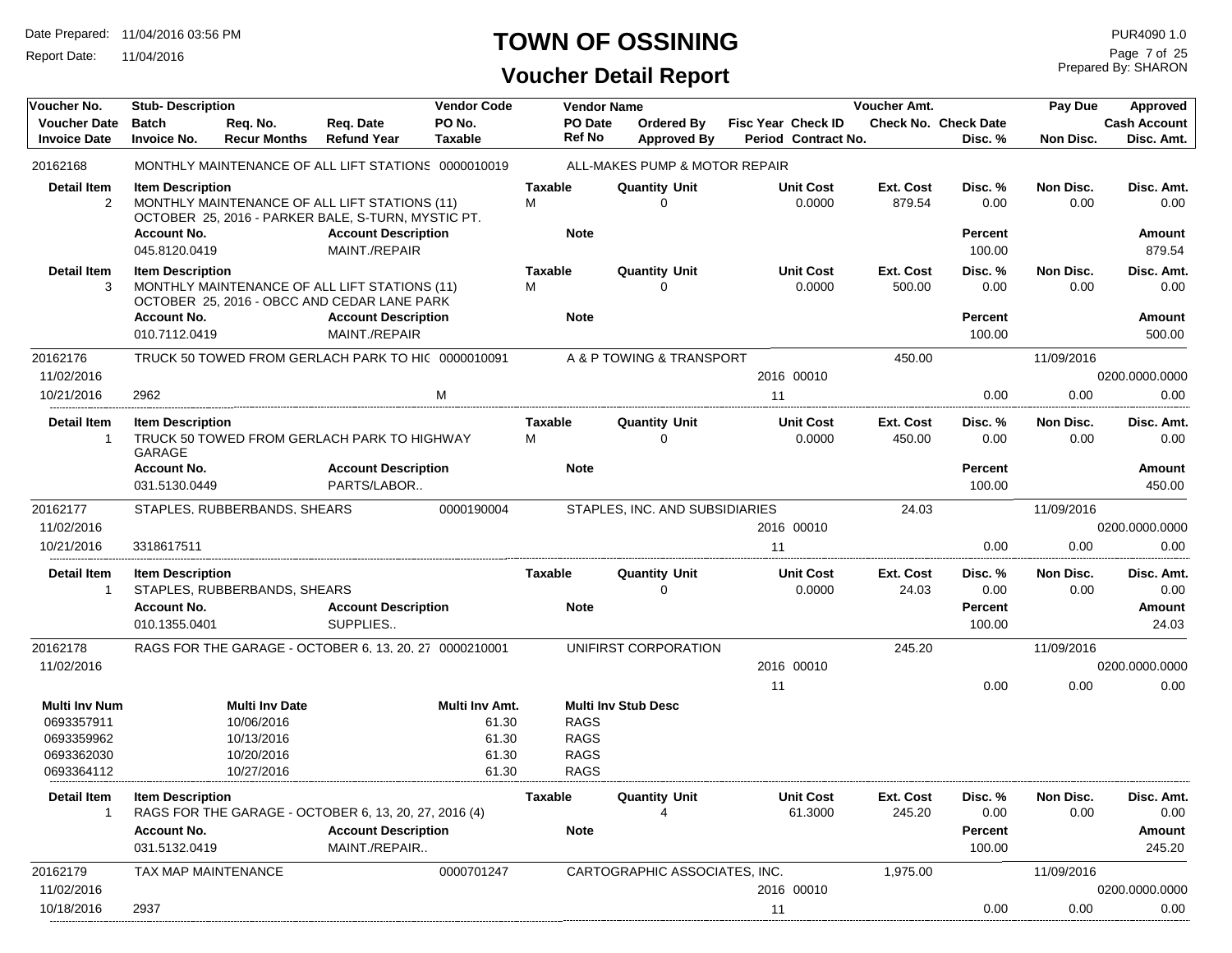Report Date: 11/04/2016

### **TOWN OF OSSINING**

**Voucher Detail Report**

Prepared By: SHARON Page 8 of 25

| Voucher No.                                | <b>Stub-Description</b>                                 |                                     |                                                       | <b>Vendor Code</b>      |                     | <b>Vendor Name</b>       |                                                             |                                                  | Voucher Amt.<br>Pay Due |                                        |                   |                                   |  |
|--------------------------------------------|---------------------------------------------------------|-------------------------------------|-------------------------------------------------------|-------------------------|---------------------|--------------------------|-------------------------------------------------------------|--------------------------------------------------|-------------------------|----------------------------------------|-------------------|-----------------------------------|--|
| <b>Voucher Date</b><br><b>Invoice Date</b> | <b>Batch</b><br><b>Invoice No.</b>                      | Reg. No.<br><b>Recur Months</b>     | Req. Date<br><b>Refund Year</b>                       | PO No.<br>Taxable       |                     | PO Date<br><b>Ref No</b> | Ordered By<br><b>Approved By</b>                            | <b>Fisc Year Check ID</b><br>Period Contract No. |                         | <b>Check No. Check Date</b><br>Disc. % | Non Disc.         | <b>Cash Account</b><br>Disc. Amt. |  |
| 20162179                                   | <b>TAX MAP MAINTENANCE</b>                              |                                     |                                                       | 0000701247              |                     |                          | CARTOGRAPHIC ASSOCIATES, INC.                               |                                                  |                         |                                        |                   |                                   |  |
| <b>Detail Item</b><br>-1                   | <b>Item Description</b><br><b>TAX MAP MAINTENANCE</b>   |                                     |                                                       |                         | <b>Taxable</b>      |                          | <b>Quantity Unit</b><br>∩                                   | <b>Unit Cost</b><br>0.0000                       | Ext. Cost<br>1,975.00   | Disc. %<br>0.00                        | Non Disc.<br>0.00 | Disc. Amt.<br>0.00                |  |
|                                            | <b>Account No.</b>                                      |                                     | <b>Account Description</b>                            |                         |                     | <b>Note</b>              |                                                             |                                                  |                         | <b>Percent</b>                         |                   | <b>Amount</b>                     |  |
|                                            | 010.1355.0458                                           |                                     | TAX MAPS                                              |                         |                     |                          |                                                             |                                                  |                         | 100.00                                 |                   | 1,975.00                          |  |
| 20162180                                   |                                                         |                                     | WOOD - 2 X 8 X 10FT FOR WORK BEING DONE OI 0000130027 |                         |                     |                          | MELROSE LUMBER CO., INC.                                    |                                                  | 55.57                   |                                        | 11/09/2016        |                                   |  |
| 11/02/2016                                 |                                                         |                                     |                                                       |                         |                     |                          |                                                             | 2016 00010                                       |                         |                                        |                   | 0200.0000.0000                    |  |
|                                            |                                                         |                                     |                                                       |                         |                     |                          |                                                             | 11                                               |                         | 0.00                                   | 0.00              | 0.00                              |  |
| <b>Multi Inv Num</b><br>A177752            |                                                         | <b>Multi Inv Date</b><br>11/01/2016 |                                                       | Multi Inv Amt.<br>25.18 |                     |                          | <b>Multi Inv Stub Desc</b><br>NUT DRIVER, COUPLING, PV PIPE |                                                  |                         |                                        |                   |                                   |  |
| A177768                                    |                                                         | 10/01/2016                          |                                                       | 6.89                    |                     |                          | POLYESTER SASH                                              |                                                  |                         |                                        |                   |                                   |  |
| A177717                                    |                                                         | 10/31/2016                          |                                                       | 23.50                   |                     | <b>WOOD</b>              |                                                             |                                                  |                         |                                        |                   |                                   |  |
| Detail Item<br>$\mathbf{1}$                | <b>Item Description</b>                                 |                                     | WOOD - 2 X 8 X 10FT FOR WORK BEING DONE ON            |                         | Taxable             |                          | <b>Quantity Unit</b><br>U                                   | <b>Unit Cost</b><br>0.0000                       | Ext. Cost<br>23.50      | Disc. %<br>0.00                        | Non Disc.<br>0.00 | Disc. Amt.<br>0.00                |  |
|                                            | <b>GRANDVIEW</b><br><b>Account No.</b><br>031.5110.0447 |                                     | <b>Account Description</b><br>ROAD DRAINAGE           |                         |                     | <b>Note</b>              |                                                             |                                                  |                         | Percent<br>100.00                      |                   | Amount<br>23.50                   |  |
| <b>Detail Item</b>                         | <b>Item Description</b>                                 |                                     |                                                       |                         | <b>Taxable</b>      |                          | <b>Quantity Unit</b>                                        | <b>Unit Cost</b>                                 | Ext. Cost               |                                        | Non Disc.         | Disc. Amt.                        |  |
| 2                                          | <b>GRANDVIEW</b>                                        |                                     | NUT DRIVER, FLEXIBLE COUPLING, SOLID PVC PIPE -       |                         |                     |                          | ∩                                                           | 0.0000                                           | 25.18                   | Disc. %<br>0.00                        | 0.00              | 0.00                              |  |
|                                            | <b>Account No.</b><br>031.5110.0447                     |                                     | <b>Account Description</b><br>ROAD DRAINAGE           |                         |                     | <b>Note</b>              |                                                             |                                                  |                         | <b>Percent</b><br>100.00               |                   | <b>Amount</b><br>25.18            |  |
| <b>Detail Item</b><br>3                    | <b>Item Description</b>                                 |                                     | BRUSH FLAT SASH POLYESTER - GRANDVIEW CURB            |                         | <b>Taxable</b>      |                          | <b>Quantity Unit</b><br>0                                   | <b>Unit Cost</b><br>0.0000                       | Ext. Cost<br>6.89       | Disc. %<br>0.00                        | Non Disc.<br>0.00 | Disc. Amt.<br>0.00                |  |
|                                            | <b>Account No.</b><br>031.5110.0447                     |                                     | <b>Account Description</b><br>ROAD DRAINAGE           |                         |                     | <b>Note</b>              |                                                             |                                                  |                         | <b>Percent</b><br>100.00               |                   | Amount<br>6.89                    |  |
| 20162181                                   |                                                         |                                     | WESTCHESTER COUNTY BUSINESS JOURNAL : 0000230077      |                         |                     |                          | <b>WESTFAIR COMMUNICATIONS, INC.</b>                        |                                                  | 99.97                   |                                        | 11/09/2016        |                                   |  |
| 11/02/2016                                 |                                                         |                                     |                                                       |                         |                     |                          |                                                             | 2016 00010                                       |                         |                                        |                   | 0200.0000.0000                    |  |
| 10/20/2016                                 | 7186166-R2                                              |                                     |                                                       | M                       |                     |                          |                                                             | 11                                               |                         | 0.00                                   | 0.00              | 0.00                              |  |
| <b>Detail Item</b><br>-1                   | <b>Item Description</b>                                 |                                     | WESTCHESTER COUNTY BUSINESS JOURNAL 2 YEAR            |                         | <b>Taxable</b><br>м |                          | <b>Quantity Unit</b><br>$\Omega$                            | <b>Unit Cost</b><br>0.0000                       | Ext. Cost<br>99.97      | Disc. %<br>0.00                        | Non Disc.<br>0.00 | Disc. Amt.<br>0.00                |  |
|                                            | <b>Account No.</b><br>010.1355.0401                     |                                     | <b>Account Description</b><br>SUPPLIES                |                         |                     | <b>Note</b>              |                                                             |                                                  |                         | <b>Percent</b><br>100.00               |                   | <b>Amount</b><br>99.97            |  |
| 20162182                                   | <b>SEWER CLEANER</b>                                    |                                     |                                                       | 0000090021              |                     |                          |                                                             | INDUSTRIAL CHEM LABS & SERVICES, INC             | 458.72                  |                                        | 11/09/2016        |                                   |  |
| 11/02/2016                                 |                                                         |                                     |                                                       |                         |                     |                          |                                                             | 2016 00010                                       |                         |                                        |                   | 0200.0000.0000                    |  |
| 10/24/2016                                 | 212598                                                  |                                     |                                                       |                         |                     |                          |                                                             | 11                                               |                         | 0.00                                   | 0.00              | 0.00                              |  |
| <b>Detail Item</b><br>1                    | <b>Item Description</b><br><b>SEWER CLEANER</b>         |                                     |                                                       |                         | Taxable             |                          | <b>Quantity Unit</b>                                        | <b>Unit Cost</b><br>0.0000                       | Ext. Cost<br>458.72     | Disc. %<br>0.00                        | Non Disc.<br>0.00 | Disc. Amt.<br>0.00                |  |
|                                            | <b>Account No.</b><br>045.8120.0419                     |                                     | <b>Account Description</b><br>MAINT./REPAIR           |                         |                     | <b>Note</b>              |                                                             |                                                  |                         | Percent<br>100.00                      |                   | Amount<br>458.72                  |  |
| 20162183                                   |                                                         |                                     | WEED WACKER PARTS - LINE, TRIMMER HEAD, 0000150022    |                         |                     |                          | OSSINING LAWN MOWER                                         |                                                  | 107.00                  |                                        | 11/09/2016        |                                   |  |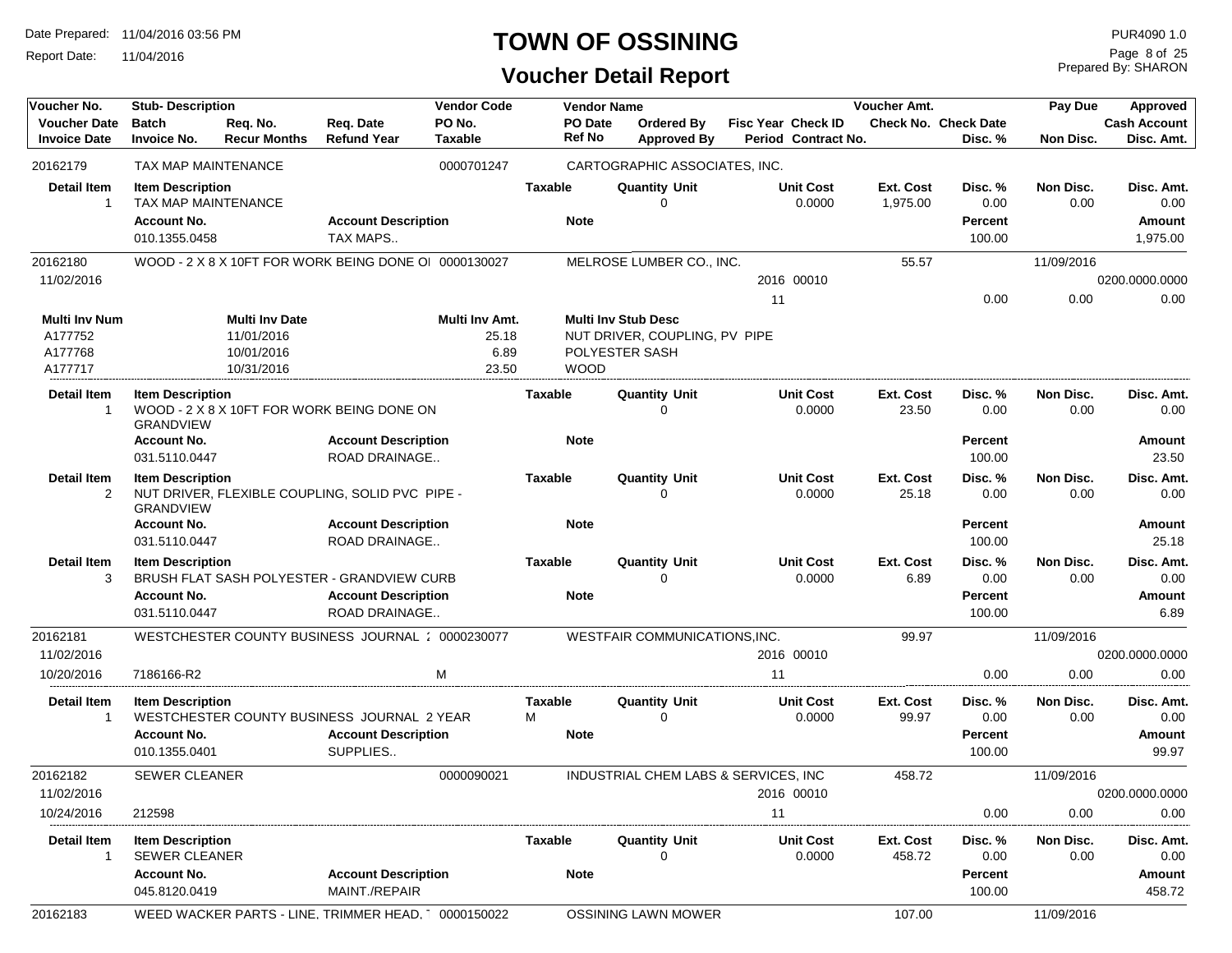Report Date: 11/04/2016

#### **TOWN OF OSSINING**

| Voucher No.                                | <b>Stub-Description</b>                                        |                                 |                                                                                            | <b>Vendor Code</b>       |                               | <b>Vendor Name</b>                      |                                                  | <b>Voucher Amt.</b>          |                                             | Pay Due           | <b>Approved</b>                               |
|--------------------------------------------|----------------------------------------------------------------|---------------------------------|--------------------------------------------------------------------------------------------|--------------------------|-------------------------------|-----------------------------------------|--------------------------------------------------|------------------------------|---------------------------------------------|-------------------|-----------------------------------------------|
| <b>Voucher Date</b><br><b>Invoice Date</b> | <b>Batch</b><br><b>Invoice No.</b>                             | Req. No.<br><b>Recur Months</b> | Req. Date<br><b>Refund Year</b>                                                            | PO No.<br><b>Taxable</b> | <b>PO</b> Date<br>Ref No      | <b>Ordered By</b><br><b>Approved By</b> | <b>Fisc Year Check ID</b><br>Period Contract No. |                              | <b>Check No. Check Date</b><br>Disc. %      | Non Disc.         | <b>Cash Account</b><br>Disc. Amt.             |
| 20162183                                   |                                                                |                                 | WEED WACKER PARTS - LINE, TRIMMER HEAD, "                                                  | 0000150022               |                               | <b>OSSINING LAWN MOWER</b>              |                                                  |                              |                                             |                   |                                               |
| 11/02/2016                                 |                                                                |                                 |                                                                                            |                          |                               |                                         | 2016 00010                                       |                              |                                             |                   | 0200.0000.0000                                |
| 10/14/2016                                 | 0507492                                                        |                                 |                                                                                            | M                        |                               |                                         | 11                                               |                              | 0.00                                        | 0.00              | 0.00                                          |
| <b>Detail Item</b><br>$\mathbf 1$          | <b>Item Description</b><br>HOSE, EYELETS                       |                                 | WEED WACKER PARTS - LINE, TRIMMER HEAD, TRIMMER                                            |                          | <b>Taxable</b><br>M           | <b>Quantity Unit</b><br>$\Omega$        | <b>Unit Cost</b><br>0.0000                       | Ext. Cost<br>107.00          | Disc. %<br>0.00                             | Non Disc.<br>0.00 | Disc. Amt.<br>0.00                            |
|                                            | <b>Account No.</b>                                             |                                 | <b>Account Description</b>                                                                 |                          | <b>Note</b>                   |                                         |                                                  |                              | <b>Percent</b>                              |                   | <b>Amount</b>                                 |
|                                            | 031.5140.0419                                                  |                                 | MAINT./REPAIR                                                                              |                          |                               |                                         |                                                  |                              | 100.00                                      |                   | 107.00                                        |
| 20162184<br>11/02/2016                     |                                                                |                                 | CONFINED SPACE - REPAIR VENTIS GAS DETEC 0000010007                                        |                          |                               | AAA EMERGENCY SUPPLY CO.,               | 2016 00010                                       | 535.50                       |                                             | 11/09/2016        | 0200.0000.0000                                |
| 10/27/2016                                 | 00270664                                                       |                                 |                                                                                            |                          |                               |                                         | 11                                               |                              | 0.00                                        | 0.00              | 0.00                                          |
| <b>Detail Item</b><br>-1                   | <b>Item Description</b>                                        |                                 | CONFINED SPACE - REPAIR VENTIS GAS DETECTOR.                                               |                          | <b>Taxable</b>                | <b>Quantity Unit</b><br>$\Omega$        | <b>Unit Cost</b><br>0.0000                       | Ext. Cost<br>535.50          | Disc. %<br>0.00                             | Non Disc.<br>0.00 | Disc. Amt.<br>0.00                            |
|                                            | <b>Account No.</b>                                             |                                 | INSTALLED OXYGEN SENSOR (METERS), FLARES<br><b>Account Description</b>                     |                          | <b>Note</b>                   |                                         |                                                  |                              | <b>Percent</b>                              |                   | Amount                                        |
|                                            | 031.5110.0419                                                  |                                 | MAINT./REPAIR                                                                              |                          |                               |                                         |                                                  |                              | 100.00                                      |                   | 535.50                                        |
| 20162185                                   |                                                                |                                 | ANNUAL TOWN ASSOCIATION MEMBERSHIP DUI 0000010038                                          |                          |                               | ASSOCIATION OF TOWNS OF                 |                                                  | 1,500.00                     |                                             | 11/09/2016        |                                               |
| 11/02/2016                                 |                                                                |                                 |                                                                                            |                          |                               |                                         | 2016 00010                                       |                              |                                             |                   | 0200.0000.0000                                |
| 01/01/2016                                 | 11012016                                                       |                                 |                                                                                            |                          |                               |                                         | 11                                               |                              | 0.00                                        | 0.00              | 0.00                                          |
|                                            |                                                                |                                 |                                                                                            |                          |                               |                                         |                                                  |                              |                                             |                   |                                               |
| <b>Detail Item</b><br>$\mathbf{1}$         | <b>Item Description</b><br>YEAR BEGINNING 1/1/17               |                                 | ANNUAL TOWN ASSOCIATION MEMBERSHIP DUES FOR THE                                            |                          | <b>Taxable</b>                | <b>Quantity Unit</b><br>0               | <b>Unit Cost</b><br>0.0000                       | <b>Ext. Cost</b><br>1,500.00 | Disc. %<br>0.00                             | Non Disc.<br>0.00 | Disc. Amt.<br>0.00                            |
|                                            | <b>Account No.</b>                                             |                                 | <b>Account Description</b>                                                                 |                          | <b>Note</b>                   |                                         |                                                  |                              | <b>Percent</b>                              |                   | <b>Amount</b>                                 |
|                                            | 010.1410.0405                                                  |                                 | CONFRENCE                                                                                  |                          |                               |                                         |                                                  |                              | 100.00                                      |                   | 1,500.00                                      |
| 20162186                                   |                                                                |                                 | TOWN CHARGES FOR THE MONTH OF NOVEMBE 0000190041                                           |                          |                               | <b>SPCA OF WESTCHESTER</b>              |                                                  | 970.98                       |                                             | 11/09/2016        |                                               |
| 11/02/2016                                 |                                                                |                                 |                                                                                            |                          |                               |                                         | 2016 00010                                       |                              |                                             |                   | 0200.0000.0000                                |
| 10/31/2016                                 | 11-2016                                                        |                                 |                                                                                            |                          |                               |                                         | 11                                               |                              | 0.00                                        | 0.00              | 0.00                                          |
| <b>Detail Item</b><br>$\mathbf{1}$         | <b>Item Description</b><br><b>Account No.</b><br>020.3510.0445 |                                 | TOWN CHARGES FOR THE MONTH OF NOVEMBER 2016<br><b>Account Description</b><br>SPCA CONTRACT |                          | <b>Taxable</b><br><b>Note</b> | <b>Quantity Unit</b><br>$\mathbf 0$     | <b>Unit Cost</b><br>0.0000                       | Ext. Cost<br>970.98          | Disc. %<br>0.00<br><b>Percent</b><br>100.00 | Non Disc.<br>0.00 | Disc. Amt.<br>0.00<br><b>Amount</b><br>970.98 |
| 20162187                                   |                                                                |                                 | 900 SQFT STRAW FOR DALE CEMETERY SWALE 0000120200                                          |                          |                               | LAWTON ADAMS CONSTRUCTION CORP.         |                                                  | 50.00                        |                                             | 11/09/2016        |                                               |
| 11/02/2016                                 |                                                                |                                 |                                                                                            |                          |                               |                                         | 2016 00010                                       |                              |                                             |                   | 0200.0000.0000                                |
| 10/21/2016                                 | 467358                                                         |                                 |                                                                                            |                          |                               |                                         | 11                                               |                              | 0.00                                        | 0.00              | 0.00                                          |
| <b>Detail Item</b><br>$\mathbf{1}$         | <b>Item Description</b>                                        |                                 | 900 SQFT STRAW FOR DALE CEMETERY SWALE JOB                                                 |                          | Taxable                       | <b>Quantity Unit</b><br>-1              | <b>Unit Cost</b><br>50.0000                      | Ext. Cost<br>50.00           | Disc. %<br>0.00                             | Non Disc.<br>0.00 | Disc. Amt.<br>0.00                            |
|                                            | <b>Account No.</b>                                             |                                 | <b>Account Description</b>                                                                 |                          | <b>Note</b>                   |                                         |                                                  |                              | <b>Percent</b>                              |                   | Amount                                        |
|                                            | 032.8810.0419                                                  |                                 | MAINT./REPAIR                                                                              |                          |                               |                                         |                                                  |                              | 100.00                                      |                   | 50.00                                         |
| 20162188                                   |                                                                |                                 | REIMBURSEMENT FOR VACUUM CLEANER BAGS 0000030115                                           |                          |                               | CONNOLLY, PETER                         |                                                  | 5.99                         |                                             | 11/09/2016        |                                               |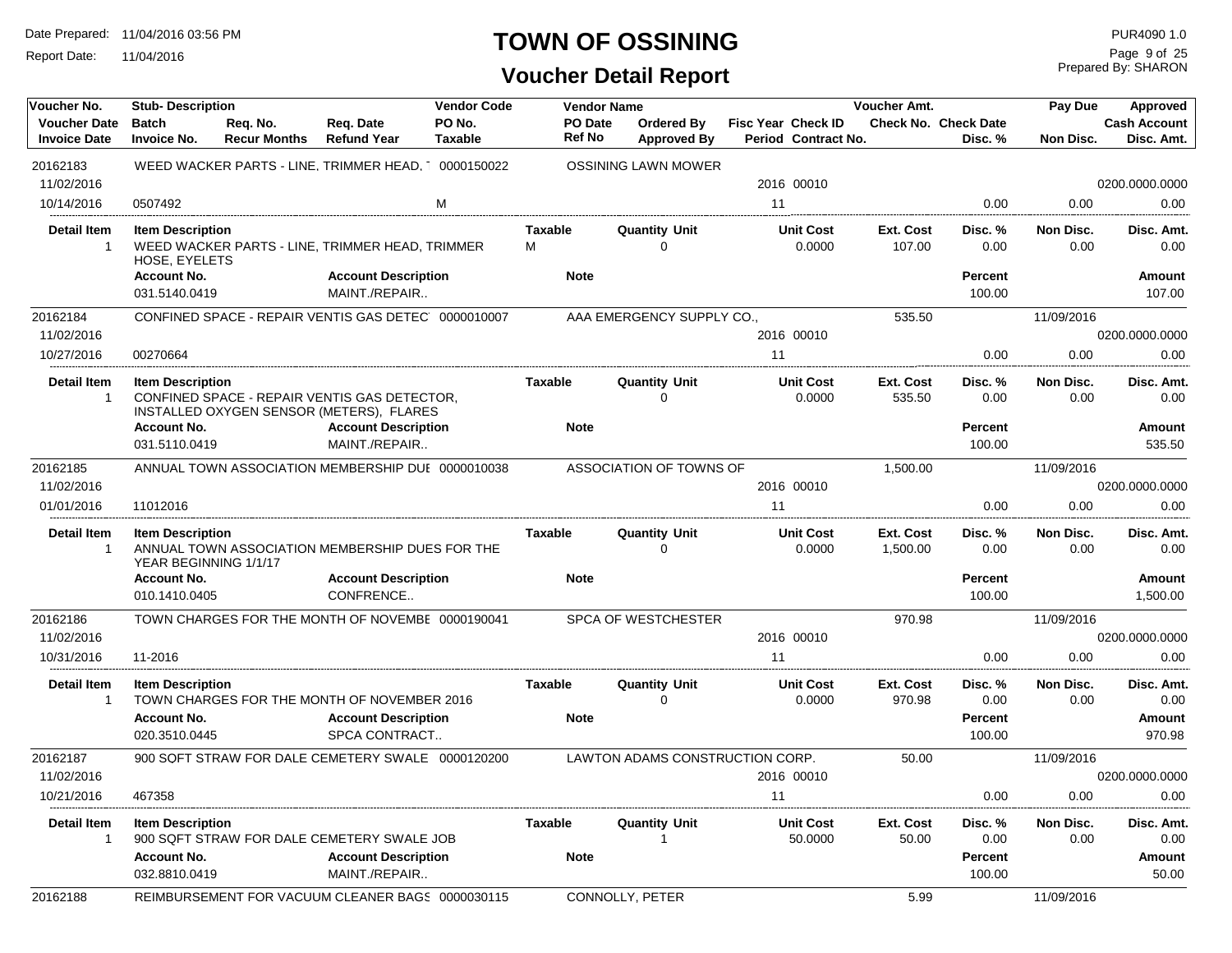Report Date: 11/04/2016

# **TOWN OF OSSINING**

Prepared By: SHARON Page 10 of 25

| Voucher No.                                | <b>Stub-Description</b>                                        |                                 |                                                                                          | <b>Vendor Code</b>       | <b>Vendor Name</b>            |                                      |                                           | Voucher Amt.        |                                             | Pay Due           | Approved                               |
|--------------------------------------------|----------------------------------------------------------------|---------------------------------|------------------------------------------------------------------------------------------|--------------------------|-------------------------------|--------------------------------------|-------------------------------------------|---------------------|---------------------------------------------|-------------------|----------------------------------------|
| <b>Voucher Date</b><br><b>Invoice Date</b> | <b>Batch</b><br><b>Invoice No.</b>                             | Req. No.<br><b>Recur Months</b> | Req. Date<br><b>Refund Year</b>                                                          | PO No.<br><b>Taxable</b> | PO Date<br><b>Ref No</b>      | Ordered By<br><b>Approved By</b>     | Fisc Year Check ID<br>Period Contract No. |                     | Check No. Check Date<br>Disc. %             | Non Disc.         | <b>Cash Account</b><br>Disc. Amt.      |
| 20162188                                   |                                                                |                                 | REIMBURSEMENT FOR VACUUM CLEANER BAGS 0000030115                                         |                          |                               | CONNOLLY, PETER                      |                                           |                     |                                             |                   |                                        |
| 11/02/2016                                 |                                                                |                                 |                                                                                          |                          |                               |                                      | 2016 00010                                |                     |                                             |                   | 0200.0000.0000                         |
| 10/19/2016                                 | 10192016                                                       |                                 |                                                                                          |                          |                               |                                      | 11                                        |                     | 0.00                                        | 0.00              | 0.00                                   |
| <b>Detail Item</b><br>$\overline{1}$       | <b>Item Description</b><br><b>Account No.</b><br>032.8810.0419 |                                 | REIMBURSEMENT FOR VACUUM CLEANER BAGS<br><b>Account Description</b><br>MAINT./REPAIR     |                          | <b>Taxable</b><br><b>Note</b> | <b>Quantity Unit</b><br>1            | <b>Unit Cost</b><br>5.9900                | Ext. Cost<br>5.99   | Disc. %<br>0.00<br><b>Percent</b><br>100.00 | Non Disc.<br>0.00 | Disc. Amt.<br>0.00<br>Amount<br>5.99   |
| 20162189                                   |                                                                |                                 | DALE CEMETERY INTERNET - 10/1616-11/15/16 (A 0000031654                                  |                          |                               | <b>CABLEVISION</b>                   |                                           | 29.95               |                                             | 11/09/2016        |                                        |
| 11/02/2016                                 |                                                                |                                 |                                                                                          |                          |                               |                                      | 2016 00010                                |                     |                                             |                   | 0200.0000.0000                         |
| 10/11/2016                                 | 10112016                                                       |                                 |                                                                                          |                          |                               |                                      | 11                                        |                     | 0.00                                        | 0.00              | 0.00                                   |
|                                            |                                                                |                                 |                                                                                          |                          |                               |                                      |                                           |                     |                                             |                   |                                        |
| <b>Detail Item</b><br>$\mathbf{1}$         | <b>Item Description</b><br>07882-031145-06-0)                  |                                 | DALE CEMETERY INTERNET - 10/1616-11/15/16 (ACCOUNT NR.                                   |                          | <b>Taxable</b>                | <b>Quantity Unit</b><br>$\mathbf{1}$ | <b>Unit Cost</b><br>29.9500               | Ext. Cost<br>29.95  | Disc. %<br>0.00                             | Non Disc.<br>0.00 | Disc. Amt.<br>0.00                     |
|                                            | <b>Account No.</b>                                             |                                 | <b>Account Description</b>                                                               |                          | <b>Note</b>                   |                                      |                                           |                     | <b>Percent</b>                              |                   | Amount                                 |
|                                            | 032.8810.0406                                                  |                                 | TELEPHONE                                                                                |                          |                               |                                      |                                           |                     | 100.00                                      |                   | 29.95                                  |
| 20162190                                   |                                                                |                                 | RICK PLANAMENTA UNIFORM ALLOWANCE - WO 0000160027                                        |                          |                               | PLANAMENTA JR., RICHARD              |                                           | 249.98              |                                             | 11/09/2016        |                                        |
| 11/03/2016                                 |                                                                |                                 |                                                                                          |                          |                               |                                      | 2016 00010                                |                     |                                             |                   | 0200.0000.0000                         |
| 11/02/2016                                 | 11/03/2016                                                     |                                 |                                                                                          |                          |                               |                                      | 11                                        |                     | 0.00                                        | 0.00              | 0.00                                   |
| <b>Detail Item</b><br>$\overline{1}$       | <b>Item Description</b><br><b>Account No.</b><br>031.5140.0416 |                                 | RICK PLANAMENTA UNIFORM ALLOWANCE - WORK BOOTS<br><b>Account Description</b><br>UNIFORMS |                          | Taxable<br><b>Note</b>        | <b>Quantity Unit</b><br>$\Omega$     | <b>Unit Cost</b><br>0.0000                | Ext. Cost<br>249.98 | Disc. %<br>0.00<br><b>Percent</b><br>100.00 | Non Disc.<br>0.00 | Disc. Amt.<br>0.00<br>Amount<br>249.98 |
| 20162191                                   |                                                                |                                 | GARY CECERE UNIFORM ALLOWANCE - BOOTS                                                    | 0000020030               |                               | <b>BOB'S ARMY &amp; NAVY STORE</b>   |                                           | 124.00              |                                             | 11/09/2016        |                                        |
| 11/03/2016                                 |                                                                |                                 |                                                                                          |                          |                               |                                      | 2016 00010                                |                     |                                             |                   | 0200.0000.0000                         |
| 06/10/2016                                 | 8675                                                           |                                 |                                                                                          | M                        |                               |                                      | 11                                        |                     | 0.00                                        | 0.00              | 0.00                                   |
| <b>Detail Item</b><br>$\overline{1}$       | <b>Item Description</b>                                        |                                 | GARY CECERE UNIFORM ALLOWANCE - BOOTS                                                    |                          | Taxable<br>м                  | <b>Quantity Unit</b><br>$\Omega$     | <b>Unit Cost</b><br>0.0000                | Ext. Cost<br>124.00 | Disc. %<br>0.00                             | Non Disc.<br>0.00 | Disc. Amt.<br>0.00                     |
|                                            | <b>Account No.</b><br>031.5140.0416                            |                                 | <b>Account Description</b><br>UNIFORMS                                                   |                          | <b>Note</b>                   |                                      |                                           |                     | Percent<br>100.00                           |                   | Amount<br>124.00                       |
| 20162192                                   |                                                                | CLEAR ACRYLIC PAINT FOR GARAGE  |                                                                                          | 0000700304               |                               | LAWSON PRODUCTS, INC.                |                                           | 312.65              |                                             | 11/09/2016        |                                        |
| 11/03/2016                                 |                                                                |                                 |                                                                                          |                          |                               |                                      | 2016 00010                                |                     |                                             |                   | 0200.0000.0000                         |
| 10/26/2016                                 | 9304467921                                                     |                                 |                                                                                          |                          |                               |                                      | 11                                        |                     | 0.00                                        | 0.00              | 0.00                                   |
| <b>Detail Item</b><br>$\overline{1}$       | <b>Item Description</b>                                        | CLEAR ACRYLIC PAINT FOR GARAGE  |                                                                                          |                          | Taxable                       | <b>Quantity Unit</b><br>$\Omega$     | <b>Unit Cost</b><br>0.0000                | Ext. Cost<br>181.74 | Disc. %<br>0.00                             | Non Disc.<br>0.00 | Disc. Amt.<br>0.00                     |
|                                            | <b>Account No.</b><br>031.5132.0419                            |                                 | <b>Account Description</b><br>MAINT./REPAIR                                              |                          | <b>Note</b>                   |                                      |                                           |                     | Percent<br>100.00                           |                   | Amount<br>181.74                       |
| <b>Detail Item</b><br>$\overline{2}$       | <b>Item Description</b><br>RECIP. BLADE                        |                                 |                                                                                          |                          | <b>Taxable</b>                | <b>Quantity Unit</b><br>0            | <b>Unit Cost</b><br>0.0000                | Ext. Cost<br>130.91 | Disc. %<br>0.00                             | Non Disc.<br>0.00 | Disc. Amt.<br>0.00                     |
|                                            | <b>Account No.</b>                                             |                                 | <b>Account Description</b>                                                               |                          | <b>Note</b>                   |                                      |                                           |                     | Percent                                     |                   | Amount                                 |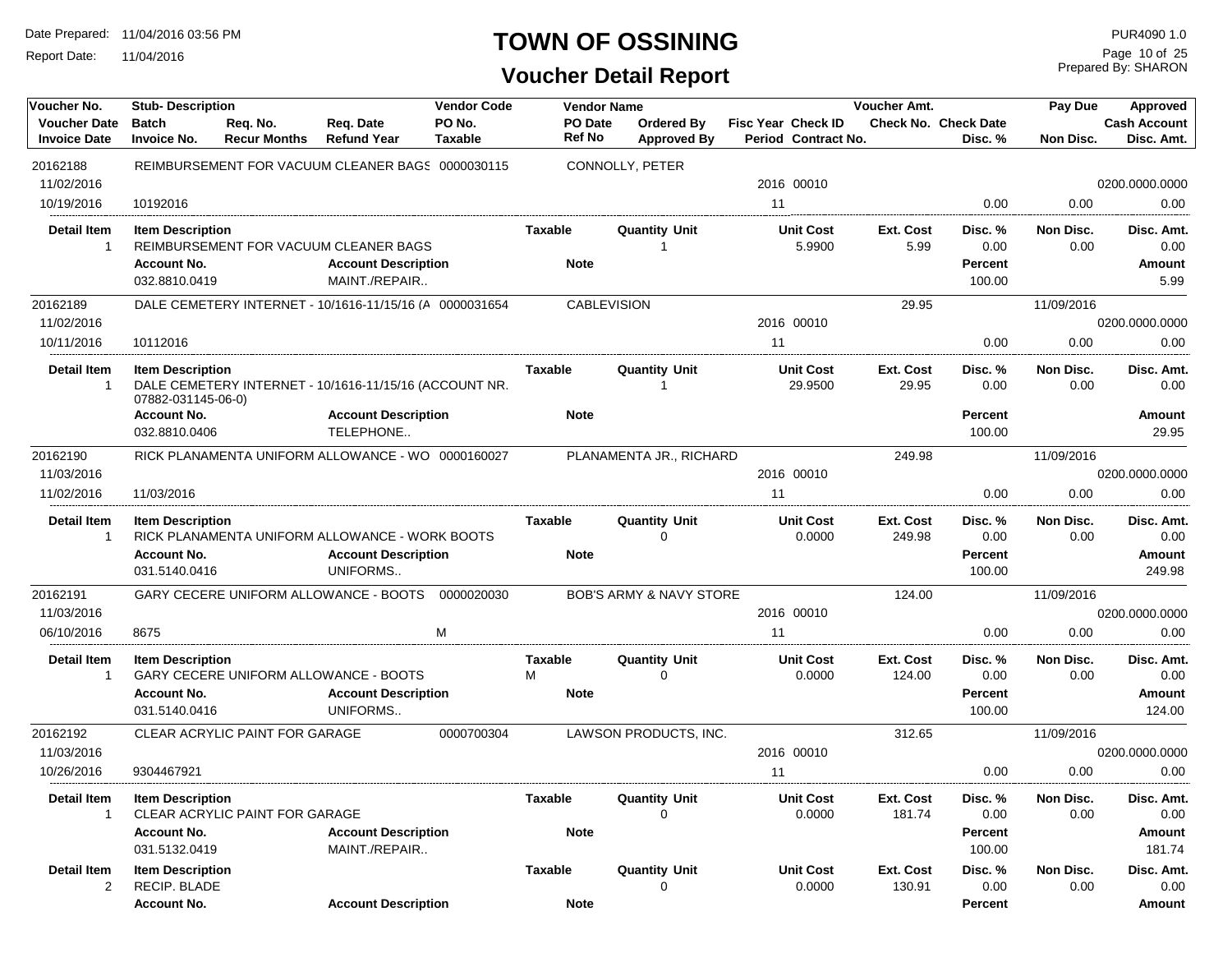Report Date: 11/04/2016

### **TOWN OF OSSINING**

Prepared By: SHARON Page 11 of 25

| Voucher No.                                | <b>Stub-Description</b>                           |                                     |                                                             | <b>Vendor Code</b>       |                          | <b>Vendor Name</b>                     |                           |                              | Voucher Amt.        |                                 | Pay Due           | Approved                          |
|--------------------------------------------|---------------------------------------------------|-------------------------------------|-------------------------------------------------------------|--------------------------|--------------------------|----------------------------------------|---------------------------|------------------------------|---------------------|---------------------------------|-------------------|-----------------------------------|
| <b>Voucher Date</b><br><b>Invoice Date</b> | <b>Batch</b><br><b>Invoice No.</b>                | Reg. No.<br><b>Recur Months</b>     | Req. Date<br><b>Refund Year</b>                             | PO No.<br><b>Taxable</b> | PO Date<br><b>Ref No</b> | Ordered By<br><b>Approved By</b>       | <b>Fisc Year Check ID</b> | Period Contract No.          |                     | Check No. Check Date<br>Disc. % | Non Disc.         | <b>Cash Account</b><br>Disc. Amt. |
| 20162192                                   |                                                   | CLEAR ACRYLIC PAINT FOR GARAGE      |                                                             | 0000700304               |                          | LAWSON PRODUCTS, INC.                  |                           |                              |                     |                                 |                   |                                   |
|                                            | <b>Account No.</b><br>031.5130.0449               |                                     | <b>Account Description</b><br>PARTS/LABOR                   |                          | <b>Note</b>              |                                        |                           |                              |                     | Percent<br>100.00               |                   | <b>Amount</b><br>130.91           |
| 20162193                                   | RENTAL OF TANKS                                   |                                     |                                                             | 0000010067               |                          | ALL-WELD PRODUCTS                      |                           |                              | 24.00               |                                 | 11/09/2016        |                                   |
| 11/03/2016                                 |                                                   |                                     |                                                             |                          |                          |                                        | 2016 00010                |                              |                     |                                 |                   | 0200.0000.0000                    |
| 10/31/2016                                 | 00436751                                          |                                     |                                                             | M                        |                          |                                        | 11                        |                              |                     | 0.00                            | 0.00              | 0.00                              |
| <b>Detail Item</b><br>$\overline{1}$       | <b>Item Description</b><br><b>RENTAL OF TANKS</b> |                                     |                                                             |                          | <b>Taxable</b><br>М      | <b>Quantity Unit</b><br>$\Omega$       |                           | <b>Unit Cost</b><br>0.0000   | Ext. Cost<br>24.00  | Disc. %<br>0.00                 | Non Disc.<br>0.00 | Disc. Amt.<br>0.00                |
|                                            | <b>Account No.</b><br>031.5130.0449               |                                     | <b>Account Description</b><br>PARTS/LABOR                   |                          | <b>Note</b>              |                                        |                           |                              |                     | <b>Percent</b><br>100.00        |                   | <b>Amount</b><br>24.00            |
| 20162194                                   |                                                   |                                     | PRINTING FOR HEALTHY LAWN PLEDGE, VILLAG 0000700789         |                          |                          | <b>BRIARCLIFF BUSINESS SERVICES</b>    |                           |                              | 110.50              |                                 | 11/09/2016        |                                   |
| 11/03/2016                                 |                                                   |                                     |                                                             |                          |                          |                                        | 2016 00010                |                              |                     |                                 |                   | 0200.0000.0000                    |
| 07/11/2016                                 | 49555                                             |                                     |                                                             | M                        |                          |                                        | 11                        |                              |                     | 0.00                            | 0.00              | 0.00                              |
| <b>Detail Item</b><br>$\mathbf{1}$         | <b>Item Description</b>                           |                                     | PRINTING FOR HEALTHY LAWN PLEDGE, VILLAGE FAIR 2016         |                          | Taxable<br>м             | <b>Quantity Unit</b><br>$\overline{1}$ |                           | <b>Unit Cost</b><br>110.5000 | Ext. Cost<br>110.50 | Disc. %<br>0.00                 | Non Disc.<br>0.00 | Disc. Amt.<br>0.00                |
|                                            | <b>Account No.</b><br>020.8730.0438               |                                     | <b>Account Description</b><br>SUPPLIES AND SERVICES         |                          | <b>Note</b>              |                                        |                           |                              |                     | Percent<br>100.00               |                   | <b>Amount</b><br>110.50           |
| 20162195                                   |                                                   | <b>GRANDVIEW - BLACKTOP CURBING</b> |                                                             | 0000130027               |                          | MELROSE LUMBER CO., INC.               |                           |                              | 62.37               |                                 | 11/09/2016        |                                   |
| 11/03/2016                                 |                                                   |                                     |                                                             |                          |                          |                                        | 2016 00010                |                              |                     |                                 |                   | 0200.0000.0000                    |
| 11/02/2016                                 | A177816                                           |                                     |                                                             |                          |                          |                                        | 11                        |                              |                     | 0.00                            | 0.00              | 0.00                              |
| <b>Detail Item</b><br>$\overline{1}$       | <b>Item Description</b>                           | <b>GRANDVIEW - BLACKTOP CURBING</b> |                                                             |                          | Taxable                  | <b>Quantity Unit</b><br>$\Omega$       |                           | <b>Unit Cost</b><br>0.0000   | Ext. Cost<br>62.37  | Disc. %<br>0.00                 | Non Disc.<br>0.00 | Disc. Amt.<br>0.00                |
|                                            | <b>Account No.</b><br>031.5110.0448               |                                     | <b>Account Description</b><br>ROAD PAVING                   |                          | <b>Note</b>              |                                        |                           |                              |                     | <b>Percent</b><br>100.00        |                   | <b>Amount</b><br>62.37            |
| 20162196                                   |                                                   |                                     | SITE FEES FOR MONTH OF NOVEMBER 2016- FA 0000183209         |                          |                          | SYSTEMS EAST INC.                      |                           |                              | 26.50               |                                 | 11/09/2016        |                                   |
| 11/03/2016                                 |                                                   |                                     |                                                             |                          |                          |                                        | 2016 00010                |                              |                     |                                 |                   | 0200.0000.0000                    |
| 11/01/2016                                 | 126504                                            |                                     |                                                             |                          |                          |                                        | 11                        |                              |                     | 0.00                            | 0.00              | 0.00                              |
| <b>Detail Item</b><br>$\mathbf 1$          | <b>Item Description</b><br><b>FEE</b>             |                                     | SITE FEES FOR MONTH OF NOVEMBER 2016- FANF MONTHLY          |                          | Taxable                  | <b>Quantity Unit</b>                   |                           | <b>Unit Cost</b><br>26.5000  | Ext. Cost<br>26.50  | Disc. %<br>0.00                 | Non Disc.<br>0.00 | Disc. Amt.<br>0.00                |
|                                            | <b>Account No.</b><br>010.1330.0497               |                                     | <b>Account Description</b><br><b>INTERNET CONTRACT FEES</b> |                          | <b>Note</b>              |                                        |                           |                              |                     | Percent<br>100.00               |                   | Amount<br>26.50                   |
| 20162197                                   |                                                   |                                     | 1/2 PAGE AD FOR 2016 FORECLOSURE AUCTION 0000070030         |                          |                          | THE GAZETTE                            |                           |                              | 482.00              |                                 | 11/09/2016        |                                   |
| 11/03/2016                                 |                                                   |                                     |                                                             |                          |                          |                                        | 2016 00010                |                              |                     |                                 |                   | 0200.0000.0000                    |
| 08/31/2016                                 | 47965                                             |                                     |                                                             |                          |                          |                                        | 11                        |                              |                     | 0.00                            | 0.00              | 0.00                              |
| Detail Item<br>$\mathbf{1}$                | <b>Item Description</b>                           |                                     | 1/2 PAGE AD FOR 2016 FORECLOSURE AUCTION, 4 COLOR           |                          | Taxable                  | <b>Quantity Unit</b>                   |                           | <b>Unit Cost</b><br>482.0000 | Ext. Cost<br>482.00 | Disc. %<br>0.00                 | Non Disc.<br>0.00 | Disc. Amt.<br>0.00                |
|                                            | <b>Account No.</b><br>010.1420.0494               |                                     | <b>Account Description</b><br>PROPERTY AUCTION/SALE OF      |                          | <b>Note</b>              |                                        |                           |                              |                     | <b>Percent</b><br>100.00        |                   | Amount<br>482.00                  |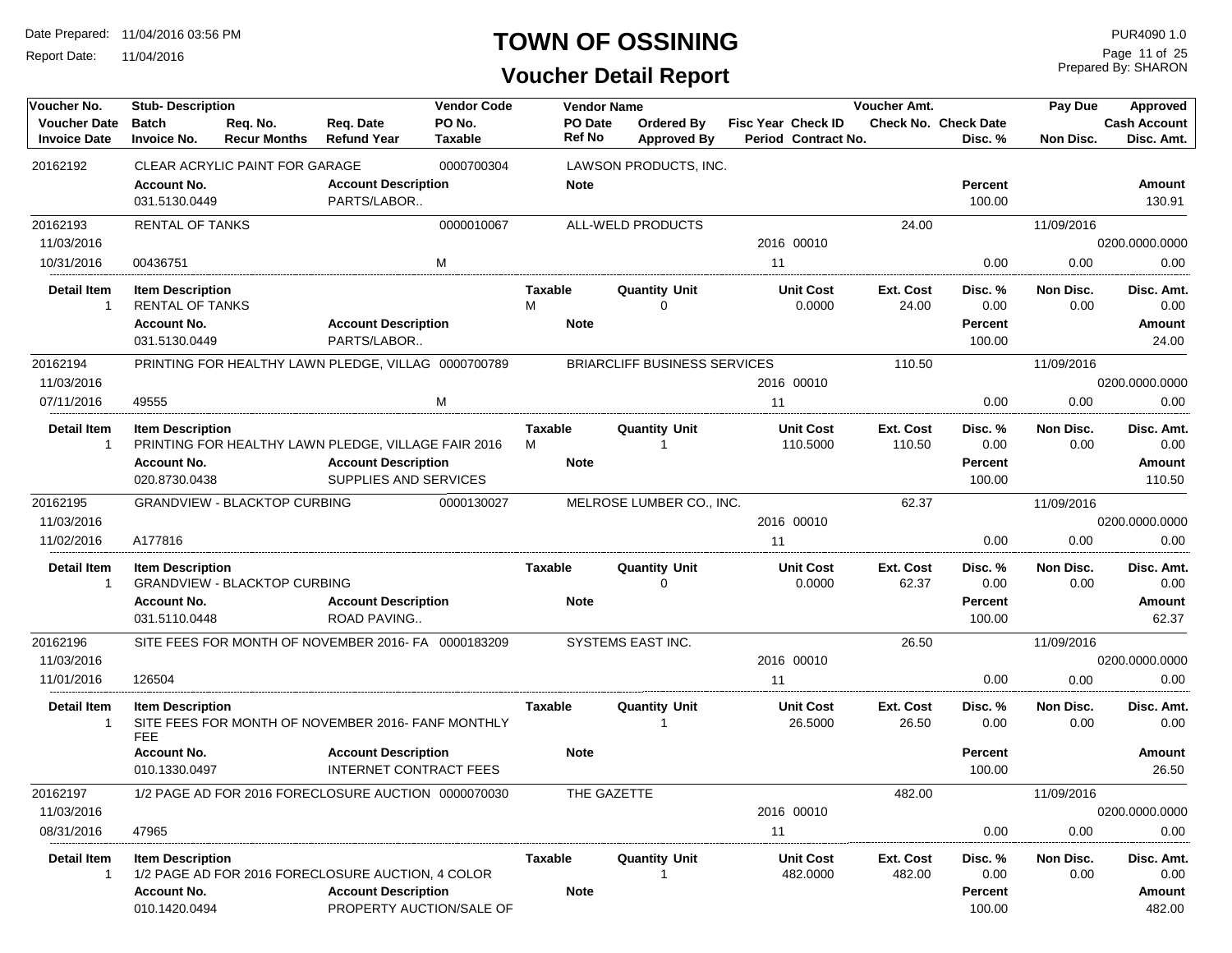Report Date: 11/04/2016

#### **TOWN OF OSSINING**

Prepared By: SHARON Page 12 of 25

| Voucher No.                                              | <b>Stub-Description</b>                              |                                                                 |                                                                                                                  | <b>Vendor Code</b>                       |                          | <b>Vendor Name</b>                                                             |                                                  | Voucher Amt.        |                                        | Pay Due           | Approved                            |
|----------------------------------------------------------|------------------------------------------------------|-----------------------------------------------------------------|------------------------------------------------------------------------------------------------------------------|------------------------------------------|--------------------------|--------------------------------------------------------------------------------|--------------------------------------------------|---------------------|----------------------------------------|-------------------|-------------------------------------|
| <b>Voucher Date</b><br><b>Invoice Date</b>               | <b>Batch</b><br><b>Invoice No.</b>                   | Req. No.<br><b>Recur Months</b>                                 | Req. Date<br><b>Refund Year</b>                                                                                  | PO No.<br>Taxable                        | PO Date<br><b>Ref No</b> | <b>Ordered By</b><br><b>Approved By</b>                                        | <b>Fisc Year Check ID</b><br>Period Contract No. |                     | <b>Check No. Check Date</b><br>Disc. % | Non Disc.         | <b>Cash Account</b><br>Disc. Amt.   |
| 20162197                                                 | <b>Account No.</b>                                   |                                                                 | 1/2 PAGE AD FOR 2016 FORECLOSURE AUCTION 0000070030<br><b>Account Description</b><br>PROPERTY EXP/TITLE SEARCHES |                                          | <b>Note</b>              | THE GAZETTE                                                                    |                                                  |                     | <b>Percent</b>                         |                   | Amount                              |
| 20162198                                                 |                                                      |                                                                 | REPLACEMENT INK CARTRIDGES FOR HP OFFIC 0000270496                                                               |                                          |                          | CDW GOVERNMENT, INC.                                                           |                                                  | 214.60              |                                        | 11/09/2016        |                                     |
| 11/03/2016                                               |                                                      |                                                                 |                                                                                                                  |                                          |                          |                                                                                | 2016 00010                                       |                     |                                        |                   | 0200.0000.0000                      |
| 10/10/2016                                               | FPS1604                                              |                                                                 |                                                                                                                  |                                          |                          |                                                                                | 11                                               |                     | 0.00                                   | 0.00              | 0.00                                |
| <b>Detail Item</b><br>$\mathbf{1}$                       | <b>Item Description</b><br><b>PRINTER</b>            |                                                                 | REPLACEMENT INK CARTRIDGES FOR HP OFFICEJET PRO                                                                  |                                          | Taxable                  | <b>Quantity Unit</b><br>-1                                                     | <b>Unit Cost</b><br>214.6000                     | Ext. Cost<br>214.60 | Disc. %<br>0.00                        | Non Disc.<br>0.00 | Disc. Amt.<br>0.00                  |
|                                                          | <b>Account No.</b><br>010.6772.0201                  |                                                                 | <b>Account Description</b><br>EQUIPMENT                                                                          |                                          | <b>Note</b>              |                                                                                |                                                  |                     | <b>Percent</b><br>100.00               |                   | Amount<br>214.60                    |
| 20162199                                                 |                                                      | SMALL CLAIM JUDGMENT FORMS                                      |                                                                                                                  | 0000230025                               |                          | WILLIAMSON LAW BOOK CO.,                                                       |                                                  | 33.95               |                                        | 11/09/2016        |                                     |
| 11/03/2016                                               |                                                      |                                                                 |                                                                                                                  |                                          |                          |                                                                                | 2016 00010                                       |                     |                                        |                   | 0200.0000.0000                      |
| 10/27/2016                                               | 162622                                               |                                                                 |                                                                                                                  |                                          |                          |                                                                                | 11                                               |                     | 0.00                                   | 0.00              | 0.00                                |
| <b>Detail Item</b><br>-1                                 | <b>Item Description</b>                              | SMALL CLAIM JUDGMENT FORMS                                      |                                                                                                                  |                                          | Taxable                  | <b>Quantity Unit</b>                                                           | <b>Unit Cost</b><br>33.9500                      | Ext. Cost<br>33.95  | Disc. %<br>0.00                        | Non Disc.<br>0.00 | Disc. Amt.<br>0.00                  |
|                                                          | <b>Account No.</b><br>010.1110.0401                  |                                                                 | <b>Account Description</b><br>SUPPLIES                                                                           |                                          | <b>Note</b>              |                                                                                |                                                  |                     | Percent<br>100.00                      |                   | Amount<br>33.95                     |
| 20162200                                                 |                                                      |                                                                 | PARKING LICENSE MAINTENANCE FOR DEC. 201 0000190025                                                              |                                          |                          | SERVICE EDUCATION, INC.                                                        |                                                  | 452.00              |                                        | 11/09/2016        |                                     |
| 11/03/2016                                               |                                                      |                                                                 |                                                                                                                  |                                          |                          |                                                                                | 2016 00010                                       |                     |                                        |                   | 0200.0000.0000                      |
| 10/28/2016                                               | 10282016                                             |                                                                 |                                                                                                                  |                                          |                          |                                                                                | 11                                               |                     | 0.00                                   | 0.00              | 0.00                                |
| <b>Detail Item</b><br>1                                  | <b>Item Description</b><br><b>Account No.</b>        |                                                                 | PARKING LICENSE MAINTENANCE FOR DEC. 2016-NOV. 2017<br><b>Account Description</b>                                |                                          | Taxable<br><b>Note</b>   | <b>Quantity Unit</b>                                                           | <b>Unit Cost</b><br>452.0000                     | Ext. Cost<br>452.00 | Disc. %<br>0.00<br><b>Percent</b>      | Non Disc.<br>0.00 | Disc. Amt.<br>0.00<br><b>Amount</b> |
|                                                          | 010.1130.0400                                        |                                                                 | CONTRACTUAL                                                                                                      |                                          |                          |                                                                                |                                                  |                     | 100.00                                 |                   | 452.00                              |
| 20162201<br>11/03/2016                                   | <b>REIMBURSEMENTS</b>                                |                                                                 |                                                                                                                  | 0000010064                               |                          | ASARO, KATHY                                                                   | 2016 00010                                       | 38.85               |                                        | 11/09/2016        | 0200.0000.0000                      |
|                                                          |                                                      |                                                                 |                                                                                                                  |                                          |                          |                                                                                | 11                                               |                     | 0.00                                   | 0.00              | 0.00                                |
| <b>Multi Inv Num</b><br>10042016<br>10072016<br>10282016 |                                                      | <b>Multi Inv Date</b><br>10/04/2016<br>10/07/2016<br>10/28/2016 |                                                                                                                  | Multi Inv Amt.<br>4.00<br>15.48<br>19.37 |                          | <b>Multi Inv Stub Desc</b><br>DOLLAR WORLD (SINK STRAINERS)<br>BJ'S (FOOD WIN) | DOLLAR WORLD (TABLE CLOTHS FOR HALLOWEEN)        |                     |                                        |                   |                                     |
| Detail Item<br>1                                         | <b>Item Description</b><br><b>REIMBURSEMENTS</b>     |                                                                 |                                                                                                                  |                                          | Taxable                  | <b>Quantity Unit</b><br>$\overline{1}$                                         | <b>Unit Cost</b><br>38.8500                      | Ext. Cost<br>38.85  | Disc. %<br>0.00                        | Non Disc.<br>0.00 | Disc. Amt.<br>0.00                  |
|                                                          | <b>Account No.</b><br>010.6770.0201<br>010.6773.0423 |                                                                 | <b>Account Description</b><br>EQUIPMENT<br>FOOD SUPPLIES                                                         |                                          | <b>Note</b>              |                                                                                |                                                  |                     | <b>Percent</b>                         |                   | Amount<br>23.37<br>15.48            |
| 20162202<br>11/03/2016                                   | FOOD WIN/ SUPPLIES CI                                |                                                                 |                                                                                                                  | 0000700455                               |                          | C-TOWN                                                                         | 2016 00010                                       | 357.93              |                                        | 11/09/2016        | 0200.0000.0000                      |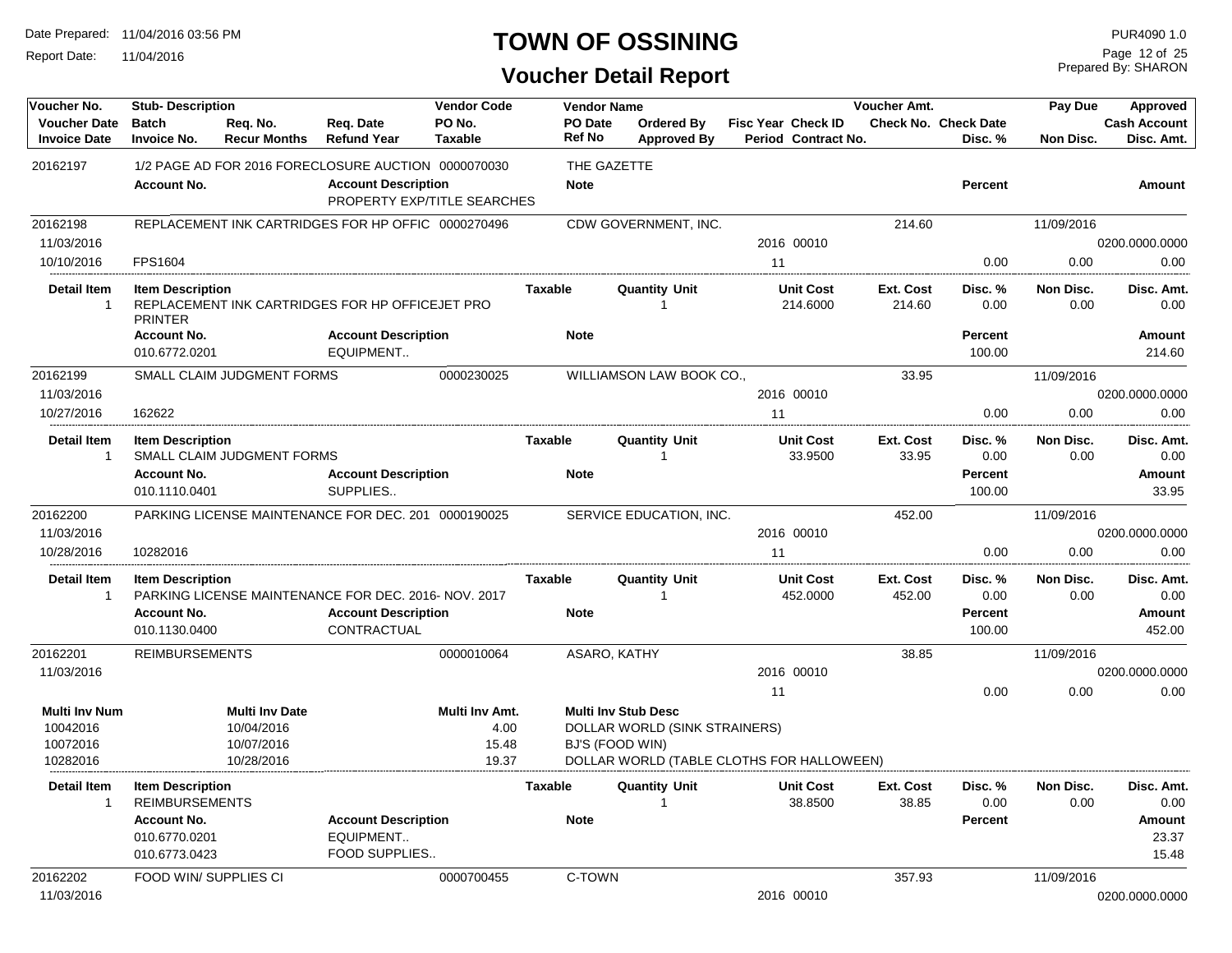Report Date: 11/04/2016

### **TOWN OF OSSINING**

| Voucher No.                                | <b>Stub-Description</b>                    |                                 |                                                    | <b>Vendor Code</b> |             | <b>Vendor Name</b> |                                         |    |                                                  | Voucher Amt.        |                                        | Pay Due           | Approved                          |
|--------------------------------------------|--------------------------------------------|---------------------------------|----------------------------------------------------|--------------------|-------------|--------------------|-----------------------------------------|----|--------------------------------------------------|---------------------|----------------------------------------|-------------------|-----------------------------------|
| <b>Voucher Date</b><br><b>Invoice Date</b> | <b>Batch</b><br><b>Invoice No.</b>         | Req. No.<br><b>Recur Months</b> | Req. Date<br><b>Refund Year</b>                    | PO No.<br>Taxable  | Ref No      | <b>PO Date</b>     | <b>Ordered By</b><br><b>Approved By</b> |    | <b>Fisc Year Check ID</b><br>Period Contract No. |                     | <b>Check No. Check Date</b><br>Disc. % | Non Disc.         | <b>Cash Account</b><br>Disc. Amt. |
| 20162202                                   | FOOD WIN/ SUPPLIES CI                      |                                 |                                                    | 0000700455         |             | C-TOWN             |                                         | 11 |                                                  |                     | 0.00                                   | 0.00              | 0.00                              |
| <b>Multi Inv Num</b>                       |                                            | <b>Multi Inv Date</b>           |                                                    | Multi Inv Amt.     |             |                    | <b>Multi Inv Stub Desc</b>              |    |                                                  |                     |                                        |                   |                                   |
| 10202016                                   |                                            | 10/20/2016                      |                                                    | 42.58              |             | FOOD WIN           |                                         |    |                                                  |                     |                                        |                   |                                   |
| 10242016                                   |                                            | 10/24/2016                      |                                                    | 66.56              |             | FOOD WIN           |                                         |    |                                                  |                     |                                        |                   |                                   |
| 10252016                                   |                                            | 10/25/2016                      |                                                    | 30.38              |             | FOOD WIN           |                                         |    |                                                  |                     |                                        |                   |                                   |
| 10262016                                   |                                            | 10/26/2016                      |                                                    | 45.78              |             | FOOD WIN           |                                         |    |                                                  |                     |                                        |                   |                                   |
| 10312016                                   |                                            | 10/31/2016                      |                                                    | 123.00             |             | FOOD WIN           |                                         |    |                                                  |                     |                                        |                   |                                   |
| 10192016                                   |                                            | 10/19/2016                      |                                                    | 35.35              |             | FOOD WIN           |                                         |    |                                                  |                     |                                        |                   |                                   |
| 10202016-1                                 |                                            | 10/20/2016                      |                                                    | 7.49               |             | SUPPLIES CI        |                                         |    |                                                  |                     |                                        |                   |                                   |
| 10192016-1                                 |                                            | 10/19/2016                      |                                                    | 6.79               |             | SUPPLIES CI        |                                         |    |                                                  |                     |                                        |                   |                                   |
| <b>Detail Item</b>                         | <b>Item Description</b>                    |                                 |                                                    |                    | Taxable     |                    | <b>Quantity Unit</b>                    |    | Unit Cost                                        | Ext. Cost           | Disc. %                                | Non Disc.         | Disc. Amt.                        |
| 1                                          | FOOD WIN/ SUPPLIES CI                      |                                 |                                                    |                    |             |                    |                                         |    | 357.9300                                         | 357.93              | 0.00                                   | 0.00              | 0.00                              |
|                                            | <b>Account No.</b>                         |                                 | <b>Account Description</b>                         |                    | <b>Note</b> |                    |                                         |    |                                                  |                     | Percent                                |                   | <b>Amount</b>                     |
|                                            | 010.6773.0423                              |                                 | FOOD SUPPLIES                                      |                    |             |                    |                                         |    |                                                  |                     |                                        |                   | 343.65                            |
|                                            | 010.6770.0201                              |                                 | EQUIPMENT                                          |                    |             |                    |                                         |    |                                                  |                     |                                        |                   | 14.28                             |
| 20162203                                   | <b>BREAD WIN</b>                           |                                 |                                                    | 0000070168         |             |                    | <b>GM DIRECT DISTRIBUTOR CORP.</b>      |    |                                                  | 132.48              |                                        | 11/09/2016        |                                   |
| 11/03/2016                                 |                                            |                                 |                                                    |                    |             |                    |                                         |    | 2016 00010                                       |                     |                                        |                   | 0200.0000.0000                    |
|                                            |                                            |                                 |                                                    |                    |             |                    |                                         | 11 |                                                  |                     | 0.00                                   | 0.00              | 0.00                              |
| <b>Multi Inv Num</b>                       |                                            | <b>Multi Inv Date</b>           |                                                    | Multi Inv Amt.     |             |                    | <b>Multi Inv Stub Desc</b>              |    |                                                  |                     |                                        |                   |                                   |
| 03161224482                                |                                            | 10/13/2016                      |                                                    | 44.16              |             | <b>BREAD WIN</b>   |                                         |    |                                                  |                     |                                        |                   |                                   |
| 03161224538                                |                                            | 10/21/2016                      |                                                    | 44.16              |             | <b>BREAD WIN</b>   |                                         |    |                                                  |                     |                                        |                   |                                   |
| 03161224588                                |                                            | 10/28/2016                      |                                                    | 44.16              |             | <b>BREAD WIN</b>   |                                         |    |                                                  |                     |                                        |                   |                                   |
| <b>Detail Item</b>                         | <b>Item Description</b>                    |                                 |                                                    |                    | Taxable     |                    | <b>Quantity Unit</b>                    |    | <b>Unit Cost</b>                                 | <b>Ext. Cost</b>    | Disc. %                                | Non Disc.         | Disc. Amt.                        |
| 1                                          | <b>BREAD WIN</b>                           |                                 |                                                    |                    |             |                    |                                         |    | 132.4800                                         | 132.48              | 0.00                                   | 0.00              | 0.00                              |
|                                            | <b>Account No.</b>                         |                                 | <b>Account Description</b>                         |                    | <b>Note</b> |                    |                                         |    |                                                  |                     | Percent                                |                   | <b>Amount</b>                     |
|                                            | 010.6773.0423                              |                                 | FOOD SUPPLIES                                      |                    |             |                    |                                         |    |                                                  |                     | 100.00                                 |                   | 132.48                            |
| 20162204                                   |                                            |                                 | REIMBURSEMENT FOR TAXI COUPONS, 125 COU 0000700351 |                    |             | <b>BIG TAXI</b>    |                                         |    |                                                  | 593.75              |                                        | 11/09/2016        |                                   |
| 11/03/2016                                 |                                            |                                 |                                                    |                    |             |                    |                                         |    | 2016 00010                                       |                     |                                        |                   | 0200.0000.0000                    |
| 10/31/2016                                 | 10312016                                   |                                 |                                                    | м                  |             |                    |                                         | 11 |                                                  |                     | 0.00                                   | 0.00              | 0.00                              |
| <b>Detail Item</b>                         | <b>Item Description</b>                    |                                 |                                                    |                    | Taxable     |                    | <b>Quantity Unit</b>                    |    | Unit Cost                                        | Ext. Cost           | Disc. %                                | Non Disc.         | Disc. Amt.                        |
| 1                                          | \$4.75/EACH                                |                                 | REIMBURSEMENT FOR TAXI COUPONS, 125 COUPONS @      |                    | м           |                    | -1                                      |    | 593.7500                                         | 593.75              | 0.00                                   | 0.00              | 0.00                              |
|                                            | <b>Account No.</b>                         |                                 | <b>Account Description</b>                         |                    | <b>Note</b> |                    |                                         |    |                                                  |                     | Percent                                |                   | <b>Amount</b>                     |
|                                            | 010.6772.0429                              |                                 | CALL A CAB                                         |                    |             |                    |                                         |    |                                                  |                     | 100.00                                 |                   | 593.75                            |
| 20162205                                   | <b>SUPPLIES</b>                            |                                 |                                                    | 0000159998         |             |                    | PERKINS PAPER, LLC                      |    |                                                  | 490.64              |                                        | 11/09/2016        |                                   |
| 11/03/2016                                 |                                            |                                 |                                                    |                    |             |                    |                                         |    | 2016 00010                                       |                     |                                        |                   | 0200.0000.0000                    |
| 10/21/2016                                 | 173580842                                  |                                 |                                                    |                    |             |                    |                                         | 11 |                                                  |                     | 0.00                                   | 0.00              | 0.00                              |
| <b>Detail Item</b><br>$\mathbf{1}$         | <b>Item Description</b><br><b>SUPPLIES</b> |                                 |                                                    |                    | Taxable     |                    | <b>Quantity Unit</b>                    |    | <b>Unit Cost</b><br>490.6400                     | Ext. Cost<br>490.64 | Disc. %<br>0.00                        | Non Disc.<br>0.00 | Disc. Amt.<br>0.00                |
|                                            | <b>Account No.</b>                         |                                 | <b>Account Description</b>                         |                    | <b>Note</b> |                    |                                         |    |                                                  |                     | <b>Percent</b>                         |                   | Amount                            |
|                                            |                                            |                                 |                                                    |                    |             |                    |                                         |    |                                                  |                     |                                        |                   |                                   |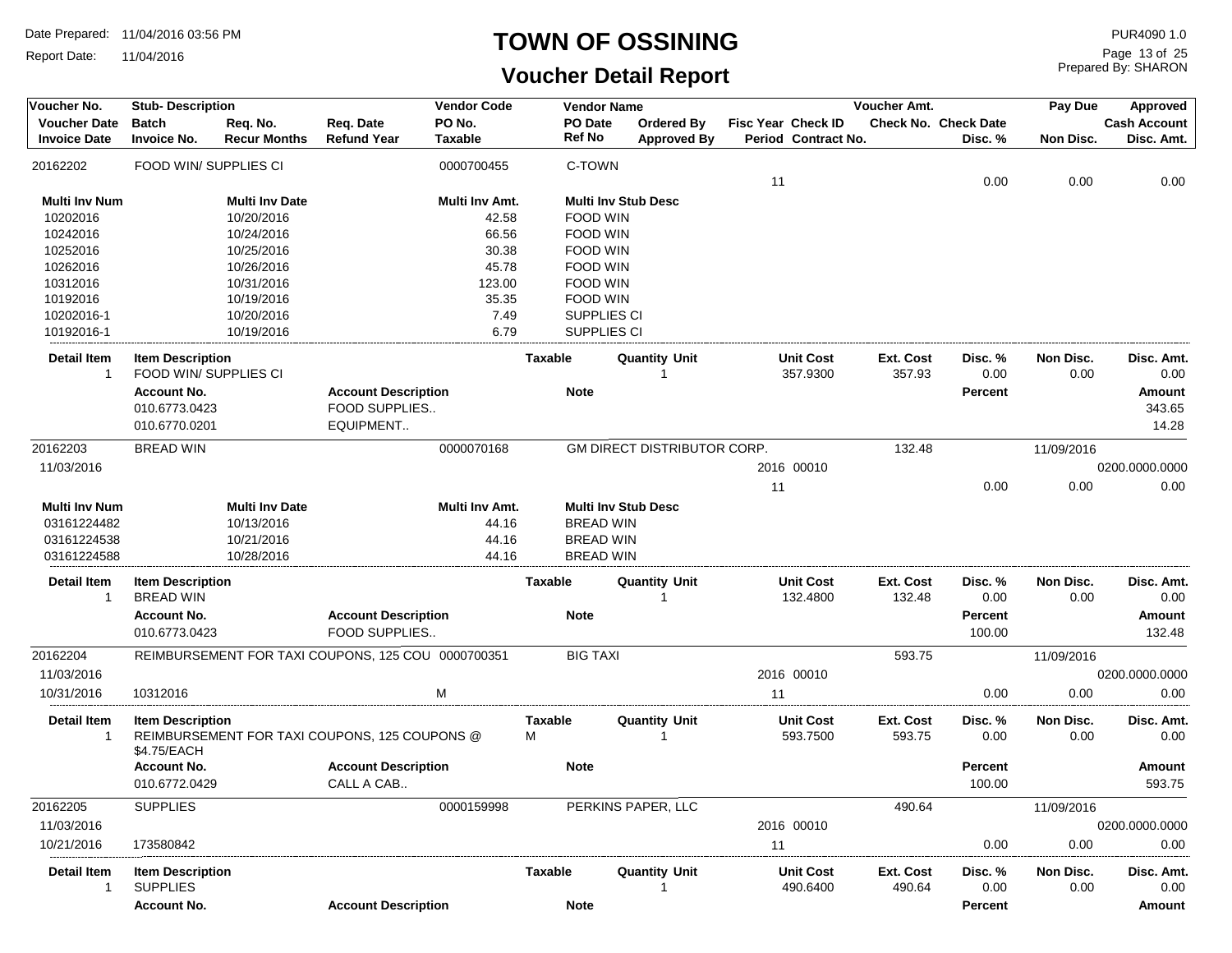Report Date: 11/04/2016

#### **TOWN OF OSSINING**

Prepared By: SHARON Page 14 of 25

| Voucher No.                                | <b>Stub- Description</b>                 |                                     |                                                    | <b>Vendor Code</b>       |                     | <b>Vendor Name</b>       |                                       |                           |                                | Voucher Amt.          |                                 | Pay Due           | Approved                          |
|--------------------------------------------|------------------------------------------|-------------------------------------|----------------------------------------------------|--------------------------|---------------------|--------------------------|---------------------------------------|---------------------------|--------------------------------|-----------------------|---------------------------------|-------------------|-----------------------------------|
| <b>Voucher Date</b><br><b>Invoice Date</b> | <b>Batch</b><br><b>Invoice No.</b>       | Req. No.<br><b>Recur Months</b>     | Req. Date<br><b>Refund Year</b>                    | PO No.<br><b>Taxable</b> |                     | PO Date<br><b>Ref No</b> | Ordered By<br><b>Approved By</b>      | <b>Fisc Year Check ID</b> | Period Contract No.            |                       | Check No. Check Date<br>Disc. % | Non Disc.         | <b>Cash Account</b><br>Disc. Amt. |
| 20162205                                   | <b>SUPPLIES</b>                          |                                     |                                                    | 0000159998               |                     |                          | PERKINS PAPER, LLC                    |                           |                                |                       |                                 |                   |                                   |
|                                            | <b>Account No.</b><br>010.6773.0401      |                                     | <b>Account Description</b><br>SUPPLIES             |                          |                     | <b>Note</b>              |                                       |                           |                                |                       | <b>Percent</b><br>100.00        |                   | Amount<br>490.64                  |
| 20162206                                   |                                          |                                     | REIMBURSEMENT FOR TAXI COUPONS, 475 COU 0000701231 |                          |                     |                          | <b>NEW MEGA TAXI</b>                  |                           |                                | 2,256.25              |                                 | 11/09/2016        |                                   |
| 11/03/2016                                 |                                          |                                     |                                                    |                          |                     |                          |                                       |                           | 2016 00010                     |                       |                                 |                   | 0200.0000.0000                    |
| 10/28/2016                                 | 10282016                                 |                                     |                                                    | м                        |                     |                          |                                       | 11                        |                                |                       | 0.00                            | 0.00              | 0.00                              |
| <b>Detail Item</b><br>$\overline{1}$       | <b>Item Description</b><br>\$4.75/EACH   |                                     | REIMBURSEMENT FOR TAXI COUPONS, 475 COUPONS @      |                          | Taxable<br>м        |                          | <b>Quantity Unit</b>                  |                           | <b>Unit Cost</b><br>2,256.2500 | Ext. Cost<br>2,256.25 | Disc. %<br>0.00                 | Non Disc.<br>0.00 | Disc. Amt.<br>0.00                |
|                                            | <b>Account No.</b>                       |                                     | <b>Account Description</b>                         |                          |                     | <b>Note</b>              |                                       |                           |                                |                       | <b>Percent</b>                  |                   | Amount                            |
|                                            | 010.6772.0429                            |                                     | CALL A CAB                                         |                          |                     |                          |                                       |                           |                                |                       | 100.00                          |                   | 2,256.25                          |
| 20162207                                   | SENIOR SOCIAL WORKER                     |                                     |                                                    | 0000110040               |                     |                          | KLEIN, DEBORAH                        |                           |                                | 1,045.00              |                                 | 11/09/2016        |                                   |
| 11/03/2016                                 |                                          |                                     |                                                    |                          |                     |                          |                                       |                           | 2016 00010                     |                       |                                 |                   | 0200.0000.0000                    |
|                                            |                                          |                                     |                                                    | M                        |                     |                          |                                       | 11                        |                                |                       | 0.00                            | 0.00              | 0.00                              |
| <b>Multi Inv Num</b>                       |                                          | <b>Multi Inv Date</b>               |                                                    | Multi Inv Amt.           |                     |                          | <b>Multi Inv Stub Desc</b>            |                           |                                |                       |                                 |                   |                                   |
| 10122016                                   |                                          | 10/12/2016                          |                                                    | 190.00                   |                     |                          | 10HRS @ \$19/HR (10/12, 10/14)        |                           |                                |                       |                                 |                   |                                   |
| 10172016                                   |                                          | 10/17/2016                          |                                                    | 285.00                   |                     |                          | 15HRS @ \$19/HR (10/17, 10/19, 10/21) |                           |                                |                       |                                 |                   |                                   |
| 10242016                                   |                                          | 10/24/2016                          |                                                    | 285.00                   |                     |                          | 15HRS @ \$19/HR (10/24, 10/26, 10/28) |                           |                                |                       |                                 |                   |                                   |
| 10312016                                   |                                          | 10/31/2016                          |                                                    | 95.00                    |                     |                          | 5HRS @ \$19/HR (10/31)                |                           |                                |                       |                                 |                   |                                   |
| 10052016                                   |                                          | 10/05/2016                          |                                                    | 190.00                   |                     |                          | 10HRS @ \$19/HR (10/5, 10/7)          |                           |                                |                       |                                 |                   |                                   |
| <b>Detail Item</b>                         | <b>Item Description</b>                  |                                     |                                                    |                          | <b>Taxable</b>      |                          | <b>Quantity Unit</b>                  |                           | <b>Unit Cost</b>               | Ext. Cost             | Disc. %                         | Non Disc.         | Disc. Amt.                        |
| $\overline{1}$                             | SENIOR SOCIAL WORKER                     |                                     |                                                    |                          | M                   |                          | 1                                     |                           | 1,045.0000                     | 1,045.00              | 0.00                            | 0.00              | 0.00                              |
|                                            | <b>Account No.</b>                       |                                     | <b>Account Description</b>                         |                          |                     | <b>Note</b>              |                                       |                           |                                |                       | <b>Percent</b>                  |                   | Amount                            |
|                                            | 010.6772.0437                            |                                     | PROFESSIONAL FEES                                  |                          |                     |                          |                                       |                           |                                |                       |                                 |                   | 1,045.00                          |
| 20162208                                   | DANCE CLASSES                            |                                     |                                                    | 0000110006               |                     |                          | <b>KELLY, CAMERON</b>                 |                           |                                | 280.00                |                                 | 11/09/2016        |                                   |
| 11/03/2016                                 |                                          |                                     |                                                    |                          |                     |                          |                                       |                           | 2016 00010                     |                       |                                 |                   | 0200.0000.0000                    |
|                                            |                                          |                                     |                                                    | M                        |                     |                          |                                       | 11                        |                                |                       | 0.00                            | 0.00              | 0.00                              |
| <b>Multi Inv Num</b>                       |                                          | <b>Multi Inv Date</b>               |                                                    | Multi Inv Amt.           |                     |                          | <b>Multi Inv Stub Desc</b>            |                           |                                |                       |                                 |                   |                                   |
| 10062016                                   |                                          | 10/06/2016                          |                                                    | 70.00                    |                     | <b>DANCE CLASS</b>       |                                       |                           |                                |                       |                                 |                   |                                   |
| 10132016                                   |                                          | 10/13/2016                          |                                                    | 70.00                    |                     | <b>DANCE CLASS</b>       |                                       |                           |                                |                       |                                 |                   |                                   |
| 10202016                                   |                                          | 10/20/2016                          |                                                    | 70.00                    |                     | DANCE CLASS              |                                       |                           |                                |                       |                                 |                   |                                   |
| 10272016                                   |                                          | 10/27/2016                          |                                                    | 70.00                    |                     | <b>DANCE CLASS</b>       |                                       |                           |                                |                       |                                 |                   |                                   |
| <b>Detail Item</b><br>-1                   | <b>Item Description</b><br>DANCE CLASSES |                                     |                                                    |                          | <b>Taxable</b><br>M |                          | <b>Quantity Unit</b><br>1             |                           | <b>Unit Cost</b><br>280.0000   | Ext. Cost<br>280.00   | Disc. %<br>0.00                 | Non Disc.<br>0.00 | Disc. Amt.<br>0.00                |
|                                            | <b>Account No.</b><br>010.6772.0437      |                                     | <b>Account Description</b><br>PROFESSIONAL FEES    |                          |                     | <b>Note</b>              |                                       |                           |                                |                       | Percent<br>100.00               |                   | Amount<br>280.00                  |
| 20162209                                   | ART CLASSES                              |                                     |                                                    | 0000100003               |                     |                          | JEFFRIES, PAUL                        |                           |                                | 300.00                |                                 | 11/09/2016        |                                   |
| 11/03/2016                                 |                                          |                                     |                                                    |                          |                     |                          |                                       |                           | 2016 00010                     |                       |                                 |                   | 0200.0000.0000                    |
|                                            |                                          |                                     |                                                    | M                        |                     |                          |                                       | 11                        |                                |                       | 0.00                            | 0.00              | 0.00                              |
| <b>Multi Inv Num</b><br>10132016           |                                          | <b>Multi Inv Date</b><br>10/13/2016 |                                                    | Multi Inv Amt.<br>75.00  |                     | ART CLASS                | <b>Multi Inv Stub Desc</b>            |                           |                                |                       |                                 |                   |                                   |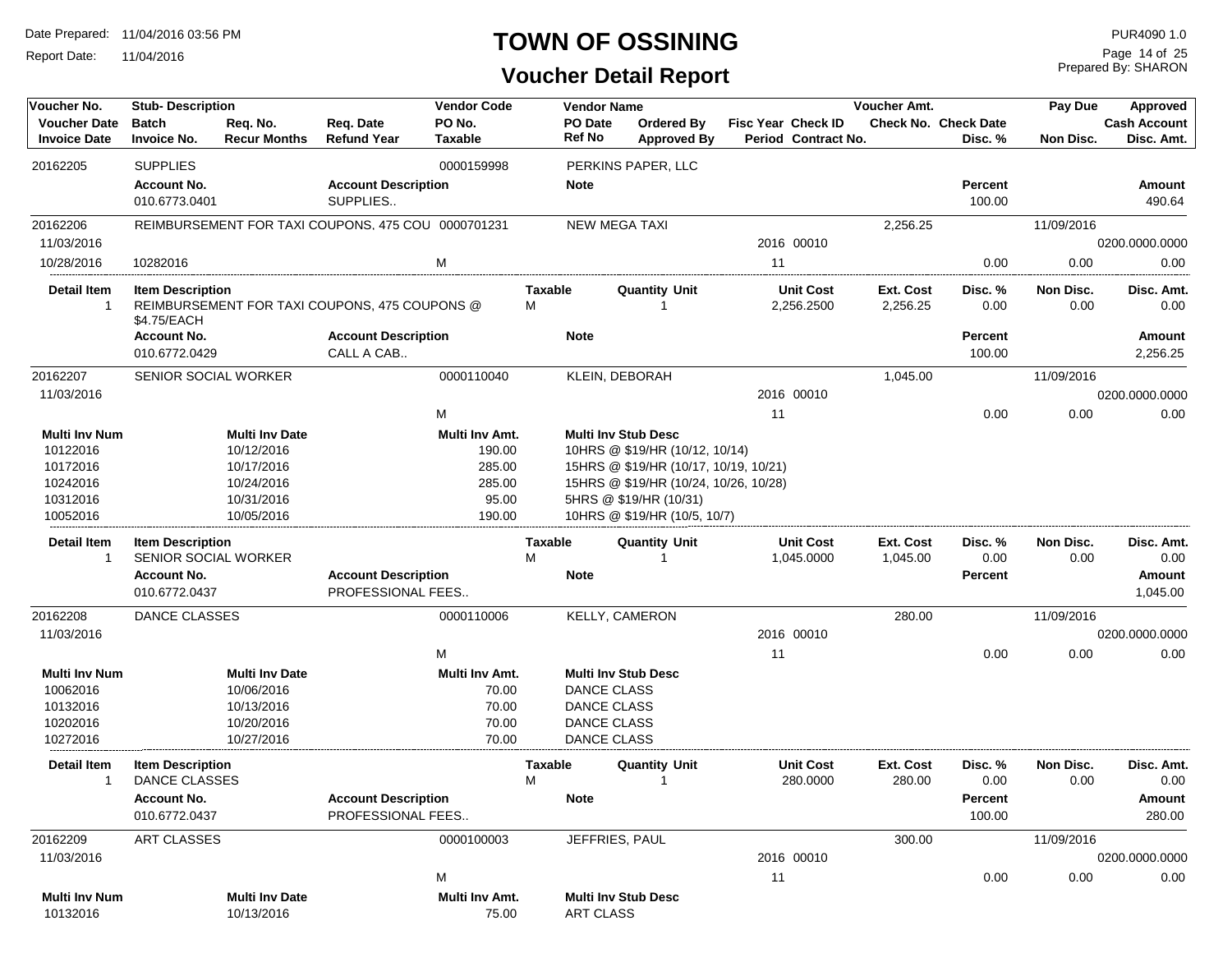Report Date: 11/04/2016

#### **TOWN OF OSSINING**

### **Voucher Detail Report**

Prepared By: SHARON Page 15 of 25

| Voucher No.                                                          | <b>Stub-Description</b>                                                                                                                                                                                                                                                                                                                 |                                                                 |                                                                                                                                                                                                                                                                                                                                                                                                                                            | <b>Vendor Code</b>                                      |                                    | <b>Vendor Name</b>                                                         |                                  |                                                  | Voucher Amt.            |                                             | Pay Due            | Approved                                                                                                                                                                                                                |
|----------------------------------------------------------------------|-----------------------------------------------------------------------------------------------------------------------------------------------------------------------------------------------------------------------------------------------------------------------------------------------------------------------------------------|-----------------------------------------------------------------|--------------------------------------------------------------------------------------------------------------------------------------------------------------------------------------------------------------------------------------------------------------------------------------------------------------------------------------------------------------------------------------------------------------------------------------------|---------------------------------------------------------|------------------------------------|----------------------------------------------------------------------------|----------------------------------|--------------------------------------------------|-------------------------|---------------------------------------------|--------------------|-------------------------------------------------------------------------------------------------------------------------------------------------------------------------------------------------------------------------|
| <b>Voucher Date</b><br><b>Invoice Date</b>                           | <b>Batch</b><br><b>Invoice No.</b>                                                                                                                                                                                                                                                                                                      | Req. No.<br><b>Recur Months</b>                                 | Req. Date<br><b>Refund Year</b>                                                                                                                                                                                                                                                                                                                                                                                                            | PO No.<br><b>Taxable</b>                                | Ref No                             | PO Date                                                                    | Ordered By<br><b>Approved By</b> | <b>Fisc Year Check ID</b><br>Period Contract No. |                         | <b>Check No. Check Date</b><br>Disc. %      | Non Disc.          | <b>Cash Account</b><br>Disc. Amt.                                                                                                                                                                                       |
| 20162209<br><b>Multi Inv Num</b><br>10202016<br>10272016<br>10062016 | <b>ART CLASSES</b>                                                                                                                                                                                                                                                                                                                      | <b>Multi Inv Date</b><br>10/20/2016<br>10/27/2016<br>10/06/2016 |                                                                                                                                                                                                                                                                                                                                                                                                                                            | 0000100003<br>Multi Inv Amt.<br>75.00<br>75.00<br>75.00 |                                    | JEFFRIES, PAUL<br><b>ART CLASS</b><br><b>ART CLASS</b><br><b>ART CLASS</b> | <b>Multi Inv Stub Desc</b>       |                                                  |                         |                                             |                    |                                                                                                                                                                                                                         |
| Detail Item<br>$\mathbf{1}$                                          | <b>Item Description</b><br><b>ART CLASSES</b><br><b>Account No.</b><br>010.6772.0437                                                                                                                                                                                                                                                    |                                                                 | <b>Account Description</b><br>PROFESSIONAL FEES                                                                                                                                                                                                                                                                                                                                                                                            |                                                         | <b>Taxable</b><br>М<br><b>Note</b> |                                                                            | <b>Quantity Unit</b>             | <b>Unit Cost</b><br>300.0000                     | Ext. Cost<br>300.00     | Disc. %<br>0.00<br><b>Percent</b><br>100.00 | Non Disc.<br>0.00  | Disc. Amt.<br>0.00<br>Amount<br>300.00                                                                                                                                                                                  |
| 20162210<br>11/03/2016<br>11/02/2016                                 | 4368                                                                                                                                                                                                                                                                                                                                    |                                                                 | CI 930 MEALS @ \$4/EACH, CII 573 MEALS @ \$4/E, 0000700133                                                                                                                                                                                                                                                                                                                                                                                 | M                                                       |                                    |                                                                            | HUBBARD'S CUPBOARD, LLC          | 2016 00010<br>11                                 | 6,181.00                | 0.00                                        | 11/09/2016<br>0.00 | 0200.0000.0000<br>0.00                                                                                                                                                                                                  |
| <b>Detail Item</b><br>$\mathbf{1}$                                   | <b>Item Description</b><br><b>SUPPLIES</b>                                                                                                                                                                                                                                                                                              |                                                                 | CI 930 MEALS @ \$4/EACH, CII 573 MEALS @ \$4/EACH, EXTRA                                                                                                                                                                                                                                                                                                                                                                                   |                                                         | Taxable<br>М                       |                                                                            | <b>Quantity Unit</b>             | <b>Unit Cost</b><br>6,181.0000                   | Ext. Cost<br>6,181.00   | Disc. %<br>0.00                             | Non Disc.<br>0.00  | Disc. Amt.<br>0.00                                                                                                                                                                                                      |
|                                                                      | <b>Account No.</b><br>010.6770.0418<br>010.6771.0418<br>010.6773.0401                                                                                                                                                                                                                                                                   |                                                                 | <b>Account Description</b><br>CONTRACTUAL/FOOD<br>CONTRACTUAL/FOOD<br>SUPPLIES                                                                                                                                                                                                                                                                                                                                                             |                                                         | <b>Note</b>                        |                                                                            |                                  |                                                  |                         | Percent                                     |                    | Amount<br>3,720.00<br>2,292.00<br>169.00                                                                                                                                                                                |
| 20162211<br>11/03/2016                                               |                                                                                                                                                                                                                                                                                                                                         | NOVEMBER 2016 IMA SERVICES                                      |                                                                                                                                                                                                                                                                                                                                                                                                                                            | 0000150028                                              |                                    |                                                                            | <b>VILLAGE OF OSSINING</b>       | 2016 00010                                       | 269,836.58              |                                             | 11/09/2016         | 0200.0000.0000                                                                                                                                                                                                          |
| 11/01/2016                                                           | 2016200014428                                                                                                                                                                                                                                                                                                                           |                                                                 |                                                                                                                                                                                                                                                                                                                                                                                                                                            |                                                         |                                    |                                                                            |                                  | 11                                               |                         | 0.00                                        | 0.00               | 0.00                                                                                                                                                                                                                    |
| <b>Detail Item</b><br>-1                                             | <b>Item Description</b><br>Account No.<br>010.1680.0475<br>020.1680.0475<br>031.1680.0475<br>032.1680.0475<br>050.1680.0475<br>051.1680.0475<br>045.1680.0475<br>063.1680.0475<br>064.1680.0475<br>065.1680.0475<br>066.1680.0475<br>020.3620.0438<br>010.1440.0413<br>020.1440.0413<br>032.8810.0413<br>045.1440.0413<br>010.1620.0430 | NOVEMBER 2016 IMA SERVICES                                      | <b>Account Description</b><br>VILLAGE OSS.CONTRACTUAL<br>VILLAGE OSS.CONTRACTUAL<br>VILLAGE OSS.CONTRACTUAL<br>VILLAGE OSS.CONTRACTUAL<br>VILLAGE OSS.CONTRACTUAL<br>VILLAGE OSS.CONTRACTUAL<br>VILLAGE OSS.CONTRACTUAL<br>VILLAGE OSS.CONTRACTUAL<br>VILLAGE OSS.CONTRACTUAL<br>VILLAGE OSS.CONTRACTUAL<br>VILLAGE OSS.CONTRACTUAL<br>RENT.<br>CONSULTANT<br>CONSULTANT<br>CONSULTANT<br><b>CONSULTANT</b><br>VILLAGE IMA-BUILDING RENTAL |                                                         | Taxable<br><b>Note</b>             |                                                                            | <b>Quantity Unit</b>             | <b>Unit Cost</b><br>269,836.5800                 | Ext. Cost<br>269,836.58 | Disc. %<br>0.00<br>Percent                  | Non Disc.<br>0.00  | Disc. Amt.<br>0.00<br>Amount<br>12,240.51<br>7,161.41<br>6,887.46<br>584.69<br>79.97<br>88.40<br>1,038.63<br>204.91<br>1,564.09<br>1,309.50<br>1,454.21<br>1,340.73<br>355.79<br>6,048.46<br>355.79<br>355.79<br>313.71 |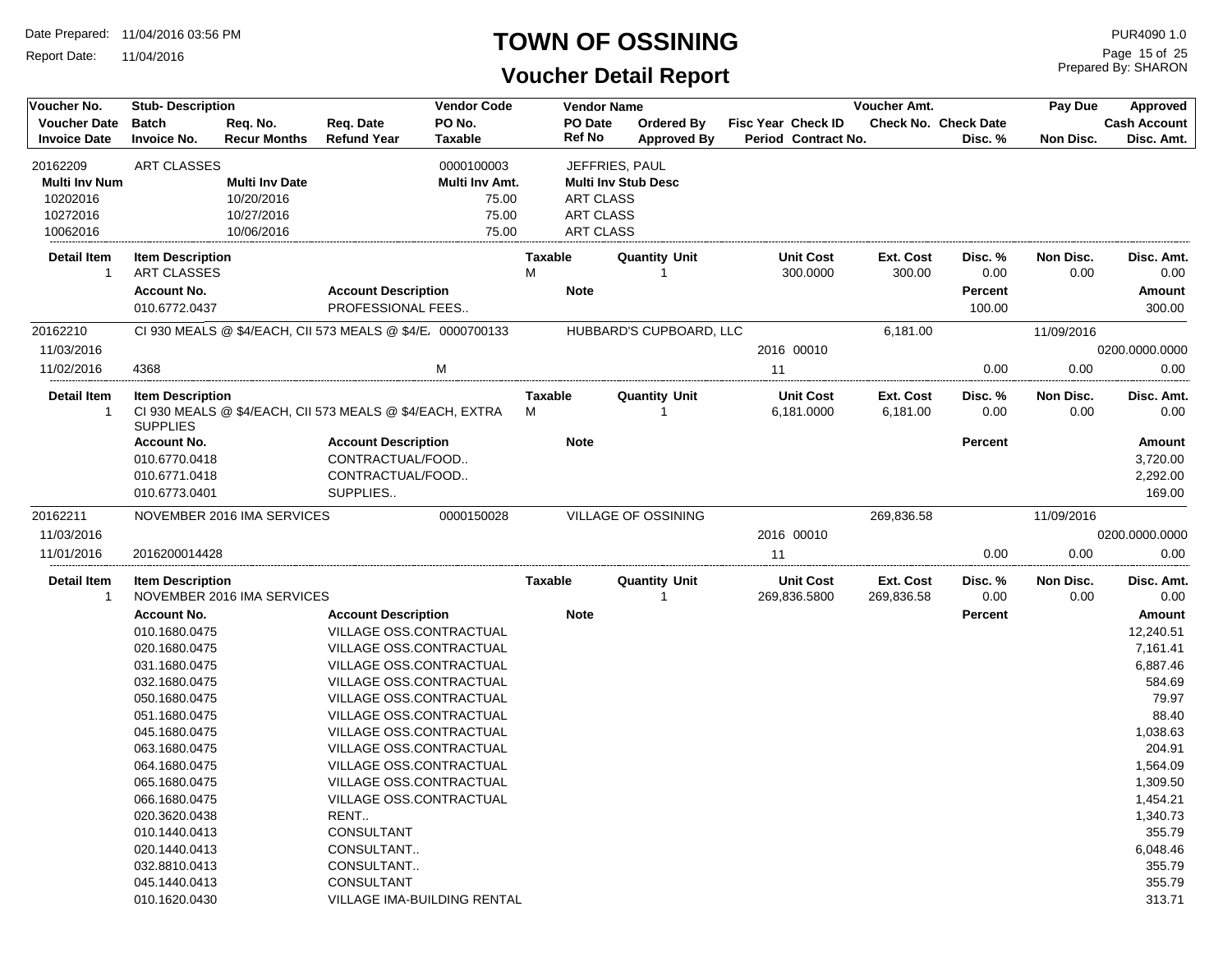Report Date: 11/04/2016

#### **TOWN OF OSSINING**

| Voucher No.                                | <b>Stub-Description</b>            |                                      |                                                      | <b>Vendor Code</b>       |                          | <b>Vendor Name</b>  |                                         |                                           | Voucher Amt.        |                                        | Pay Due           | Approved                          |
|--------------------------------------------|------------------------------------|--------------------------------------|------------------------------------------------------|--------------------------|--------------------------|---------------------|-----------------------------------------|-------------------------------------------|---------------------|----------------------------------------|-------------------|-----------------------------------|
| <b>Voucher Date</b><br><b>Invoice Date</b> | <b>Batch</b><br><b>Invoice No.</b> | Reg. No.<br><b>Recur Months</b>      | Reg. Date<br><b>Refund Year</b>                      | PO No.<br><b>Taxable</b> | PO Date<br><b>Ref No</b> |                     | <b>Ordered By</b><br><b>Approved By</b> | Fisc Year Check ID<br>Period Contract No. |                     | <b>Check No. Check Date</b><br>Disc. % | <b>Non Disc.</b>  | <b>Cash Account</b><br>Disc. Amt. |
| 20162211                                   |                                    | <b>NOVEMBER 2016 IMA SERVICES</b>    |                                                      | 0000150028               |                          |                     | <b>VILLAGE OF OSSINING</b>              |                                           |                     |                                        |                   |                                   |
|                                            | <b>Account No.</b>                 |                                      | <b>Account Description</b>                           |                          | <b>Note</b>              |                     |                                         |                                           |                     | <b>Percent</b>                         |                   | <b>Amount</b>                     |
|                                            | 020.7310.0475                      |                                      | <b>VILLAGE OSS.CONTRACTUAL</b>                       |                          |                          |                     |                                         |                                           |                     |                                        |                   | 28,563.14                         |
|                                            | 010.1420.0475                      |                                      | VILLAGE OSS.CONTRACTUAL                              |                          |                          |                     |                                         |                                           |                     |                                        |                   | 944.54                            |
|                                            | 010.1620.0430                      |                                      | VILLAGE IMA-BUILDING RENTAL                          |                          |                          |                     |                                         |                                           |                     |                                        |                   | 13,226.78                         |
|                                            | 010.6770.0438                      |                                      | <b>MISCELLANEOUS</b>                                 |                          |                          |                     |                                         |                                           |                     |                                        |                   | 2,909.12                          |
|                                            | 064.3410.0475                      |                                      | VILLAGE OSS.CONTRACTUAL                              |                          |                          |                     |                                         |                                           |                     |                                        |                   | 41,141.12                         |
|                                            | 020.3120.0471                      |                                      | CONTRACTUAL-POLICE IMA                               |                          |                          |                     |                                         |                                           |                     |                                        |                   | 141,667.83                        |
| 20162212                                   |                                    |                                      | COLLECTION OF SCHOOL TAXES AD (X2) IN THE 0000070030 |                          |                          | THE GAZETTE         |                                         |                                           | 49.58               |                                        | 11/09/2016        |                                   |
| 11/03/2016                                 |                                    |                                      |                                                      |                          |                          |                     |                                         | 2016 00010                                |                     |                                        |                   | 0200.0000.0000                    |
|                                            |                                    |                                      |                                                      |                          |                          |                     |                                         | 11                                        |                     | 0.00                                   | 0.00              | 0.00                              |
| Multi Inv Num                              |                                    | <b>Multi Inv Date</b>                |                                                      | Multi Inv Amt.           |                          |                     | <b>Multi Inv Stub Desc</b>              |                                           |                     |                                        |                   |                                   |
| 48109                                      |                                    | 09/15/2016                           |                                                      | 28.12                    |                          |                     | COLLECTION OF SCHOOL TAXES              |                                           |                     |                                        |                   |                                   |
| 48110                                      |                                    | 09/22/2016                           |                                                      | 21.46                    |                          | <b>REPEAT OF AD</b> |                                         |                                           |                     |                                        |                   |                                   |
| <b>Detail Item</b><br>$\overline{1}$       | <b>Item Description</b>            | FOR COLLECTION OF SCHOOL TAXES 16-17 | COLLECTION OF SCHOOL TAXES AD (X2) IN THE GAZETTE    |                          | Taxable                  |                     | <b>Quantity Unit</b><br>1               | <b>Unit Cost</b><br>49.5800               | Ext. Cost<br>49.58  | Disc. %<br>0.00                        | Non Disc.<br>0.00 | Disc. Amt.<br>0.00                |
|                                            | <b>Account No.</b>                 |                                      | <b>Account Description</b>                           |                          | <b>Note</b>              |                     |                                         |                                           |                     | <b>Percent</b>                         |                   | <b>Amount</b>                     |
|                                            | 010.1410.0466                      |                                      | <b>LEGAL NOTICES</b>                                 |                          |                          |                     |                                         |                                           |                     | 100.00                                 |                   | 49.58                             |
| 20162213                                   |                                    | VERIZON WIRELESS 9/24-10/23          |                                                      | 0000220156               |                          | <b>VERIZON</b>      |                                         |                                           | 369.96              |                                        | 11/09/2016        |                                   |
| 11/03/2016                                 |                                    |                                      |                                                      |                          |                          |                     |                                         | 2016 00010                                |                     |                                        |                   | 0200.0000.0000                    |
| 10/23/2016                                 | 9774270979                         |                                      |                                                      |                          |                          |                     |                                         | 11                                        |                     | 0.00                                   | 0.00              | 0.00                              |
| <b>Detail Item</b><br>$\overline{1}$       | <b>Item Description</b>            | VERIZON WIRELESS 9/24-10/23          |                                                      |                          | <b>Taxable</b>           |                     | <b>Quantity Unit</b><br>$\overline{1}$  | <b>Unit Cost</b><br>369.9600              | Ext. Cost<br>369.96 | Disc. %<br>0.00                        | Non Disc.<br>0.00 | Disc. Amt.<br>0.00                |
|                                            | <b>Account No.</b>                 |                                      | <b>Account Description</b>                           |                          | <b>Note</b>              |                     |                                         |                                           |                     | <b>Percent</b>                         |                   | <b>Amount</b>                     |
|                                            | 031.5110.0406                      |                                      | <b>TELEPHONE</b>                                     |                          |                          |                     |                                         |                                           |                     |                                        |                   | 204.09                            |
|                                            | 010.7110.0406                      |                                      | TELEPHONE                                            |                          |                          |                     |                                         |                                           |                     |                                        |                   | 73.72                             |
|                                            | 010.6772.0406                      |                                      | TELEPHONE                                            |                          |                          |                     |                                         |                                           |                     |                                        |                   | 92.15                             |
| 20162214                                   |                                    |                                      | REIMBURSEMENT FROM SLEEPY HOLLOW, 11/1-0000150005    |                          |                          |                     | <b>OSSINING VOLUNTEER</b>               |                                           | 7,200.00            |                                        | 11/09/2016        |                                   |
| 11/03/2016                                 |                                    |                                      |                                                      |                          |                          |                     |                                         | 2016 00010                                |                     |                                        |                   | 0200.0000.0000                    |
| 09/27/2016                                 | 2016-11SH                          |                                      |                                                      |                          |                          |                     |                                         | 11                                        |                     | 0.00                                   | 0.00              | 0.00                              |
| <b>Detail Item</b>                         | <b>Item Description</b>            |                                      |                                                      |                          | <b>Taxable</b>           |                     | <b>Quantity Unit</b>                    | <b>Unit Cost</b>                          | Ext. Cost           | Disc. %                                | Non Disc.         | Disc. Amt.                        |
| $\overline{1}$                             |                                    |                                      | REIMBURSEMENT FROM SLEEPY HOLLOW, 11/1-11/31         |                          |                          |                     |                                         | 7,200.0000                                | 7,200.00            | 0.00                                   | 0.00              | 0.00                              |
|                                            | <b>Account No.</b>                 |                                      | <b>Account Description</b>                           |                          | <b>Note</b>              |                     |                                         |                                           |                     | <b>Percent</b>                         |                   | Amount                            |
|                                            | 066.4540.0475                      |                                      | <b>AMBULANCE DISTRICT -</b><br>CONTRACTUAL           |                          |                          |                     |                                         |                                           |                     | 100.00                                 |                   | 7,200.00                          |
| 20162215                                   |                                    | 3RD QUARTER 2016 DISABILITY          |                                                      | 0000700144               |                          | SHELTERPOINT        |                                         |                                           | 996.00              |                                        | 11/09/2016        |                                   |
| 11/03/2016                                 |                                    |                                      |                                                      |                          |                          |                     |                                         | 2016 00010                                |                     |                                        |                   | 0200.0000.0000                    |
| 10/30/2016                                 | Q32016                             |                                      |                                                      |                          |                          |                     |                                         | 11                                        |                     | 0.00                                   | 0.00              | 0.00                              |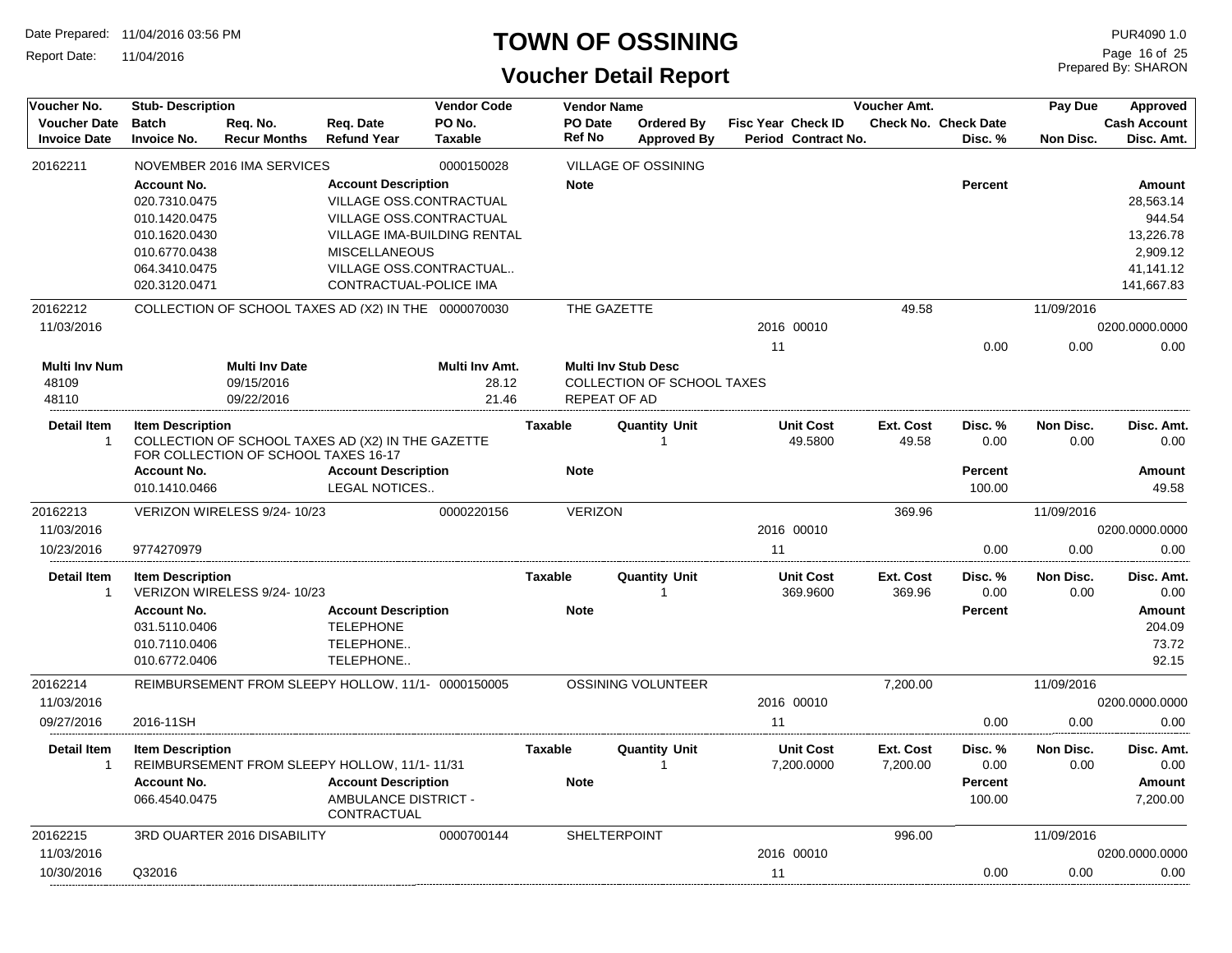Report Date: 11/04/2016

### **TOWN OF OSSINING**

### **Voucher Detail Report**

Prepared By: SHARON Page 17 of 25

| Voucher No.                       | <b>Stub-Description</b>                              |                                       |                                                          | <b>Vendor Code</b> |                | <b>Vendor Name</b>               |                                           | Voucher Amt.        |                             | Pay Due           | Approved                          |
|-----------------------------------|------------------------------------------------------|---------------------------------------|----------------------------------------------------------|--------------------|----------------|----------------------------------|-------------------------------------------|---------------------|-----------------------------|-------------------|-----------------------------------|
| <b>Voucher Date</b>               | <b>Batch</b>                                         | Reg. No.                              | Req. Date                                                | PO No.             | PO Date        | <b>Ordered By</b>                | <b>Fisc Year Check ID</b>                 |                     | <b>Check No. Check Date</b> |                   | <b>Cash Account</b>               |
| <b>Invoice Date</b>               | <b>Invoice No.</b>                                   | <b>Recur Months</b>                   | <b>Refund Year</b>                                       | <b>Taxable</b>     | <b>Ref No</b>  | <b>Approved By</b>               | Period Contract No.                       |                     | Disc. %                     | Non Disc.         | Disc. Amt.                        |
| 20162215                          |                                                      | 3RD QUARTER 2016 DISABILITY           |                                                          | 0000700144         |                | SHELTERPOINT                     |                                           |                     |                             |                   |                                   |
| <b>Detail Item</b><br>$\mathbf 1$ | <b>Item Description</b>                              | 3RD QUARTER 2016 DISABILITY           |                                                          |                    | <b>Taxable</b> | <b>Quantity Unit</b>             | <b>Unit Cost</b><br>996.0000              | Ext. Cost<br>996.00 | Disc. %<br>0.00             | Non Disc.<br>0.00 | Disc. Amt.<br>0.00                |
|                                   | <b>Account No.</b>                                   |                                       | <b>Account Description</b>                               |                    | <b>Note</b>    |                                  |                                           |                     | <b>Percent</b>              |                   | Amount                            |
|                                   | 010.9010.0816                                        |                                       | <b>DISABILITY INS</b>                                    |                    |                |                                  |                                           |                     |                             |                   | 727.08                            |
|                                   | 020.9010.0816                                        |                                       | <b>DISABILITY INS</b>                                    |                    |                |                                  |                                           |                     |                             |                   | 44.82                             |
|                                   | 031.9010.0816                                        |                                       | <b>DISABILITY INS</b>                                    |                    |                |                                  |                                           |                     |                             |                   | 164.34                            |
|                                   | 032.9010.0816                                        |                                       | DISABILITY INS.                                          |                    |                |                                  |                                           |                     |                             |                   | 59.76                             |
| 20162216                          |                                                      | WESTERLY RD GAS CHARGES, 9/23-10/25   |                                                          | 0000030001         |                | <b>CON EDISON</b>                |                                           | 34.70               |                             | 11/09/2016        |                                   |
| 11/03/2016                        |                                                      |                                       |                                                          |                    |                |                                  | 2016 00010                                |                     |                             |                   | 0200.0000.0000                    |
| 10/24/2016                        | 10242016                                             |                                       |                                                          |                    |                |                                  | 11                                        |                     | 0.00                        | 0.00              | 0.00                              |
| <b>Detail Item</b><br>-1          | <b>Item Description</b>                              | WESTERLY RD GAS CHARGES, 9/23-10/25   |                                                          |                    | Taxable        | <b>Quantity Unit</b>             | <b>Unit Cost</b><br>34.7000               | Ext. Cost<br>34.70  | Disc. %<br>0.00             | Non Disc.<br>0.00 | Disc. Amt.<br>0.00                |
|                                   | <b>Account No.</b><br>010.7110.0411                  |                                       | <b>Account Description</b><br>GASOLINE                   |                    | <b>Note</b>    |                                  |                                           |                     | <b>Percent</b><br>100.00    |                   | <b>Amount</b><br>34.70            |
| 20162217                          |                                                      | CLERKS COPIER, 10/9-11/8              |                                                          | 0000701514         |                | XEROX FINANCIAL SERVICES         |                                           | 199.01              |                             | 11/09/2016        |                                   |
| 11/03/2016                        |                                                      |                                       |                                                          |                    |                |                                  | 2016 00010                                |                     |                             |                   | 0200.0000.0000                    |
| 10/20/2016                        | 651948                                               |                                       |                                                          |                    |                |                                  | 11                                        |                     | 0.00                        | 0.00              | 0.00                              |
| <b>Detail Item</b><br>-1          | <b>Item Description</b>                              | CLERKS COPIER, 10/9-11/8              |                                                          |                    | Taxable        | <b>Quantity Unit</b>             | <b>Unit Cost</b><br>199.0100              | Ext. Cost<br>199.01 | Disc. %<br>0.00             | Non Disc.<br>0.00 | Disc. Amt.<br>0.00                |
|                                   | <b>Account No.</b><br>010.1410.0201                  |                                       | <b>Account Description</b><br>EQUIPMENT                  |                    | <b>Note</b>    |                                  |                                           |                     | <b>Percent</b><br>100.00    |                   | <b>Amount</b><br>199.01           |
| 20162218                          |                                                      | SUPPLIES FOR DALE CEMETERY            |                                                          | 0000130027         |                | MELROSE LUMBER CO., INC.         |                                           | 328.70              |                             | 11/09/2016        |                                   |
| 11/04/2016                        |                                                      |                                       |                                                          |                    |                |                                  | 2016 00010                                |                     |                             |                   | 0200.0000.0000                    |
|                                   |                                                      |                                       |                                                          |                    |                |                                  | 11                                        |                     | 0.00                        | 0.00              | 0.00                              |
| <b>Multi Inv Num</b>              |                                                      | <b>Multi Inv Date</b>                 |                                                          | Multi Inv Amt.     |                | <b>Multi Inv Stub Desc</b>       |                                           |                     |                             |                   |                                   |
| A176562                           |                                                      | 10/13/2016                            |                                                          | 179.70             |                | <b>CONCRETE MIX</b>              |                                           |                     |                             |                   |                                   |
| A175916<br>B36879                 |                                                      | 10/04/2016                            |                                                          | 70.50              |                | CEMENT FOR SEC. 9 PAVING PROJECT |                                           |                     |                             |                   |                                   |
|                                   |                                                      | 10/04/2016                            |                                                          | 78.50              |                |                                  | CEMENT AND SAND FOR SEC. 9 PAVING PROJECT |                     |                             |                   |                                   |
| <b>Detail Item</b><br>$\mathbf 1$ | <b>Item Description</b>                              | SUPPLIES FOR DALE CEMETERY            |                                                          |                    | Taxable        | <b>Quantity Unit</b><br>-1       | <b>Unit Cost</b><br>328.7000              | Ext. Cost<br>328.70 | Disc. %<br>0.00             | Non Disc.<br>0.00 | Disc. Amt.<br>0.00                |
|                                   | <b>Account No.</b><br>032.8810.0201<br>032.8810.0419 |                                       | <b>Account Description</b><br>EQUIPMENT<br>MAINT./REPAIR |                    | Note           |                                  |                                           |                     | <b>Percent</b>              |                   | <b>Amount</b><br>179.70<br>149.00 |
| 20162219                          |                                                      | DALE CEMETERY GAS CHARGES, 9/23-10/25 |                                                          | 0000030001         |                | CON EDISON                       |                                           | 93.70               |                             | 11/09/2016        |                                   |
| 11/04/2016                        |                                                      |                                       |                                                          |                    |                |                                  | 2016 00010                                |                     |                             |                   | 0200.0000.0000                    |
| 10/24/2016                        | 10242016                                             |                                       |                                                          |                    |                |                                  | 11                                        |                     | 0.00                        | 0.00              | 0.00                              |
| <b>Detail Item</b><br>$\mathbf 1$ | <b>Item Description</b>                              | DALE CEMETERY GAS CHARGES, 9/23-10/25 |                                                          |                    | Taxable        | <b>Quantity Unit</b>             | <b>Unit Cost</b><br>93.7000               | Ext. Cost<br>93.70  | Disc. %<br>0.00             | Non Disc.<br>0.00 | Disc. Amt.<br>0.00                |
|                                   | <b>Account No.</b>                                   |                                       | <b>Account Description</b>                               |                    | <b>Note</b>    |                                  |                                           |                     | Percent                     |                   | Amount                            |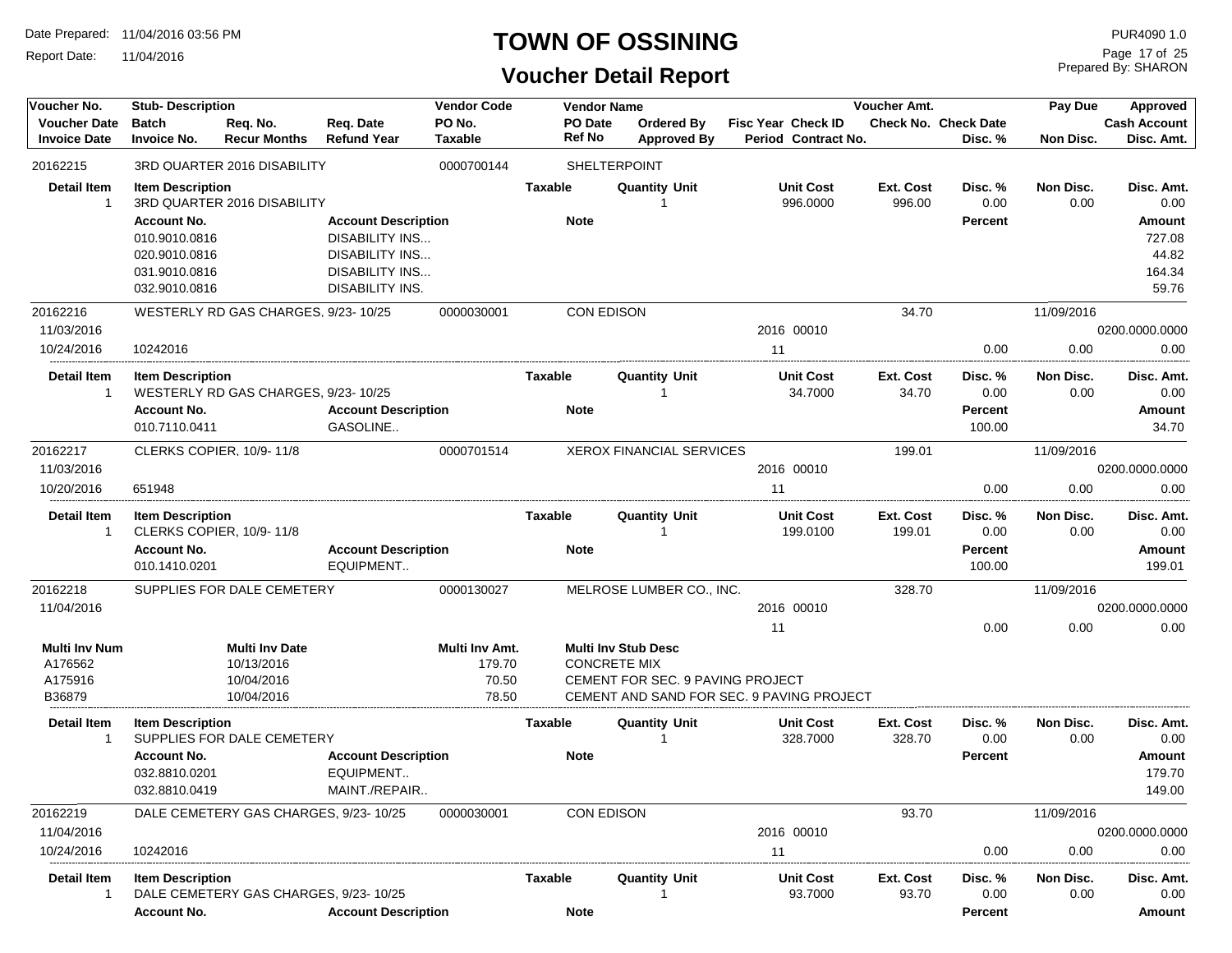Report Date: 11/04/2016

### **TOWN OF OSSINING**

Prepared By: SHARON Page 18 of 25

| Voucher No.                                                                                                    | <b>Stub-Description</b>                              |                                                                                                           |                                                                             | <b>Vendor Code</b>                                                 |                     | <b>Vendor Name</b>       |                                                                                                                                                                                                                                                  |                           |                              | <b>Voucher Amt.</b> |                                        | Pay Due           | Approved                          |
|----------------------------------------------------------------------------------------------------------------|------------------------------------------------------|-----------------------------------------------------------------------------------------------------------|-----------------------------------------------------------------------------|--------------------------------------------------------------------|---------------------|--------------------------|--------------------------------------------------------------------------------------------------------------------------------------------------------------------------------------------------------------------------------------------------|---------------------------|------------------------------|---------------------|----------------------------------------|-------------------|-----------------------------------|
| <b>Voucher Date</b><br><b>Invoice Date</b>                                                                     | <b>Batch</b><br><b>Invoice No.</b>                   | Reg. No.<br><b>Recur Months</b>                                                                           | Req. Date<br><b>Refund Year</b>                                             | PO No.<br><b>Taxable</b>                                           |                     | PO Date<br><b>Ref No</b> | Ordered By<br><b>Approved By</b>                                                                                                                                                                                                                 | <b>Fisc Year Check ID</b> | Period Contract No.          |                     | <b>Check No. Check Date</b><br>Disc. % | Non Disc.         | <b>Cash Account</b><br>Disc. Amt. |
| 20162219                                                                                                       |                                                      | DALE CEMETERY GAS CHARGES, 9/23-10/25                                                                     |                                                                             | 0000030001                                                         |                     | <b>CON EDISON</b>        |                                                                                                                                                                                                                                                  |                           |                              |                     |                                        |                   |                                   |
|                                                                                                                | <b>Account No.</b><br>032.8810.0474                  |                                                                                                           | <b>Account Description</b><br>HEATING-NATURAL GAS                           |                                                                    |                     | <b>Note</b>              |                                                                                                                                                                                                                                                  |                           |                              |                     | <b>Percent</b><br>100.00               |                   | Amount<br>93.70                   |
| 20162220                                                                                                       |                                                      |                                                                                                           | TORCH FUEL FOR TORCHES AT ENTRANCE TO F 0000150020                          |                                                                    |                     |                          | OSSINING HARDWARE COMPANY                                                                                                                                                                                                                        |                           |                              | 17.98               |                                        | 11/09/2016        |                                   |
| 11/04/2016                                                                                                     |                                                      |                                                                                                           |                                                                             |                                                                    |                     |                          |                                                                                                                                                                                                                                                  |                           | 2016 00010                   |                     |                                        |                   | 0200.0000.0000                    |
| 10/29/2016                                                                                                     | A147939                                              |                                                                                                           |                                                                             | м                                                                  |                     |                          |                                                                                                                                                                                                                                                  | 11                        |                              |                     | 0.00                                   | 0.00              | 0.00                              |
| <b>Detail Item</b><br>$\mathbf{1}$                                                                             | <b>Item Description</b><br><b>Account No.</b>        |                                                                                                           | TORCH FUEL FOR TORCHES AT ENTRANCE TO HAYRIDE<br><b>Account Description</b> |                                                                    | Taxable<br>M        | <b>Note</b>              | <b>Quantity Unit</b><br>-1                                                                                                                                                                                                                       |                           | <b>Unit Cost</b><br>17.9800  | Ext. Cost<br>17.98  | Disc. %<br>0.00<br><b>Percent</b>      | Non Disc.<br>0.00 | Disc. Amt.<br>0.00<br>Amount      |
|                                                                                                                | 010.7110.0419                                        |                                                                                                           | MAINT./REPAIR                                                               |                                                                    |                     |                          |                                                                                                                                                                                                                                                  |                           |                              |                     | 100.00                                 |                   | 17.98                             |
| 20162221<br>11/04/2016                                                                                         |                                                      | SUPPLIES FOR DALE CEMETERY                                                                                |                                                                             | 0000150020                                                         |                     |                          | OSSINING HARDWARE COMPANY                                                                                                                                                                                                                        |                           | 2016 00010                   | 310.16              |                                        | 11/09/2016        | 0200.0000.0000                    |
|                                                                                                                |                                                      |                                                                                                           |                                                                             | м                                                                  |                     |                          |                                                                                                                                                                                                                                                  | 11                        |                              |                     | 0.00                                   | 0.00              | 0.00                              |
| <b>Multi Inv Num</b><br>B160894<br>B161424<br>B161434<br>A147853                                               |                                                      | <b>Multi Inv Date</b><br>10/12/2016<br>10/26/2016<br>10/26/2016<br>10/27/2016                             |                                                                             | Multi Inv Amt.<br>49.95<br>2.86<br>117.47<br>139.88                |                     | <b>BOLTS</b>             | <b>Multi Inv Stub Desc</b><br>SEED FOR SEC. 9 PROJECT<br>HEAVY DUTY GARBAGE BAGS, RAGS, PAINT, TAPE MEASURE, & GLOVES<br>WHEEL BARROW AND CLOTHESLINE                                                                                            |                           |                              |                     |                                        |                   |                                   |
| Detail Item<br>$\mathbf{1}$                                                                                    | <b>Item Description</b>                              | SUPPLIES FOR DALE CEMETERY                                                                                |                                                                             |                                                                    | <b>Taxable</b><br>м |                          | <b>Quantity Unit</b><br>$\overline{1}$                                                                                                                                                                                                           |                           | <b>Unit Cost</b><br>310.1600 | Ext. Cost<br>310.16 | Disc. %<br>0.00                        | Non Disc.<br>0.00 | Disc. Amt.<br>0.00                |
|                                                                                                                | <b>Account No.</b><br>032.8810.0201<br>032.8810.0401 |                                                                                                           | <b>Account Description</b><br>EQUIPMENT<br>SUPPLIES                         |                                                                    |                     | <b>Note</b>              |                                                                                                                                                                                                                                                  |                           |                              |                     | <b>Percent</b>                         |                   | Amount<br>2.86<br>307.30          |
| 20162222                                                                                                       |                                                      | <b>PARTS FOR PARKS VEHICLES</b>                                                                           |                                                                             | 0000701302                                                         |                     |                          | <b>CARQUEST AUTO PARTS</b>                                                                                                                                                                                                                       |                           |                              | 225.16              |                                        | 11/09/2016        |                                   |
| 11/04/2016                                                                                                     |                                                      |                                                                                                           |                                                                             |                                                                    |                     |                          |                                                                                                                                                                                                                                                  |                           | 2016 00010                   |                     |                                        |                   | 0200.0000.0000                    |
| <b>Multi Inv Num</b><br>14891-76768<br>14891-77179<br>14891-77197<br>14891-76756<br>14891-76758<br>14891-75880 |                                                      | <b>Multi Inv Date</b><br>10/20/2016<br>10/25/2016<br>10/25/2016<br>10/20/2016<br>10/20/2016<br>10/12/2016 |                                                                             | Multi Inv Amt.<br>30.06<br>23.18<br>87.99<br>9.96<br>7.99<br>65.98 |                     |                          | <b>Multi Inv Stub Desc</b><br>PARTS FOR 1961 PARKS FORD TRACTOR<br>MUD FLAPS FOR TRUCK #23<br>ELECTRIC BRAKE FOR TRAILERS ON #23<br>SPARK PLUG FOR FORD TRACTOR<br><b>RESISTOR FOR FORD TRACTOR</b><br>SWAY BAR LINK KIT FOR PARKS STATION WAGON | 11                        |                              |                     | 0.00                                   | 0.00              | 0.00                              |
| Detail Item<br>-1                                                                                              | <b>Item Description</b>                              | PARTS FOR PARKS VEHICLES                                                                                  |                                                                             |                                                                    | Taxable             |                          | <b>Quantity Unit</b>                                                                                                                                                                                                                             |                           | <b>Unit Cost</b><br>225.1600 | Ext. Cost<br>225.16 | Disc. %<br>0.00                        | Non Disc.<br>0.00 | Disc. Amt.<br>0.00                |
|                                                                                                                | <b>Account No.</b><br>010.7110.0449<br>010.7110.0419 |                                                                                                           | <b>Account Description</b><br>PARTS/LABOR<br>MAINT./REPAIR                  |                                                                    |                     | <b>Note</b>              |                                                                                                                                                                                                                                                  |                           |                              |                     | <b>Percent</b>                         |                   | Amount<br>201.98<br>23.18         |
| 20162223                                                                                                       |                                                      | PARTS AND SUPPLIES FOR DALE CEMETERY                                                                      |                                                                             | 0000701302                                                         |                     |                          | <b>CARQUEST AUTO PARTS</b>                                                                                                                                                                                                                       |                           |                              | 135.68              |                                        | 11/09/2016        |                                   |
| 11/04/2016                                                                                                     |                                                      |                                                                                                           |                                                                             |                                                                    |                     |                          |                                                                                                                                                                                                                                                  |                           | 2016 00010                   |                     |                                        |                   | 0200.0000.0000                    |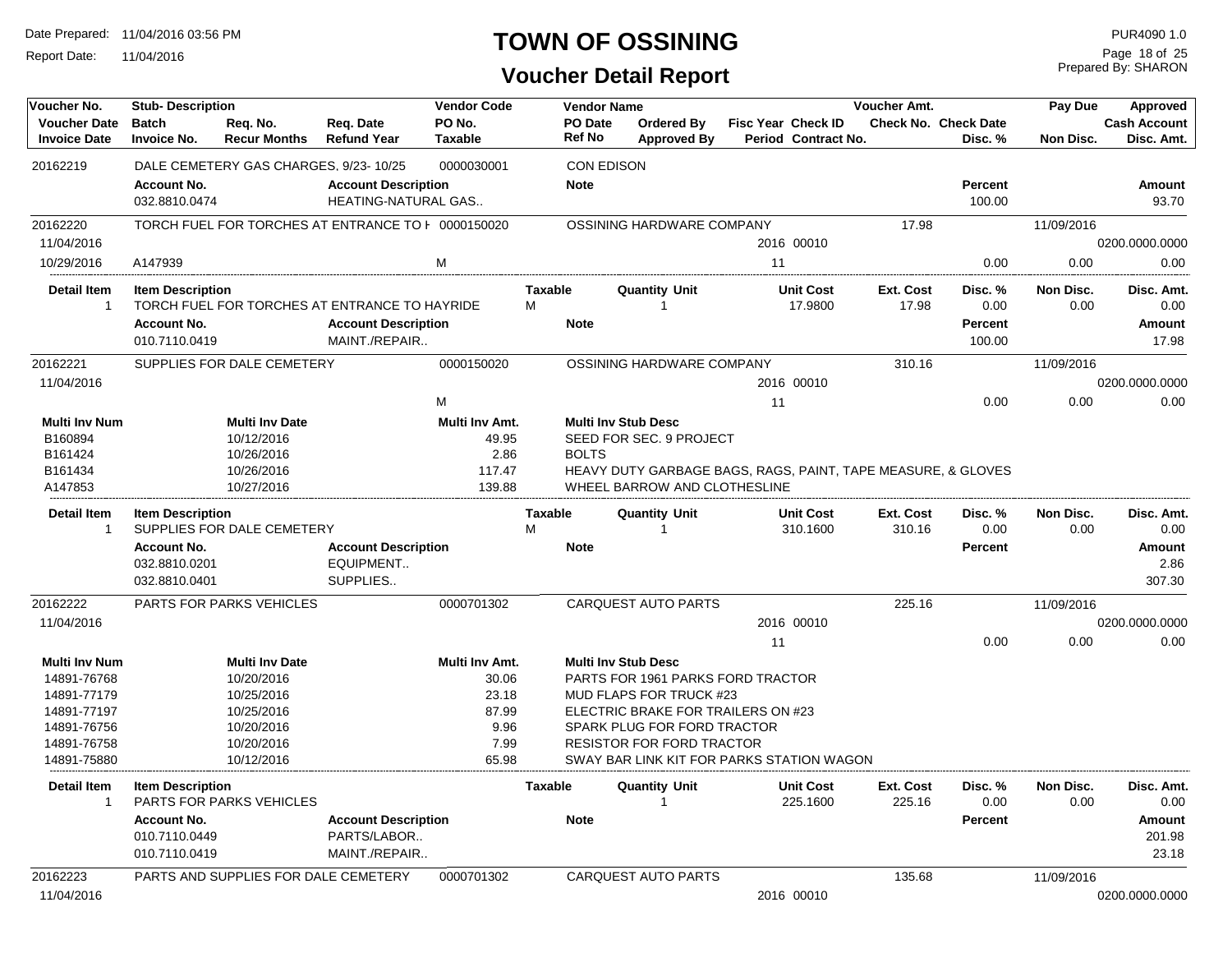Report Date: 11/04/2016

### **TOWN OF OSSINING**

| Voucher No.                                | <b>Stub-Description</b>            |                                      |                                 | <b>Vendor Code</b>       |                | <b>Vendor Name</b>         |                                                              |    |                                                  | Voucher Amt.        |                                        | Pay Due           | <b>Approved</b>                   |
|--------------------------------------------|------------------------------------|--------------------------------------|---------------------------------|--------------------------|----------------|----------------------------|--------------------------------------------------------------|----|--------------------------------------------------|---------------------|----------------------------------------|-------------------|-----------------------------------|
| <b>Voucher Date</b><br><b>Invoice Date</b> | <b>Batch</b><br><b>Invoice No.</b> | Req. No.<br><b>Recur Months</b>      | Req. Date<br><b>Refund Year</b> | PO No.<br><b>Taxable</b> |                | PO Date<br><b>Ref No</b>   | Ordered By<br><b>Approved By</b>                             |    | <b>Fisc Year Check ID</b><br>Period Contract No. |                     | <b>Check No. Check Date</b><br>Disc. % | Non Disc.         | <b>Cash Account</b><br>Disc. Amt. |
| 20162223                                   |                                    | PARTS AND SUPPLIES FOR DALE CEMETERY |                                 | 0000701302               |                |                            | <b>CARQUEST AUTO PARTS</b>                                   | 11 |                                                  |                     | 0.00                                   | 0.00              | 0.00                              |
| Multi Inv Num                              |                                    | <b>Multi Inv Date</b>                |                                 | Multi Inv Amt.           |                | <b>Multi Inv Stub Desc</b> |                                                              |    |                                                  |                     |                                        |                   |                                   |
| 14891-74768                                |                                    | 09/30/2016                           |                                 | 23.97                    |                |                            | ENGINE DEGREASER AND RAGS                                    |    |                                                  |                     |                                        |                   |                                   |
| 14891-77404                                |                                    | 10/27/2016                           |                                 | 24.38                    |                |                            | PARTS AND SUPPLIES FOR DALE CEMETERY                         |    |                                                  |                     |                                        |                   |                                   |
| 14891-77473                                |                                    | 10/27/2016                           |                                 | 87.33                    |                |                            | PARTS AND SUPPLIES FOR DALE CEMETERY                         |    |                                                  |                     |                                        |                   |                                   |
| <b>Detail Item</b><br>$\overline{1}$       | <b>Item Description</b>            | PARTS AND SUPPLIES FOR DALE CEMETERY |                                 |                          | Taxable        |                            | <b>Quantity Unit</b>                                         |    | <b>Unit Cost</b><br>135.6800                     | Ext. Cost<br>135.68 | Disc. %<br>0.00                        | Non Disc.<br>0.00 | Disc. Amt.<br>0.00                |
|                                            | <b>Account No.</b>                 |                                      | <b>Account Description</b>      |                          |                | <b>Note</b>                |                                                              |    |                                                  |                     | <b>Percent</b>                         |                   | Amount                            |
|                                            | 032.8810.0201                      |                                      | EQUIPMENT                       |                          |                |                            |                                                              |    |                                                  |                     | 100.00                                 |                   | 135.68                            |
| 20162224                                   |                                    | PARTS FOR PARKS VEHICLES             |                                 | 0000130045               |                |                            | MT. KISCO TRUCK & AUTO PA                                    |    |                                                  | 894.95              |                                        | 11/09/2016        |                                   |
| 11/04/2016                                 |                                    |                                      |                                 |                          |                |                            |                                                              |    | 2016 00010                                       |                     |                                        |                   | 0200.0000.0000                    |
|                                            |                                    |                                      |                                 |                          |                |                            |                                                              | 11 |                                                  |                     | 0.00                                   | 0.00              | 0.00                              |
| Multi Inv Num                              |                                    | <b>Multi Inv Date</b>                |                                 | Multi Inv Amt.           |                | <b>Multi Inv Stub Desc</b> |                                                              |    |                                                  |                     |                                        |                   |                                   |
| 383818                                     |                                    | 10/06/2016                           |                                 | 121.71                   |                |                            | PARTS FOR PARKS STATION WAGON                                |    |                                                  |                     |                                        |                   |                                   |
| 387347                                     |                                    | 10/20/2016                           |                                 | 31.24                    |                |                            | <b>PARTS FOR PARKS FORD TRACTOR</b>                          |    |                                                  |                     |                                        |                   |                                   |
| 388286                                     |                                    | 10/25/2016                           |                                 | 655.26                   |                |                            | PARTS FOR PARKS FORD TRACTOR & SHIPPING                      |    |                                                  |                     |                                        |                   |                                   |
| 388650                                     |                                    | 10/26/2016                           |                                 | 12.70                    |                |                            | PARTS FOR FORD TRACTOR                                       |    |                                                  |                     |                                        |                   |                                   |
| 383541                                     |                                    | 10/05/2016                           |                                 | 74.04                    |                |                            | <b>PARTS FOR PARKS STATION WAGON</b>                         |    |                                                  |                     |                                        |                   |                                   |
| <b>Detail Item</b><br>-1                   | <b>Item Description</b>            | <b>PARTS FOR PARKS VEHICLES</b>      |                                 |                          | <b>Taxable</b> |                            | <b>Quantity Unit</b>                                         |    | <b>Unit Cost</b><br>894.9500                     | Ext. Cost<br>894.95 | Disc. %<br>0.00                        | Non Disc.<br>0.00 | Disc. Amt.<br>0.00                |
|                                            | <b>Account No.</b>                 |                                      | <b>Account Description</b>      |                          |                | <b>Note</b>                |                                                              |    |                                                  |                     | <b>Percent</b>                         |                   | Amount                            |
|                                            | 010.7110.0449                      |                                      | PARTS/LABOR                     |                          |                |                            |                                                              |    |                                                  |                     | 100.00                                 |                   | 894.95                            |
| 20162225                                   |                                    | SUPPLIES FOR PARKS DEPARTMENT        |                                 | 0000230056               |                | <b>GRAINGER</b>            |                                                              |    |                                                  | 215.24              |                                        | 11/09/2016        |                                   |
| 11/04/2016                                 |                                    |                                      |                                 |                          |                |                            |                                                              |    | 2016 00010                                       |                     |                                        |                   | 0200.0000.0000                    |
|                                            |                                    |                                      |                                 |                          |                |                            |                                                              | 11 |                                                  |                     | 0.00                                   | 0.00              | 0.00                              |
| Multi Inv Num                              |                                    | <b>Multi Inv Date</b>                |                                 | Multi Inv Amt.           |                | <b>Multi Inv Stub Desc</b> |                                                              |    |                                                  |                     |                                        |                   |                                   |
| 9260728952                                 |                                    | 10/24/2016                           |                                 | 180.20                   |                |                            | 30AMP CONVERTER/CHARGE FOR PAVILLION BATHROOMS AT CEDAR LANE |    |                                                  |                     |                                        |                   |                                   |
| 9261810106                                 |                                    | 10/25/2016                           |                                 | 35.04                    |                |                            | <b>BULBS FOR PAVILLION BATHROOM AT CEDAR LANE</b>            |    |                                                  |                     |                                        |                   |                                   |
| <b>Detail Item</b>                         | <b>Item Description</b>            |                                      |                                 |                          | Taxable        |                            | <b>Quantity Unit</b>                                         |    | <b>Unit Cost</b>                                 | Ext. Cost           | Disc. %                                | Non Disc.         | Disc. Amt.                        |
| -1                                         |                                    | SUPPLIES FOR PARKS DEPARTMENT        |                                 |                          |                |                            |                                                              |    | 215.2400                                         | 215.24              | 0.00                                   | 0.00              | 0.00                              |
|                                            | <b>Account No.</b>                 |                                      | <b>Account Description</b>      |                          |                | <b>Note</b>                |                                                              |    |                                                  |                     | <b>Percent</b>                         |                   | Amount                            |
|                                            | 010.7110.0419                      |                                      | MAINT./REPAIR                   |                          |                |                            |                                                              |    |                                                  |                     | 100.00                                 |                   | 215.24                            |
| 20162226                                   |                                    | SUPPLIES FOR PARKS DEPARTMENT        |                                 | 0000130027               |                |                            | MELROSE LUMBER CO., INC.                                     |    |                                                  | 471.92              |                                        | 11/09/2016        |                                   |
| 11/04/2016                                 |                                    |                                      |                                 |                          |                |                            |                                                              |    | 2016 00010                                       |                     |                                        |                   | 0200.0000.0000                    |
|                                            |                                    |                                      |                                 |                          |                |                            |                                                              | 11 |                                                  |                     | 0.00                                   | 0.00              | 0.00                              |
| <b>Multi Inv Num</b>                       |                                    | <b>Multi Inv Date</b>                |                                 | Multi Inv Amt.           |                | <b>Multi Inv Stub Desc</b> |                                                              |    |                                                  |                     |                                        |                   |                                   |
| B36863                                     |                                    | 10/04/2016                           |                                 | 39.92                    |                |                            | SUPPLIES FOR MASONRY WORK                                    |    |                                                  |                     |                                        |                   |                                   |
| B36878                                     |                                    | 10/04/2016                           |                                 | 21.59                    |                | <b>KNEE PAD</b>            |                                                              |    |                                                  |                     |                                        |                   |                                   |
| B36991                                     |                                    | 10/07/2016                           |                                 | 88.00                    |                |                            | SUPPLIES FOR CEDAR LANE GARAGE                               |    |                                                  |                     |                                        |                   |                                   |
| D228979                                    |                                    | 10/17/2016                           |                                 | 36.47                    |                |                            | ELECTRICAL SUPPLIES FOR CEDAR PAVILLION BATHROOMS            |    |                                                  |                     |                                        |                   |                                   |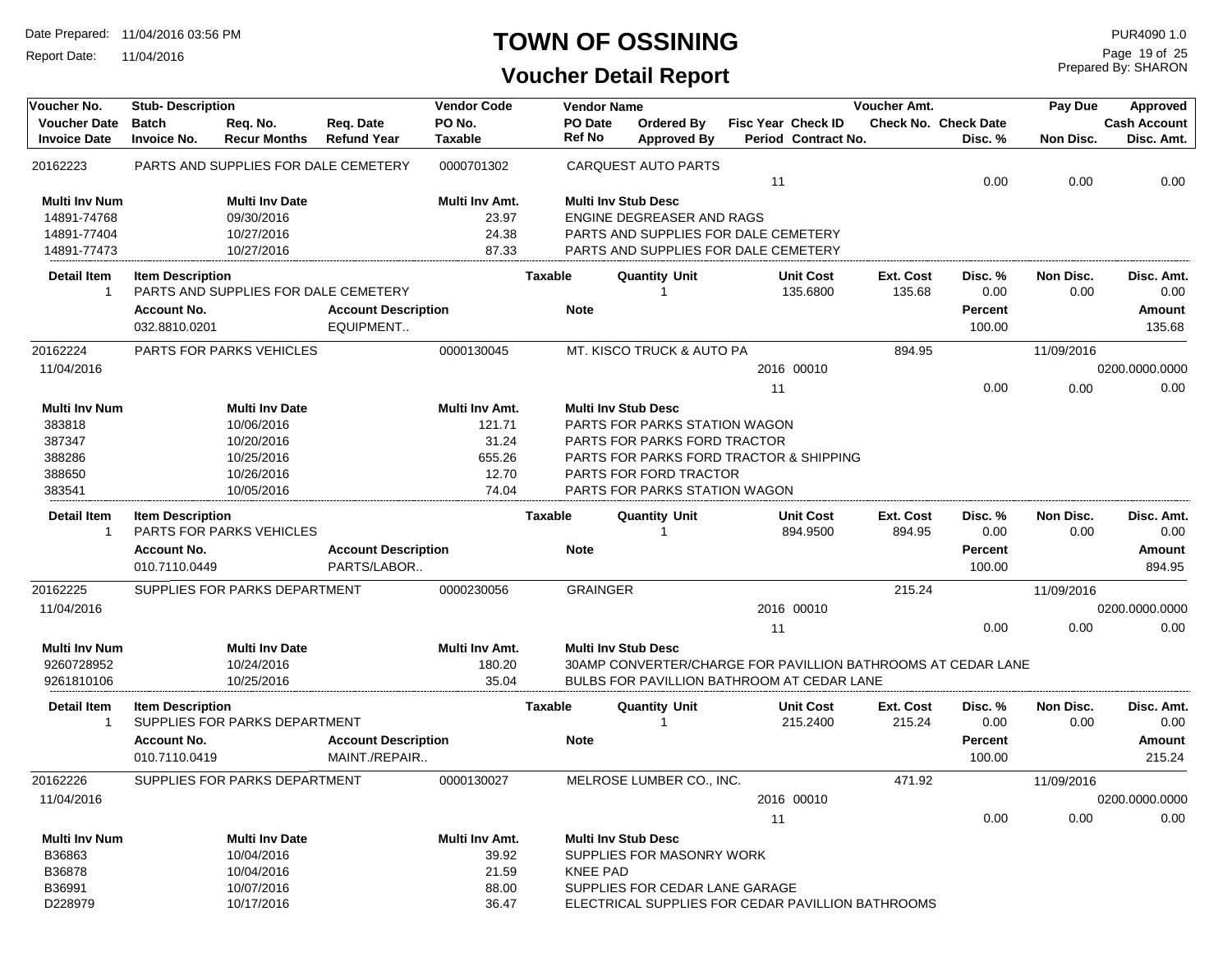Report Date: 11/04/2016

# **TOWN OF OSSINING**

### **Voucher Detail Report**

Prepared By: SHARON Page 20 of 25

| Voucher No.          | <b>Stub-Description</b>             |                               |                                                                                       | <b>Vendor Code</b> |                | <b>Vendor Name</b> |                                                                                |    |                           | <b>Voucher Amt.</b> |                          | Pay Due    | Approved                  |
|----------------------|-------------------------------------|-------------------------------|---------------------------------------------------------------------------------------|--------------------|----------------|--------------------|--------------------------------------------------------------------------------|----|---------------------------|---------------------|--------------------------|------------|---------------------------|
| <b>Voucher Date</b>  | <b>Batch</b>                        | Req. No.                      | Req. Date                                                                             | PO No.             |                | PO Date            | <b>Ordered By</b>                                                              |    | <b>Fisc Year Check ID</b> |                     | Check No. Check Date     |            | <b>Cash Account</b>       |
| <b>Invoice Date</b>  | <b>Invoice No.</b>                  | <b>Recur Months</b>           | <b>Refund Year</b>                                                                    | <b>Taxable</b>     |                | <b>Ref No</b>      | <b>Approved By</b>                                                             |    | Period Contract No.       |                     | Disc. %                  | Non Disc.  | Disc. Amt.                |
| 20162226             |                                     | SUPPLIES FOR PARKS DEPARTMENT |                                                                                       | 0000130027         |                |                    | MELROSE LUMBER CO., INC.                                                       |    |                           |                     |                          |            |                           |
| <b>Multi Inv Num</b> |                                     | <b>Multi Inv Date</b>         |                                                                                       | Multi Inv Amt.     |                |                    | <b>Multi Inv Stub Desc</b>                                                     |    |                           |                     |                          |            |                           |
| A176992              |                                     | 10/20/2016                    |                                                                                       | 129.38             |                |                    | SUPPLIES TO PUT UP CHAIN TO LOC FIELD AND ROAD PAST DOG PARK AND BY            |    |                           |                     |                          |            |                           |
| D229322              |                                     | 10/21/2016                    |                                                                                       | 109.43             |                |                    | SHOP/PAVILLION AT CEDAR LANE<br>SUPPLIES FOR CEDAR GARAGE FLASHING TO FIT ROOF |    |                           |                     |                          |            |                           |
| A177088              |                                     | 10/21/2016                    |                                                                                       | 22.74              |                |                    | WIRE TO MAKE CORDS FOR HAYRIDE                                                 |    |                           |                     |                          |            |                           |
| D227057              |                                     | 09/26/2016                    |                                                                                       | 21.76              |                |                    | SUPPLIES FOR ICE HOUSE AT CEDAR LANE                                           |    |                           |                     |                          |            |                           |
| A177219              |                                     | 10/24/2016                    |                                                                                       | 2.63               |                |                    | SUPPLIES FOR PAVILLION BATHROOM AT CEDAR LANE                                  |    |                           |                     |                          |            |                           |
| <b>Detail Item</b>   | <b>Item Description</b>             |                               |                                                                                       |                    | <b>Taxable</b> |                    | <b>Quantity Unit</b>                                                           |    | <b>Unit Cost</b>          | Ext. Cost           | Disc. %                  | Non Disc.  | Disc. Amt.                |
| $\mathbf{1}$         |                                     | SUPPLIES FOR PARKS DEPARTMENT |                                                                                       |                    |                |                    | -1                                                                             |    | 471.9200                  | 471.92              | 0.00                     | 0.00       | 0.00                      |
|                      | <b>Account No.</b>                  |                               | <b>Account Description</b>                                                            |                    | <b>Note</b>    |                    |                                                                                |    |                           |                     | <b>Percent</b>           |            | Amount                    |
|                      | 010.7110.0419                       |                               | MAINT./REPAIR                                                                         |                    |                |                    |                                                                                |    |                           |                     | 100.00                   |            | 471.92                    |
| 20162227             |                                     |                               | TRIMMER HEAD FOR WHIP - PARKS DEPARTMEN 0000150022                                    |                    |                |                    | <b>OSSINING LAWN MOWER</b>                                                     |    |                           | 31.99               |                          | 11/09/2016 |                           |
| 11/04/2016           |                                     |                               |                                                                                       |                    |                |                    |                                                                                |    | 2016 00010                |                     |                          |            | 0200.0000.0000            |
| 09/27/2016           | 0507614                             |                               |                                                                                       | M                  |                |                    |                                                                                | 11 |                           |                     | 0.00                     | 0.00       | 0.00                      |
| <b>Detail Item</b>   | <b>Item Description</b>             |                               |                                                                                       |                    | <b>Taxable</b> |                    | <b>Quantity Unit</b>                                                           |    | <b>Unit Cost</b>          | Ext. Cost           | Disc. %                  | Non Disc.  | Disc. Amt.                |
| $\mathbf{1}$         |                                     |                               | TRIMMER HEAD FOR WHIP - PARKS DEPARTMENT                                              |                    | M              |                    | $\overline{1}$                                                                 |    | 31.9900                   | 31.99               | 0.00                     | 0.00       | 0.00                      |
|                      | <b>Account No.</b>                  |                               | <b>Account Description</b>                                                            |                    | <b>Note</b>    |                    |                                                                                |    |                           |                     | <b>Percent</b>           |            | Amount                    |
|                      | 010.7110.0449                       |                               | PARTS/LABOR                                                                           |                    |                |                    |                                                                                |    |                           |                     | 100.00                   |            | 31.99                     |
| 20162228             |                                     |                               | SUPPLIES FOR DRAINAGE PROJECT AT HILL AT 0000050011                                   |                    |                |                    | EXPANDED SUPPLY PRODUCTS.                                                      |    |                           | 1.029.08            |                          | 11/09/2016 |                           |
| 11/04/2016           |                                     |                               |                                                                                       |                    |                |                    |                                                                                |    | 2016 00010                |                     |                          |            | 0200.0000.0000            |
| 10/16/2016           | 20800                               |                               |                                                                                       |                    |                |                    |                                                                                | 11 |                           |                     | 0.00                     | 0.00       | 0.00                      |
| <b>Detail Item</b>   | <b>Item Description</b>             |                               |                                                                                       |                    | <b>Taxable</b> |                    | <b>Quantity Unit</b>                                                           |    | <b>Unit Cost</b>          | Ext. Cost           | Disc. %                  | Non Disc.  | Disc. Amt.                |
| $\mathbf{1}$         |                                     |                               | SUPPLIES FOR DRAINAGE PROJECT AT HILL AT SHINE                                        |                    |                |                    | $\overline{1}$                                                                 |    | 1.029.0800                | 1,029.08            | 0.00                     | 0.00       | 0.00                      |
|                      | <b>HOUSE</b>                        |                               |                                                                                       |                    |                |                    |                                                                                |    |                           |                     |                          |            |                           |
|                      | <b>Account No.</b><br>037.7110.2183 |                               | <b>Account Description</b><br>SHINEHOUSE RESTORATION                                  |                    | <b>Note</b>    |                    |                                                                                |    |                           |                     | <b>Percent</b><br>100.00 |            | <b>Amount</b><br>1,029.08 |
|                      |                                     |                               |                                                                                       |                    |                |                    |                                                                                |    |                           |                     |                          |            |                           |
| 20162229             |                                     |                               | REFUND OF OVERPAYMENT OF 1ST HALF 2016/1 0000270398                                   |                    |                | LERETA CORP.       |                                                                                |    |                           | 5,330.00            |                          | 11/09/2016 |                           |
| 11/04/2016           |                                     |                               |                                                                                       |                    |                |                    |                                                                                |    | 2016 00010                |                     |                          |            | 0200.0000.0000            |
| 11/02/2016           | 10317                               |                               |                                                                                       |                    |                |                    |                                                                                | 11 |                           |                     | 0.00                     | 0.00       | 0.00                      |
| <b>Detail Item</b>   | <b>Item Description</b>             |                               |                                                                                       |                    | <b>Taxable</b> |                    | <b>Quantity Unit</b>                                                           |    | <b>Unit Cost</b>          | Ext. Cost           | Disc. %                  | Non Disc.  | Disc. Amt.                |
| $\overline{1}$       |                                     |                               | REFUND OF OVERPAYMENT OF 1ST HALF 2016/17 SCHOOL                                      |                    |                |                    | $\Omega$                                                                       |    | 0.0000                    | 5,330.00            | 0.00                     | 0.00       | 0.00                      |
|                      | <b>Account No.</b>                  |                               | TAX, 554203 89.12-3-52, 51 CALAM U.S,. BANK ASSOCIATION<br><b>Account Description</b> |                    | <b>Note</b>    |                    |                                                                                |    |                           |                     | <b>Percent</b>           |            | <b>Amount</b>             |
|                      | 010.0010.0690                       |                               | <b>OVERPAYMENTS</b>                                                                   |                    |                |                    |                                                                                |    |                           |                     | 100.00                   |            | 5,330.00                  |
| 20162230             |                                     |                               | REFUND FOR OVERPAYMENT OF 1ST HALF 2016 0000270398                                    |                    |                | LERETA CORP.       |                                                                                |    |                           | 3,940.23            |                          |            |                           |
| 11/04/2016           |                                     |                               |                                                                                       |                    |                |                    |                                                                                |    | 2016 00010                |                     |                          | 11/09/2016 | 0200.0000.0000            |
| 11/02/2016           |                                     |                               |                                                                                       |                    |                |                    |                                                                                |    |                           |                     |                          |            |                           |
|                      | 14847                               |                               |                                                                                       |                    |                |                    |                                                                                | 11 |                           |                     | 0.00                     | 0.00       | 0.00                      |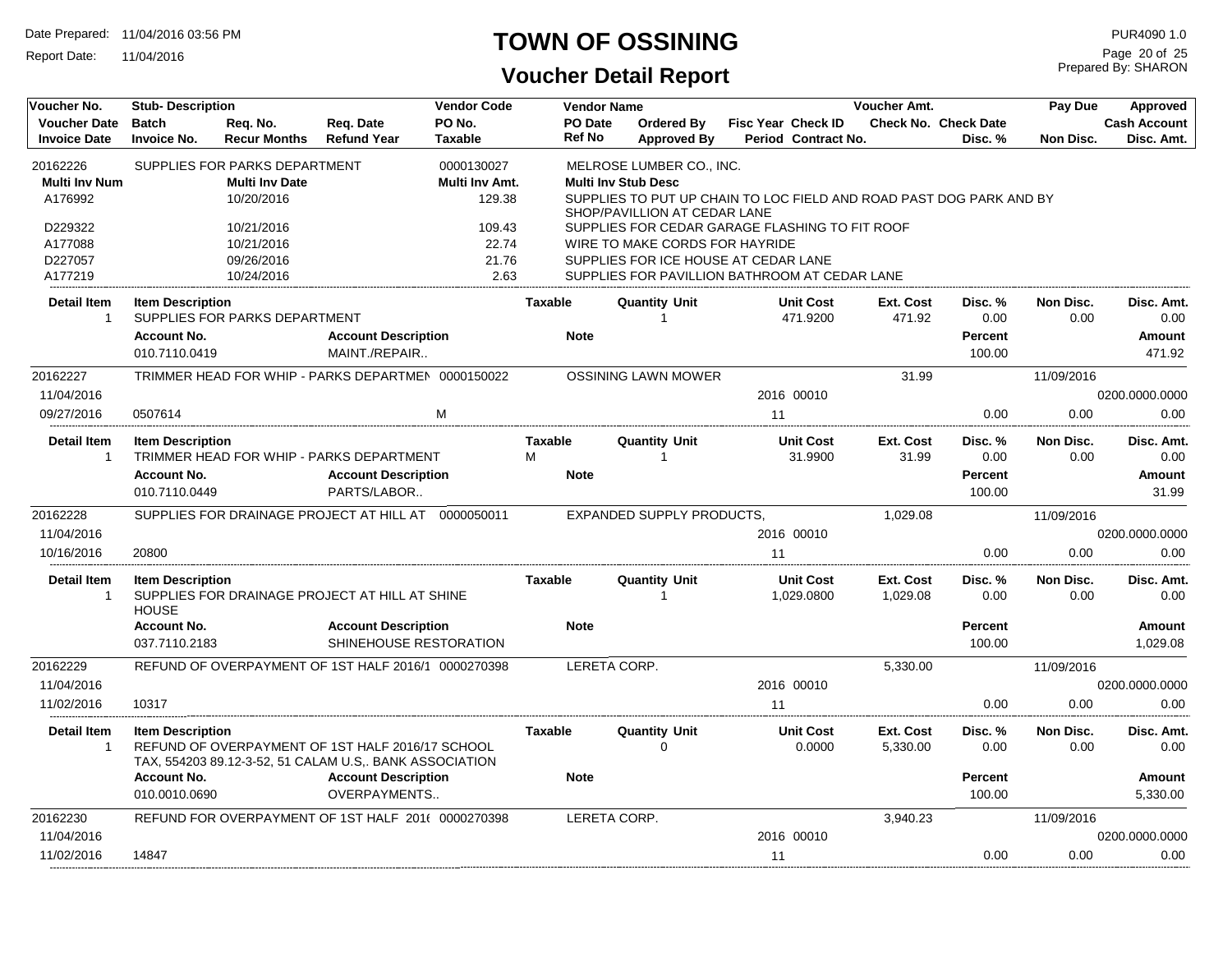Report Date: 11/04/2016

### **TOWN OF OSSINING**

### **Voucher Detail Report**

Prepared By: SHARON Page 21 of 25

| Voucher No.                                | <b>Stub-Description</b>                                        |                                 |                                                                                                                                                | <b>Vendor Code</b>       | <b>Vendor Name</b>          |                                  |                                                  | Voucher Amt.          |                                        | Pay Due           | Approved                                 |
|--------------------------------------------|----------------------------------------------------------------|---------------------------------|------------------------------------------------------------------------------------------------------------------------------------------------|--------------------------|-----------------------------|----------------------------------|--------------------------------------------------|-----------------------|----------------------------------------|-------------------|------------------------------------------|
| <b>Voucher Date</b><br><b>Invoice Date</b> | <b>Batch</b><br><b>Invoice No.</b>                             | Req. No.<br><b>Recur Months</b> | Req. Date<br><b>Refund Year</b>                                                                                                                | PO No.<br><b>Taxable</b> | PO Date<br><b>Ref No</b>    | Ordered By<br><b>Approved By</b> | <b>Fisc Year Check ID</b><br>Period Contract No. |                       | <b>Check No. Check Date</b><br>Disc. % | Non Disc.         | <b>Cash Account</b><br>Disc. Amt.        |
| 20162230                                   |                                                                |                                 | REFUND FOR OVERPAYMENT OF 1ST HALF 201( 0000270398                                                                                             |                          |                             | LERETA CORP.                     |                                                  |                       |                                        |                   |                                          |
| <b>Detail Item</b><br>1                    | <b>Item Description</b><br>RD.                                 |                                 | REFUND FOR OVERPAYMENT OF 1ST HALF 2016/17 OF<br>SCHOOL TAX, 554289 80.14-1-16, LYNAM, 57 OLD ALBNY POST                                       |                          | Taxable                     | <b>Quantity Unit</b>             | <b>Unit Cost</b><br>0.0000                       | Ext. Cost<br>3,940.23 | Disc. %<br>0.00                        | Non Disc.<br>0.00 | Disc. Amt.<br>0.00                       |
|                                            | <b>Account No.</b><br>010.0010.0690                            |                                 | <b>Account Description</b><br>OVERPAYMENTS                                                                                                     |                          | <b>Note</b>                 |                                  |                                                  |                       | <b>Percent</b><br>100.00               |                   | Amount<br>3,940.23                       |
| 20162231                                   |                                                                |                                 | REFUND OF TRANSPOSED PAYMENT AMOUNT F 0000701553                                                                                               |                          |                             | TRINITY ABSTRACT, LLC            |                                                  | 180.00                |                                        | 11/09/2016        |                                          |
| 11/04/2016<br>11/02/2016                   | 15228                                                          |                                 |                                                                                                                                                |                          |                             |                                  | 2016 00010<br>11                                 |                       | 0.00                                   | 0.00              | 0200.0000.0000<br>0.00                   |
|                                            |                                                                |                                 |                                                                                                                                                |                          |                             |                                  |                                                  |                       |                                        |                   |                                          |
| <b>Detail Item</b><br>1                    | <b>Item Description</b>                                        |                                 | REFUND OF TRANSPOSED PAYMENT AMOUNT FOR 91<br>BRIDLE PATH 1ST HALF 2016/17, 554289 80.20-1-21./901                                             |                          | Taxable                     | <b>Quantity Unit</b><br>∩        | <b>Unit Cost</b><br>0.0000                       | Ext. Cost<br>180.00   | Disc. %<br>0.00                        | Non Disc.<br>0.00 | Disc. Amt.<br>0.00                       |
|                                            | <b>Account No.</b>                                             |                                 | <b>Account Description</b>                                                                                                                     |                          | <b>Note</b>                 |                                  |                                                  |                       | <b>Percent</b>                         |                   | Amount                                   |
|                                            | 010.0010.0690                                                  |                                 | OVERPAYMENTS                                                                                                                                   |                          |                             |                                  |                                                  |                       | 100.00                                 |                   | 180.00                                   |
| 20162232<br>11/04/2016                     |                                                                |                                 | REFUND OF OVERPAYMENT OF 1ST HALF 2016/1 0000701554                                                                                            |                          |                             | DEGRELLA, ANTONIO                | 2016 00010                                       | 81.82                 |                                        | 11/09/2016        | 0200.0000.0000                           |
| 11/02/2016                                 | 15849                                                          |                                 |                                                                                                                                                |                          |                             |                                  | 11                                               |                       | 0.00                                   | 0.00              | 0.00                                     |
| <b>Detail Item</b>                         | <b>Item Description</b><br>TAX. 554289-89.8-1-13               |                                 | REFUND OF OVERPAYMENT OF 1ST HALF 2016/17 SCHOOL                                                                                               |                          | Taxable                     | <b>Quantity Unit</b><br>$\Omega$ | <b>Unit Cost</b><br>0.0000                       | Ext. Cost<br>81.82    | Disc. %<br>0.00                        | Non Disc.<br>0.00 | Disc. Amt.<br>0.00                       |
|                                            | <b>Account No.</b><br>010.0010.0690                            |                                 | <b>Account Description</b><br>OVERPAYMENTS                                                                                                     |                          | <b>Note</b>                 |                                  |                                                  |                       | Percent<br>100.00                      |                   | Amount<br>81.82                          |
| 20162233                                   |                                                                |                                 | REFUND BALANCE DUE OF OVERPAYMENT OF 1 0000701548                                                                                              |                          |                             | UNLIMITED ABSTRACT LLC           |                                                  | 139.31                |                                        | 11/09/2016        |                                          |
| 11/04/2016                                 |                                                                |                                 |                                                                                                                                                |                          |                             |                                  | 2016 00010                                       |                       |                                        |                   | 0200.0000.0000                           |
| 11/01/2016                                 | 15117                                                          |                                 |                                                                                                                                                |                          |                             |                                  | 11                                               |                       | 0.00                                   | 0.00              | 0.00                                     |
| Detail Item<br>-1                          | <b>Item Description</b><br>DR., KOLISZ                         |                                 | REFUND BALANCE DUE OF OVERPAYMENT OF 1ST HLAF<br>2016/17 SCHOOL TAX, 554289-80.19-2-30, 17 WHITE BIRCH                                         |                          | Taxable                     | <b>Quantity Unit</b><br>$\Omega$ | <b>Unit Cost</b><br>0.0000                       | Ext. Cost<br>139.31   | Disc. %<br>0.00                        | Non Disc.<br>0.00 | Disc. Amt.<br>0.00                       |
|                                            | <b>Account No.</b><br>010.0010.0690                            |                                 | <b>Account Description</b><br>OVERPAYMENTS                                                                                                     |                          | <b>Note</b>                 |                                  |                                                  |                       | <b>Percent</b><br>100.00               |                   | Amount<br>139.31                         |
| 20162234<br>11/04/2016                     |                                                                |                                 | REFUND OF OVERPAYMENT OF 1ST HLAF 2016/1 0000701501                                                                                            |                          | CORELOGIC                   |                                  | 2016 00010                                       | 8,614.51              |                                        | 11/09/2016        | 0200.0000.0000                           |
| 11/02/2016                                 | 14814                                                          |                                 |                                                                                                                                                | м                        |                             |                                  | 11                                               |                       | 0.00                                   | 0.00              | 0.00                                     |
| Detail Item                                | <b>Item Description</b><br><b>Account No.</b><br>010.0010.0690 |                                 | REFUND OF OVERPAYMENT OF 1ST HLAF 2016/17 SCHOOL<br>TAX, 554289-80.11-1-53, 1 KELLY CT., BUCCOLA<br><b>Account Description</b><br>OVERPAYMENTS |                          | Taxable<br>м<br><b>Note</b> | <b>Quantity Unit</b><br>$\Omega$ | <b>Unit Cost</b><br>0.0000                       | Ext. Cost<br>8,614.51 | Disc. %<br>0.00<br>Percent<br>100.00   | Non Disc.<br>0.00 | Disc. Amt.<br>0.00<br>Amount<br>8,614.51 |
| 20162235                                   |                                                                |                                 | REFUND OF OVERPAYMENT OF 1ST HALF 2016/1 0000701501                                                                                            |                          | CORELOGIC                   |                                  |                                                  | 3,296.19              |                                        | 11/09/2016        |                                          |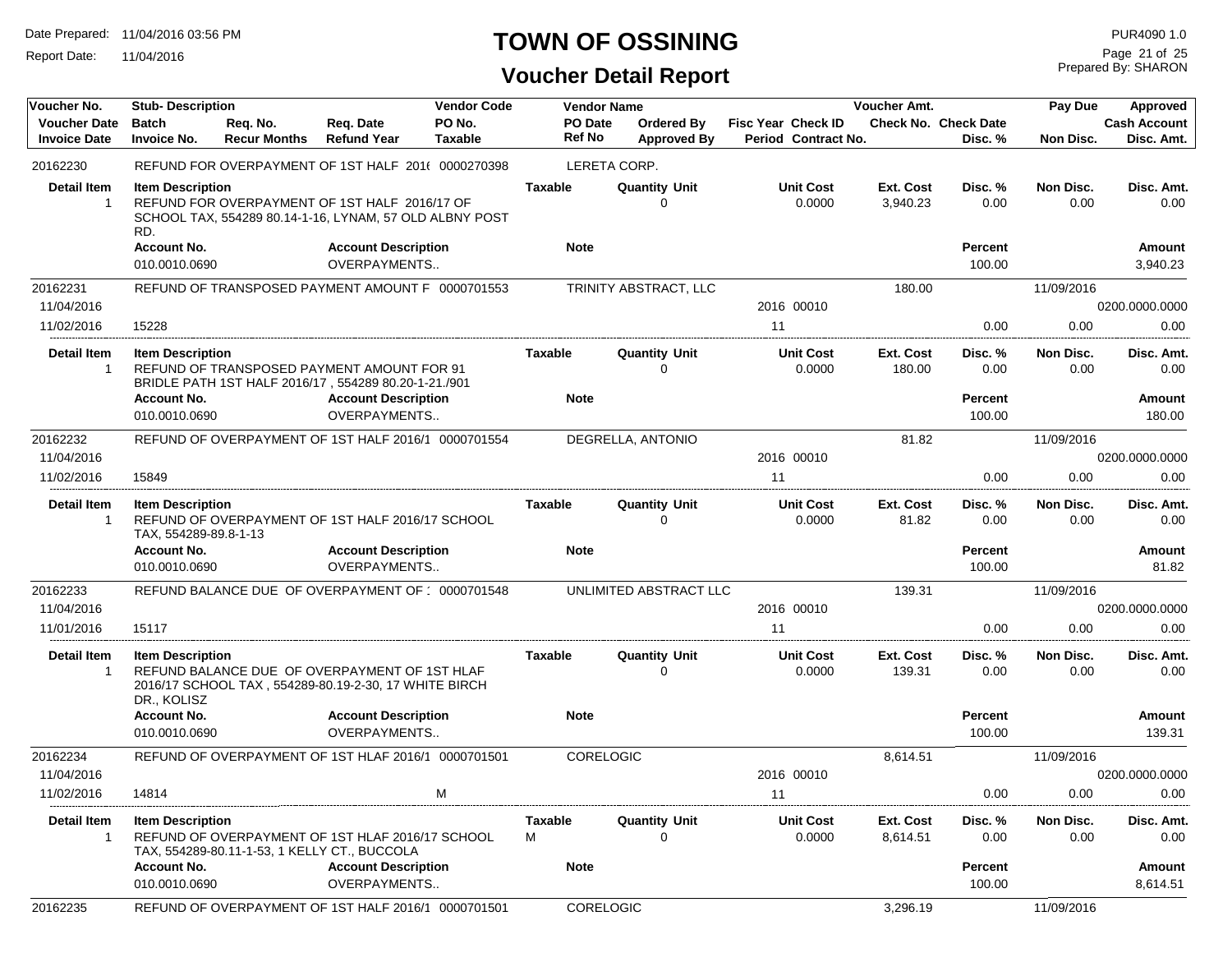Report Date: 11/04/2016

### **TOWN OF OSSINING**

| Voucher No.                                | <b>Stub-Description</b>             |                                 |                                                                                                          | <b>Vendor Code</b>       |                     | <b>Vendor Name</b> |                                  |                                           | Voucher Amt.          |                                        | Pay Due                  | Approved                          |
|--------------------------------------------|-------------------------------------|---------------------------------|----------------------------------------------------------------------------------------------------------|--------------------------|---------------------|--------------------|----------------------------------|-------------------------------------------|-----------------------|----------------------------------------|--------------------------|-----------------------------------|
| <b>Voucher Date</b><br><b>Invoice Date</b> | <b>Batch</b><br><b>Invoice No.</b>  | Req. No.<br><b>Recur Months</b> | Req. Date<br><b>Refund Year</b>                                                                          | PO No.<br><b>Taxable</b> | <b>Ref No</b>       | PO Date            | Ordered By<br><b>Approved By</b> | Fisc Year Check ID<br>Period Contract No. |                       | <b>Check No. Check Date</b><br>Disc. % | <b>Non Disc.</b>         | <b>Cash Account</b><br>Disc. Amt. |
| 20162235                                   |                                     |                                 | REFUND OF OVERPAYMENT OF 1ST HALF 2016/1 0000701501                                                      |                          |                     | <b>CORELOGIC</b>   |                                  |                                           |                       |                                        |                          |                                   |
| 11/04/2016                                 |                                     |                                 |                                                                                                          |                          |                     |                    |                                  | 2016 00010                                |                       |                                        |                          | 0200.0000.0000                    |
| 11/03/2016                                 | 12121                               |                                 |                                                                                                          | М                        |                     |                    |                                  | 11                                        |                       | 0.00                                   | 0.00                     | 0.00                              |
| <b>Detail Item</b><br>$\mathbf{1}$         | <b>Item Description</b>             |                                 | REFUND OF OVERPAYMENT OF 1ST HALF 2016/17 SCHOOL<br>TAX, 554203 90.9-1-17, 4 SECOND AVE., LORETTO        |                          | <b>Taxable</b><br>М |                    | <b>Quantity Unit</b><br>$\Omega$ | <b>Unit Cost</b><br>0.0000                | Ext. Cost<br>3,296.19 | Disc.%<br>0.00                         | Non Disc.<br>0.00        | Disc. Amt.<br>0.00                |
|                                            | <b>Account No.</b><br>010.0010.0690 |                                 | <b>Account Description</b><br>OVERPAYMENTS                                                               |                          | <b>Note</b>         |                    |                                  |                                           |                       | Percent<br>100.00                      |                          | <b>Amount</b><br>3,296.19         |
| 20162236                                   |                                     |                                 | REFUND OF OVERPAYMENT OF 1ST HALF 2016/ 0000701501                                                       |                          |                     | <b>CORELOGIC</b>   |                                  |                                           | 4,254.65              |                                        | 11/09/2016               |                                   |
| 11/04/2016                                 |                                     |                                 |                                                                                                          |                          |                     |                    |                                  | 2016 00010                                |                       |                                        |                          | 0200.0000.0000                    |
| 11/02/2016                                 | 11730                               |                                 |                                                                                                          | M                        |                     |                    |                                  | 11                                        |                       | 0.00                                   | 0.00                     | 0.00                              |
| <b>Detail Item</b><br>$\mathbf 1$          | <b>Item Description</b>             |                                 | REFUND OF OVERPAYMENT OF 1ST HALF 2016/17 SCHOOL<br>TAX, 554203 89.20-1-34, 51 CLINTON AVE., LIPMAN/DIAS |                          | <b>Taxable</b><br>м |                    | <b>Quantity Unit</b><br>$\Omega$ | <b>Unit Cost</b><br>0.0000                | Ext. Cost<br>4,254.65 | Disc. %<br>0.00                        | Non Disc.<br>0.00        | Disc. Amt.<br>0.00                |
|                                            | <b>Account No.</b><br>010.0010.0690 |                                 | <b>Account Description</b><br>OVERPAYMENTS                                                               |                          | <b>Note</b>         |                    |                                  |                                           |                       | Percent<br>100.00                      |                          | Amount<br>4,254.65                |
| 20162237                                   |                                     |                                 | REFUND OF OVERPAYMENT OF 1ST HALF 2016/1 0000701501                                                      |                          |                     | <b>CORELOGIC</b>   |                                  |                                           | 5,775.11              |                                        | 11/09/2016               |                                   |
| 11/04/2016                                 |                                     |                                 |                                                                                                          |                          |                     |                    |                                  | 2016 00010                                |                       |                                        |                          | 0200.0000.0000                    |
| 11/02/2016                                 | 14963                               |                                 |                                                                                                          | M                        |                     |                    |                                  | 11                                        |                       | 0.00                                   | 0.00                     | 0.00                              |
| Detail Item<br>$\mathbf{1}$                | <b>Item Description</b>             |                                 | REFUND OF OVERPAYMENT OF 1ST HALF 2016/17 SCHOOL<br>TAX, 554289 80.15-1-9, WHITLINGER, 207 CEDAR LN.     |                          | <b>Taxable</b><br>М |                    | <b>Quantity Unit</b><br>$\Omega$ | <b>Unit Cost</b><br>0.0000                | Ext. Cost<br>5,775.11 | Disc. %<br>0.00                        | <b>Non Disc.</b><br>0.00 | Disc. Amt.<br>0.00                |
|                                            | <b>Account No.</b>                  |                                 | <b>Account Description</b>                                                                               |                          | <b>Note</b>         |                    |                                  |                                           |                       | Percent                                |                          | Amount                            |
|                                            | 010.0010.0690                       |                                 | OVERPAYMENTS                                                                                             |                          |                     |                    |                                  |                                           |                       | 100.00                                 |                          | 5,775.11                          |
| 20162238                                   |                                     | LIFE INSURANCE OCTOBER 2016     |                                                                                                          | 0000700644               | NY.                 |                    |                                  | THE STANDARD LIFE INSURANCE CO. OF        | 950.43                |                                        | 11/09/2016               |                                   |
| 11/04/2016                                 |                                     |                                 |                                                                                                          |                          |                     |                    |                                  | 2016 00010                                |                       |                                        |                          | 0200.0000.0000                    |
| 11/01/2016                                 | 11012016                            |                                 |                                                                                                          |                          |                     |                    |                                  | 11                                        |                       | 0.00                                   | 0.00                     | 0.00                              |
| <b>Detail Item</b><br>$\mathbf{1}$         | <b>Item Description</b>             | LIFE INSURANCE OCTOBER 2016     |                                                                                                          |                          | <b>Taxable</b>      |                    | <b>Quantity Unit</b>             | <b>Unit Cost</b><br>950.4300              | Ext. Cost<br>950.43   | Disc. %<br>0.00                        | Non Disc.<br>0.00        | Disc. Amt.<br>0.00                |
|                                            | <b>Account No.</b>                  |                                 | <b>Account Description</b>                                                                               |                          | <b>Note</b>         |                    |                                  |                                           |                       | Percent                                |                          | Amount                            |
|                                            | 010.9010.0814                       |                                 | LIFE/DENTAL/VISION                                                                                       |                          |                     |                    |                                  |                                           |                       |                                        |                          | 587.67                            |
|                                            | 020.9010.0814                       |                                 | LIFE/DENTAL/VISION                                                                                       |                          |                     |                    |                                  |                                           |                       |                                        |                          | 32.70                             |
|                                            | 031.9010.0814                       |                                 | LIFE/DENTAL/VISION                                                                                       |                          |                     |                    |                                  |                                           |                       |                                        |                          | 281.06                            |
|                                            | 032.9010.0814                       |                                 | LIFE/DENTAL/VISION                                                                                       |                          |                     |                    |                                  |                                           |                       |                                        |                          | 49.00                             |
| 20162239                                   |                                     |                                 | 67 OLD ALBANY POST ROAD CLEAN-UP TO BE LI 0000701368                                                     |                          |                     |                    | EDWIN & DANIEL CONSTRUCTION INC. |                                           | 4,900.00              |                                        | 11/09/2016               |                                   |
| 11/04/2016                                 |                                     |                                 |                                                                                                          | 5167                     |                     | 10/11/2016         |                                  | 2016 00010                                |                       |                                        |                          | 0200.0000.0000                    |
| 10/24/2016                                 | 90                                  |                                 |                                                                                                          | M                        |                     |                    |                                  | 11                                        |                       | 0.00                                   | 0.00                     | 0.00                              |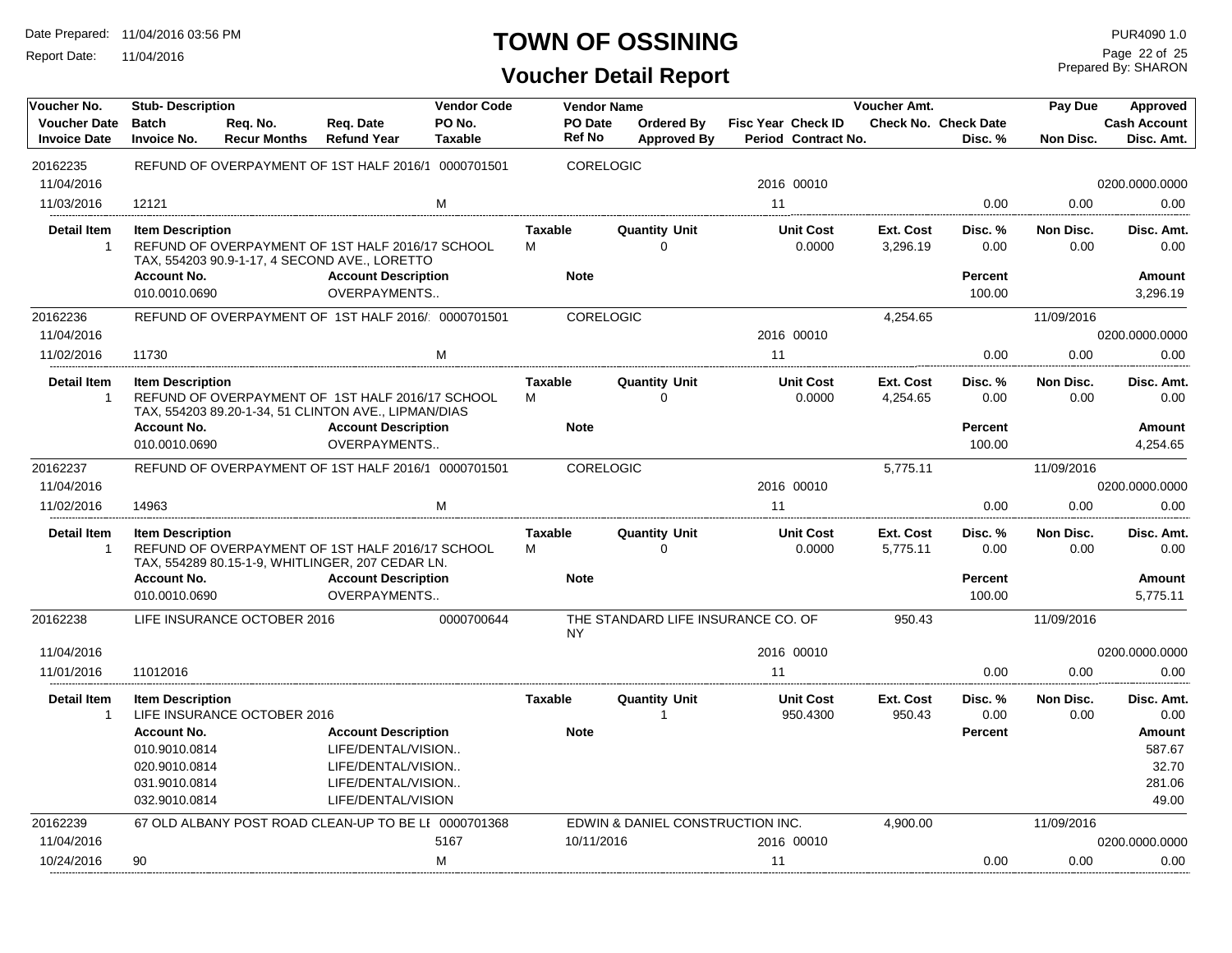Report Date: 11/04/2016

### **TOWN OF OSSINING**

Prepared By: SHARON Page 23 of 25

| Voucher No.                                | <b>Stub-Description</b>                       |                                   |                                                                                             | <b>Vendor Code</b>       |                                | <b>Vendor Name</b> |                                              |                           |                                | Voucher Amt.                     |                                        | Pay Due           | Approved                          |
|--------------------------------------------|-----------------------------------------------|-----------------------------------|---------------------------------------------------------------------------------------------|--------------------------|--------------------------------|--------------------|----------------------------------------------|---------------------------|--------------------------------|----------------------------------|----------------------------------------|-------------------|-----------------------------------|
| <b>Voucher Date</b><br><b>Invoice Date</b> | <b>Batch</b><br><b>Invoice No.</b>            | Reg. No.<br><b>Recur Months</b>   | Req. Date<br><b>Refund Year</b>                                                             | PO No.<br><b>Taxable</b> | PO Date<br><b>Ref No</b>       |                    | Ordered By<br><b>Approved By</b>             | <b>Fisc Year Check ID</b> | Period Contract No.            |                                  | <b>Check No. Check Date</b><br>Disc. % | Non Disc.         | <b>Cash Account</b><br>Disc. Amt. |
| 20162239                                   |                                               |                                   | 67 OLD ALBANY POST ROAD CLEAN-UP TO BE LI 0000701368                                        |                          |                                |                    | EDWIN & DANIEL CONSTRUCTION INC.             |                           |                                |                                  |                                        |                   |                                   |
| <b>Detail Item</b><br>$\overline{1}$       | <b>Item Description</b><br><b>TAX BILL</b>    |                                   | 67 OLD ALBANY POST ROAD CLEAN-UP TO BE LEVIED ON                                            |                          | <b>Taxable</b><br>M            |                    | <b>Quantity Unit</b>                         |                           | <b>Unit Cost</b><br>4,900.0000 | Ext. Cost<br>4,900.00            | Disc. %<br>0.00                        | Non Disc.<br>0.00 | Disc. Amt.<br>0.00                |
|                                            | <b>Account No.</b><br>020.3620.0449           |                                   | <b>Account Description</b><br>PARTS/LABOR                                                   |                          | <b>Note</b>                    |                    |                                              |                           |                                |                                  | <b>Percent</b><br>100.00               |                   | <b>Amount</b><br>4,900.00         |
| 20162240                                   |                                               | MONTHLY RETAINER FOR OCTOBER 2016 |                                                                                             | 0000701465               |                                |                    | SILVERBERG ZALANTIS, LLP                     |                           |                                | 4,500.00                         |                                        | 11/09/2016        |                                   |
| 11/04/2016                                 |                                               |                                   |                                                                                             |                          |                                |                    |                                              |                           | 2016 00010                     |                                  |                                        |                   | 0200.0000.0000                    |
| 11/04/2016                                 | 11042016                                      |                                   |                                                                                             | A                        |                                |                    |                                              | 11                        |                                |                                  | 0.00                                   | 0.00              | 0.00                              |
| <b>Detail Item</b><br>$\overline{1}$       | <b>Item Description</b>                       | MONTHLY RETAINER FOR OCTOBER 2016 |                                                                                             |                          | <b>Taxable</b><br>$\mathsf{A}$ |                    | <b>Quantity Unit</b><br>$\overline{1}$       |                           | <b>Unit Cost</b><br>4,500.0000 | Ext. Cost<br>4,500.00            | Disc. %<br>0.00                        | Non Disc.<br>0.00 | Disc. Amt.<br>0.00                |
|                                            | <b>Account No.</b>                            |                                   | <b>Account Description</b>                                                                  |                          | <b>Note</b>                    |                    |                                              |                           |                                |                                  | <b>Percent</b>                         |                   | Amount                            |
|                                            | 010.1420.0426                                 |                                   | SPECIAL COUNSEL                                                                             |                          |                                |                    |                                              |                           |                                |                                  | 65.00                                  |                   | 2,925.00                          |
|                                            | 020.1420.0426                                 |                                   | SPECIAL COUNSEL                                                                             |                          |                                |                    |                                              |                           |                                |                                  | 35.00                                  |                   | 1,575.00                          |
| 20162241                                   |                                               |                                   | CONFINED SPACE CLASSROOM AND SKILLS TR/ 0000701267                                          |                          |                                |                    | MICHAEL J. KELLY SAFETY<br>CONSULTANTS, INC. |                           |                                | 1,350.00                         |                                        | 11/09/2016        |                                   |
| 11/04/2016                                 |                                               |                                   |                                                                                             | 5173                     |                                | 11/04/2016         |                                              |                           | 2016 00010                     |                                  |                                        |                   | 0200.0000.0000                    |
| 11/04/2016                                 | 2016-10-177                                   |                                   |                                                                                             | M                        |                                |                    |                                              | 11                        |                                |                                  | 0.00                                   | 0.00              | 0.00                              |
| <b>Detail Item</b><br>$\overline{1}$       | <b>Item Description</b><br>EXPENSES- 10/14/16 |                                   | CONFINED SPACE CLASSROOM AND SKILLS TRAINING.<br>CONFINED SPACE INVENTORY AND AUDIT, TRAVEL |                          | <b>Taxable</b><br>M            |                    | <b>Quantity Unit</b>                         |                           | <b>Unit Cost</b><br>1,350.0000 | Ext. Cost<br>1,350.00            | Disc. %<br>0.00                        | Non Disc.<br>0.00 | Disc. Amt.<br>0.00                |
|                                            | <b>Account No.</b>                            |                                   | <b>Account Description</b>                                                                  |                          | <b>Note</b>                    |                    |                                              |                           |                                |                                  | <b>Percent</b>                         |                   | <b>Amount</b>                     |
|                                            | 031.5110.0417                                 |                                   | EDUCATION/SAFETY TRAINING                                                                   |                          |                                |                    |                                              |                           |                                |                                  | 65.00                                  |                   | 877.50                            |
|                                            | 010.7110.0419                                 |                                   | MAINT./REPAIR                                                                               |                          |                                |                    |                                              |                           |                                |                                  | 35.00                                  |                   | 472.50                            |
| 20162242                                   |                                               |                                   | JULY, AUGUST, SEPTEMBER & OCTOBER TV & W 0000030084                                         |                          |                                | COOPER, CRAIG      |                                              |                           |                                | 1,400.00                         |                                        | 11/09/2016        |                                   |
| 11/04/2016                                 |                                               |                                   |                                                                                             |                          |                                |                    |                                              |                           | 2016 00010                     |                                  |                                        |                   | 0200.0000.0000                    |
| 11/04/2016                                 | 62701                                         |                                   |                                                                                             | M                        |                                |                    |                                              | 11                        |                                |                                  | 0.00                                   | 0.00              | 0.00                              |
| <b>Detail Item</b><br>1                    | <b>Item Description</b><br><b>ENCODING</b>    |                                   | JULY, AUGUST, SEPTEMBER & OCTOBER TV & WEB                                                  |                          | <b>Taxable</b><br>M            |                    | <b>Quantity Unit</b><br>1                    |                           | <b>Unit Cost</b><br>1,400.0000 | Ext. Cost<br>1,400.00            | Disc. %<br>0.00                        | Non Disc.<br>0.00 | Disc. Amt.<br>0.00                |
|                                            | <b>Account No.</b>                            |                                   | <b>Account Description</b>                                                                  |                          | <b>Note</b>                    |                    |                                              |                           |                                |                                  | <b>Percent</b>                         |                   | Amount                            |
|                                            | 010.1650.0460                                 |                                   | CABLE TV                                                                                    |                          |                                |                    |                                              |                           |                                |                                  | 100.00                                 |                   | 1,400.00                          |
| <b>Total Vouchers reported:</b>            |                                               | 92                                |                                                                                             |                          |                                |                    |                                              |                           |                                | <b>Total GL Detail Reported</b>  |                                        |                   | 364,853.12                        |
|                                            |                                               |                                   |                                                                                             |                          |                                |                    |                                              |                           |                                | <b>Total Amount All Vouchers</b> |                                        |                   | 364,853.12                        |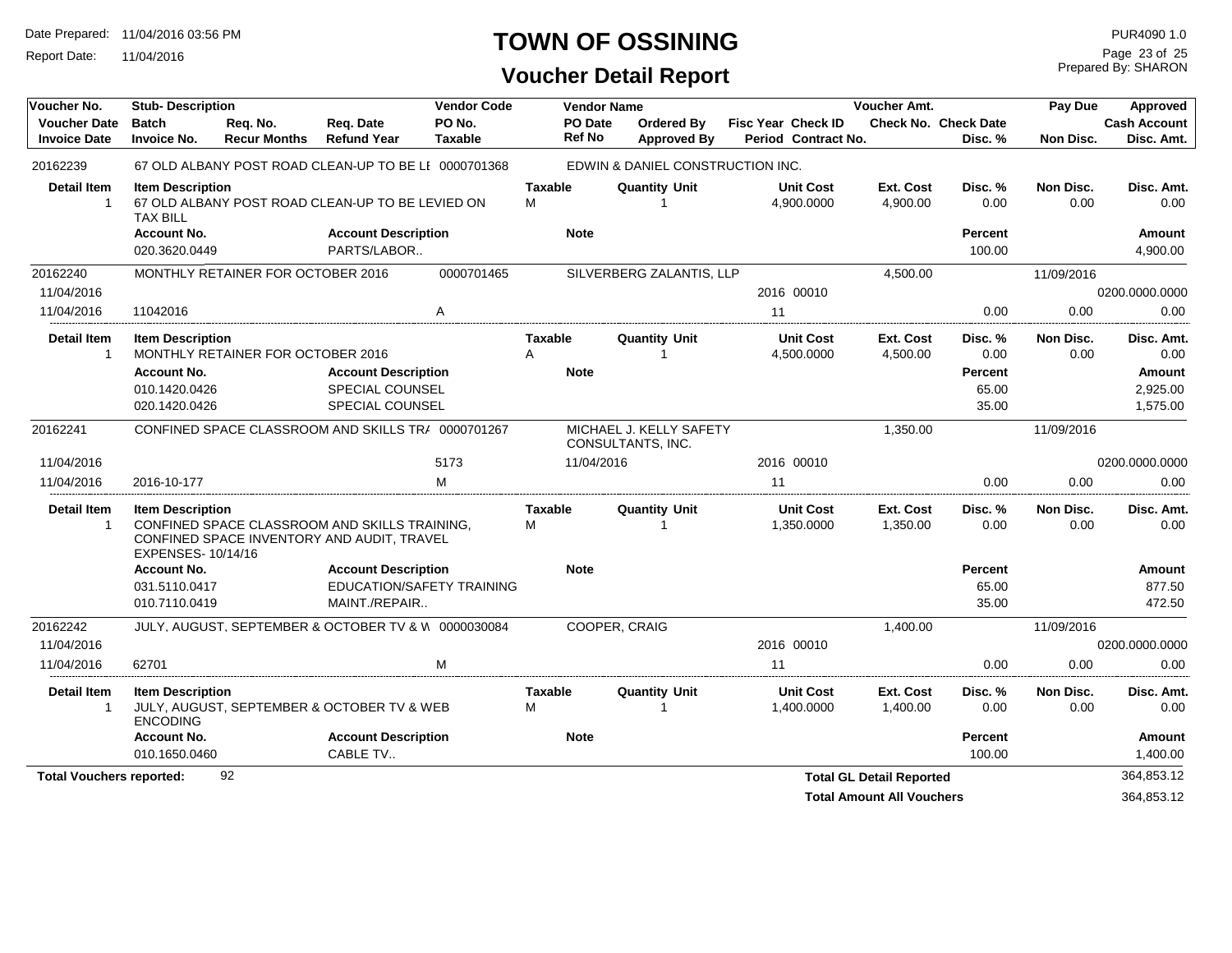Report Date: 11/04/2016

#### **TOWN OF OSSINING**

# **Voucher Detail Report**

Prepared By: SHARON Page 24 of 25

| Voucher No.                                | <b>Stub-Description</b>            |                                 |                                 | <b>Vendor Code</b>       | <b>Vendor Name</b>       |                                         |                                           | Voucher Amt.                |         | Pay Due   | Approved                          |
|--------------------------------------------|------------------------------------|---------------------------------|---------------------------------|--------------------------|--------------------------|-----------------------------------------|-------------------------------------------|-----------------------------|---------|-----------|-----------------------------------|
| <b>Voucher Date</b><br><b>Invoice Date</b> | <b>Batch</b><br><b>Invoice No.</b> | Req. No.<br><b>Recur Months</b> | Req. Date<br><b>Refund Year</b> | PO No.<br><b>Taxable</b> | PO Date<br><b>Ref No</b> | <b>Ordered By</b><br><b>Approved By</b> | Fisc Year Check ID<br>Period Contract No. | <b>Check No. Check Date</b> | Disc. % | Non Disc. | <b>Cash Account</b><br>Disc. Amt. |
| Fund                                       | <b>Cash Item</b>                   |                                 |                                 |                          |                          |                                         |                                           | -------- Direct Pay ---     |         | $- - - -$ |                                   |
|                                            | 010 - TOWN GENERAL                 |                                 |                                 |                          | Regular                  | Prepaid                                 | <b>Wire Transfer</b>                      | Outstanding                 |         | Paid      | <b>Total</b>                      |
|                                            | 0200.0000.0000                     |                                 | <b>TOWN</b>                     |                          | 92,732.83                | 0.00                                    | 0.00                                      | 0.00                        |         | 0.00      | 92,732.83                         |
|                                            |                                    | <b>Fund Total</b>               |                                 |                          | 92,732.83                | 0.00                                    | 0.00                                      | 0.00                        |         | 0.00      | 92,732.83                         |
|                                            | 020 - TOWN OUTSIDE                 |                                 |                                 |                          |                          |                                         |                                           |                             |         |           |                                   |
|                                            | 0200.0000.0000                     |                                 | <b>TOWN</b>                     |                          | 192,772.67               | 0.00                                    | 0.00                                      | 0.00                        |         | 0.00      | 192,772.67                        |
|                                            |                                    | <b>Fund Total</b>               |                                 |                          | 192,772.67               | 0.00                                    | 0.00                                      | 0.00                        |         | 0.00      | 192,772.67                        |
| 031 - HIGHWAY                              |                                    |                                 |                                 |                          |                          |                                         |                                           |                             |         |           |                                   |
|                                            | 0200.0000.0000                     |                                 | <b>TOWN</b>                     |                          | 14,292.78                | 0.00                                    | 0.00                                      | 0.00                        |         | 0.00      | 14,292.78                         |
|                                            |                                    | <b>Fund Total</b>               |                                 |                          | 14,292.78                | 0.00                                    | 0.00                                      | 0.00                        |         | 0.00      | 14,292.78                         |
|                                            | 032 - DALE CEMETERY TRUST FUND     |                                 |                                 |                          |                          |                                         |                                           |                             |         |           |                                   |
|                                            | 0200.0000.0000                     |                                 | <b>TOWN</b>                     |                          | 2,287.40                 | 0.00                                    | 0.00                                      | 0.00                        |         | 0.00      | 2,287.40                          |
|                                            |                                    | <b>Fund Total</b>               |                                 |                          | 2,287.40                 | 0.00                                    | 0.00                                      | 0.00                        |         | 0.00      | 2,287.40                          |
| 037 - CAPITAL FUND                         |                                    |                                 |                                 |                          |                          |                                         |                                           |                             |         |           |                                   |
|                                            | 0200.0000.0000                     |                                 | <b>TOWN</b>                     |                          | 1,029.08                 | 0.00                                    | 0.00                                      | 0.00                        |         | 0.00      | 1,029.08                          |
|                                            |                                    | <b>Fund Total</b>               |                                 |                          | 1,029.08                 | 0.00                                    | 0.00                                      | 0.00                        |         | 0.00      | 1,029.08                          |
|                                            | 045 - CONSOLIDATED SEWER DISTRICT  |                                 |                                 |                          |                          |                                         |                                           |                             |         |           |                                   |
|                                            | 0200.0000.0000                     |                                 | <b>TOWN</b>                     |                          | 4,069.22                 | 0.00                                    | 0.00                                      | 0.00                        |         | 0.00      | 4,069.22                          |
|                                            |                                    | <b>Fund Total</b>               |                                 |                          | 4,069.22                 | 0.00                                    | 0.00                                      | 0.00                        |         | 0.00      | 4,069.22                          |
|                                            | 050 - TOWN WIDE WATER              |                                 |                                 |                          |                          |                                         |                                           |                             |         |           |                                   |
|                                            | 0200.0000.0000                     |                                 | <b>TOWN</b>                     |                          | 79.97                    | 0.00                                    | 0.00                                      | 0.00                        |         | 0.00      | 79.97                             |
|                                            |                                    | <b>Fund Total</b>               |                                 |                          | 79.97                    | 0.00                                    | 0.00                                      | 0.00                        |         | 0.00      | 79.97                             |
|                                            | 051 - NORTH STATE ROAD SEWER       |                                 |                                 |                          |                          |                                         |                                           |                             |         |           |                                   |
|                                            | 0200.0000.0000                     |                                 | <b>TOWN</b>                     |                          | 88.40                    | 0.00                                    | 0.00                                      | 0.00                        |         | 0.00      | 88.40                             |
|                                            |                                    | <b>Fund Total</b>               |                                 |                          | 88.40                    | 0.00                                    | 0.00                                      | 0.00                        |         | 0.00      | 88.40                             |
| 063 - LIGHTING DIST.                       |                                    |                                 |                                 |                          |                          |                                         |                                           |                             |         |           |                                   |
|                                            | 0200.0000.0000                     |                                 | <b>TOWN</b>                     |                          | 204.91                   | 0.00                                    | 0.00                                      | 0.00                        |         | 0.00      | 204.91                            |
|                                            |                                    | <b>Fund Total</b>               |                                 |                          | 204.91                   | 0.00                                    | 0.00                                      | 0.00                        |         | 0.00      | 204.91                            |